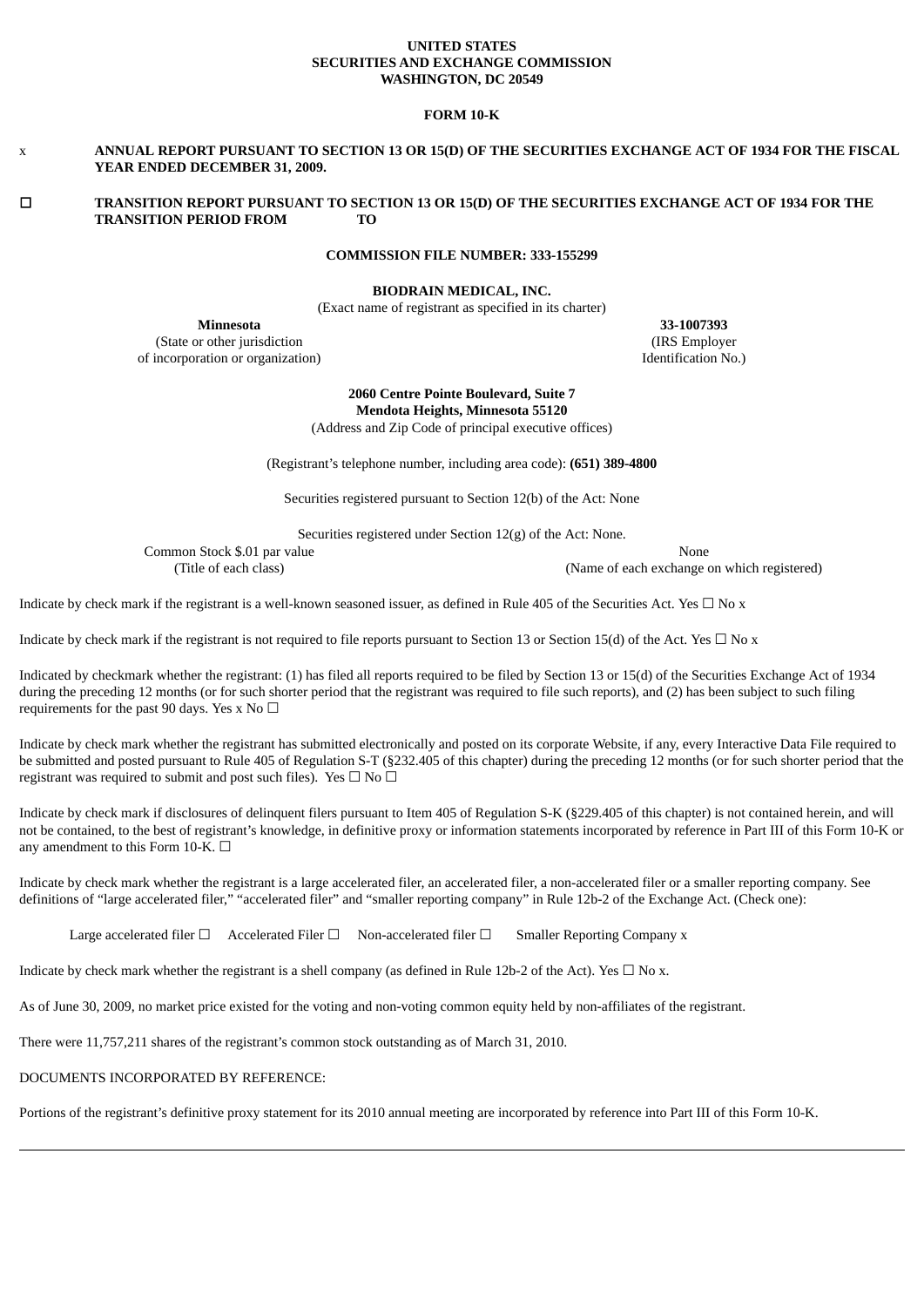# TABLE OF CONTENTS

| <b>ITEM 1. BUSINESS</b><br>3<br><b>ITEM 1A. RISK FACTORS</b><br>17<br><b>ITEM 2. PROPERTIES</b><br>17<br><b>ITEM 3. LEGAL PROCEEDINGS</b><br>17<br><b>ITEM 4. REMOVED AND RESERVED</b><br>17<br><b>EXECUTIVE OFFICERS OF THE REGISTRANT</b><br>18<br><b>PART II</b><br>ITEM 5. MARKET FOR REGISTRANT'S COMMON EQUITY, RELATED STOCKHOLDER MATTERS AND ISSUER PURCHASES<br>OF EQUITY SECURITIES<br>22<br>ITEM 6. SELECTED FINANCIAL DATA<br>22<br>ITEM 7. MANAGEMENT'S DISCUSSION AND ANALYSIS OF FINANCIAL CONDITION AND RESULTS OF OPERATIONS<br>27<br>ITEM 7A. QUANTITATIVE AND QUALITATIVE DISCLOSURES ABOUT MARKET RISK<br>27<br>ITEM 8. FINANCIAL STATEMENTS AND SUPPLEMENTARY DATA<br>27<br>ITEM 9. CHANGES IN AND DISAGREEMENTS WITH ACCOUNTANTS ON ACCOUNTING AND FINANCIAL DISCLOSURE<br>27<br>ITEM 9A(T). CONTROLS AND PROCEDURES.<br>27<br>ITEM 9B. OTHER INFORMATION<br>28<br><b>PART III</b><br>ITEM 10. DIRECTORS, EXECUTIVE OFFICERS AND CORPORATE GOVERNANCE<br>29<br><b>ITEM 11. EXECUTIVE COMPENSATION</b><br>29<br><u>ITEM 12. SECURITY OWNERSHIP OF CERTAIN BENEFICIAL OWNERS AND MANAGEMENT AND RELATED STOCKHOLDER</u><br><b>MATTERS</b><br>29<br>ITEM 13. CERTAIN RELATIONSHIPS AND RELATED TRANSACTIONS, AND DIRECTOR INDEPENDENCE<br>29<br>ITEM 14. PRINCIPAL ACCOUNTING FEES AND SERVICES<br>29<br><b>PART IV</b><br>ITEM 15. EXHIBITS, FINANCIAL STATEMENT SCHEDULES<br>29<br><b>SIGNATURES</b><br>31 | <b>PART I</b> | Page |
|----------------------------------------------------------------------------------------------------------------------------------------------------------------------------------------------------------------------------------------------------------------------------------------------------------------------------------------------------------------------------------------------------------------------------------------------------------------------------------------------------------------------------------------------------------------------------------------------------------------------------------------------------------------------------------------------------------------------------------------------------------------------------------------------------------------------------------------------------------------------------------------------------------------------------------------------------------------------------------------------------------------------------------------------------------------------------------------------------------------------------------------------------------------------------------------------------------------------------------------------------------------------------------------------------------------------------------------------------------------------------------------------------------------------------------|---------------|------|
|                                                                                                                                                                                                                                                                                                                                                                                                                                                                                                                                                                                                                                                                                                                                                                                                                                                                                                                                                                                                                                                                                                                                                                                                                                                                                                                                                                                                                                  |               |      |
|                                                                                                                                                                                                                                                                                                                                                                                                                                                                                                                                                                                                                                                                                                                                                                                                                                                                                                                                                                                                                                                                                                                                                                                                                                                                                                                                                                                                                                  |               |      |
|                                                                                                                                                                                                                                                                                                                                                                                                                                                                                                                                                                                                                                                                                                                                                                                                                                                                                                                                                                                                                                                                                                                                                                                                                                                                                                                                                                                                                                  |               |      |
|                                                                                                                                                                                                                                                                                                                                                                                                                                                                                                                                                                                                                                                                                                                                                                                                                                                                                                                                                                                                                                                                                                                                                                                                                                                                                                                                                                                                                                  |               |      |
|                                                                                                                                                                                                                                                                                                                                                                                                                                                                                                                                                                                                                                                                                                                                                                                                                                                                                                                                                                                                                                                                                                                                                                                                                                                                                                                                                                                                                                  |               |      |
|                                                                                                                                                                                                                                                                                                                                                                                                                                                                                                                                                                                                                                                                                                                                                                                                                                                                                                                                                                                                                                                                                                                                                                                                                                                                                                                                                                                                                                  |               |      |
|                                                                                                                                                                                                                                                                                                                                                                                                                                                                                                                                                                                                                                                                                                                                                                                                                                                                                                                                                                                                                                                                                                                                                                                                                                                                                                                                                                                                                                  |               |      |
|                                                                                                                                                                                                                                                                                                                                                                                                                                                                                                                                                                                                                                                                                                                                                                                                                                                                                                                                                                                                                                                                                                                                                                                                                                                                                                                                                                                                                                  |               |      |
|                                                                                                                                                                                                                                                                                                                                                                                                                                                                                                                                                                                                                                                                                                                                                                                                                                                                                                                                                                                                                                                                                                                                                                                                                                                                                                                                                                                                                                  |               |      |
|                                                                                                                                                                                                                                                                                                                                                                                                                                                                                                                                                                                                                                                                                                                                                                                                                                                                                                                                                                                                                                                                                                                                                                                                                                                                                                                                                                                                                                  |               |      |
|                                                                                                                                                                                                                                                                                                                                                                                                                                                                                                                                                                                                                                                                                                                                                                                                                                                                                                                                                                                                                                                                                                                                                                                                                                                                                                                                                                                                                                  |               |      |
|                                                                                                                                                                                                                                                                                                                                                                                                                                                                                                                                                                                                                                                                                                                                                                                                                                                                                                                                                                                                                                                                                                                                                                                                                                                                                                                                                                                                                                  |               |      |
|                                                                                                                                                                                                                                                                                                                                                                                                                                                                                                                                                                                                                                                                                                                                                                                                                                                                                                                                                                                                                                                                                                                                                                                                                                                                                                                                                                                                                                  |               |      |
|                                                                                                                                                                                                                                                                                                                                                                                                                                                                                                                                                                                                                                                                                                                                                                                                                                                                                                                                                                                                                                                                                                                                                                                                                                                                                                                                                                                                                                  |               |      |
|                                                                                                                                                                                                                                                                                                                                                                                                                                                                                                                                                                                                                                                                                                                                                                                                                                                                                                                                                                                                                                                                                                                                                                                                                                                                                                                                                                                                                                  |               |      |
|                                                                                                                                                                                                                                                                                                                                                                                                                                                                                                                                                                                                                                                                                                                                                                                                                                                                                                                                                                                                                                                                                                                                                                                                                                                                                                                                                                                                                                  |               |      |
|                                                                                                                                                                                                                                                                                                                                                                                                                                                                                                                                                                                                                                                                                                                                                                                                                                                                                                                                                                                                                                                                                                                                                                                                                                                                                                                                                                                                                                  |               |      |
|                                                                                                                                                                                                                                                                                                                                                                                                                                                                                                                                                                                                                                                                                                                                                                                                                                                                                                                                                                                                                                                                                                                                                                                                                                                                                                                                                                                                                                  |               |      |
|                                                                                                                                                                                                                                                                                                                                                                                                                                                                                                                                                                                                                                                                                                                                                                                                                                                                                                                                                                                                                                                                                                                                                                                                                                                                                                                                                                                                                                  |               |      |
|                                                                                                                                                                                                                                                                                                                                                                                                                                                                                                                                                                                                                                                                                                                                                                                                                                                                                                                                                                                                                                                                                                                                                                                                                                                                                                                                                                                                                                  |               |      |
|                                                                                                                                                                                                                                                                                                                                                                                                                                                                                                                                                                                                                                                                                                                                                                                                                                                                                                                                                                                                                                                                                                                                                                                                                                                                                                                                                                                                                                  |               |      |
|                                                                                                                                                                                                                                                                                                                                                                                                                                                                                                                                                                                                                                                                                                                                                                                                                                                                                                                                                                                                                                                                                                                                                                                                                                                                                                                                                                                                                                  |               |      |
|                                                                                                                                                                                                                                                                                                                                                                                                                                                                                                                                                                                                                                                                                                                                                                                                                                                                                                                                                                                                                                                                                                                                                                                                                                                                                                                                                                                                                                  |               |      |
|                                                                                                                                                                                                                                                                                                                                                                                                                                                                                                                                                                                                                                                                                                                                                                                                                                                                                                                                                                                                                                                                                                                                                                                                                                                                                                                                                                                                                                  |               |      |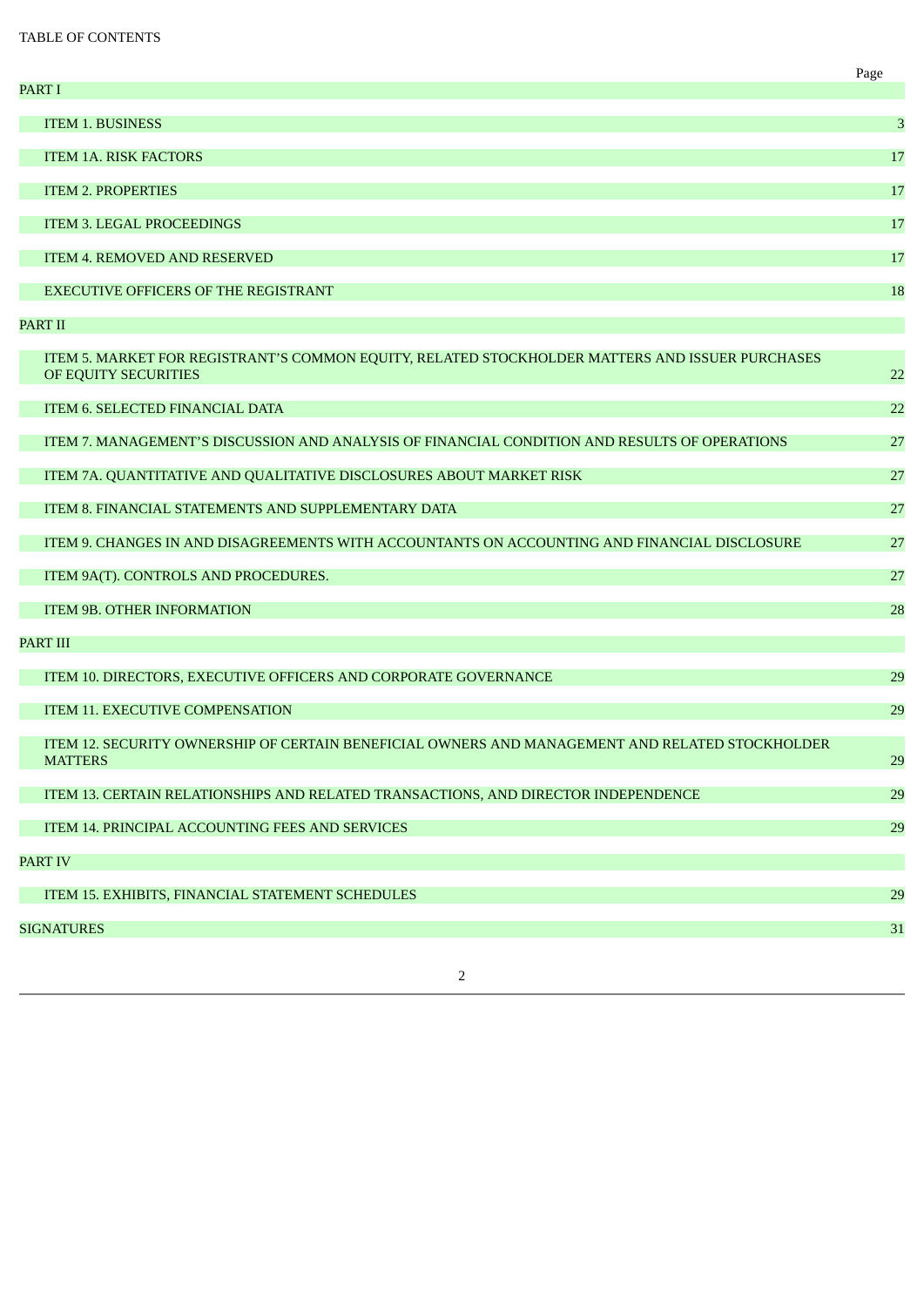### **ITEM 1. BUSINESS.**

#### **Overview**

We are an early-stage medical device company and our mission is to provide hospitals and surgical centers an effective, efficient and affordable means to safely dispose of contaminated fluids generated in the operating room and other similar medical locations in a manner that protects healthcare workers from exposure and is environmentally friendly. We own patent rights to our products and will distribute our products to medical facilities where bodily and irrigation fluids produced during surgical procedures must be contained, measured, documented and disposed. Our products minimize the exposure potential to the healthcare workers who handle such fluids. Our goal is to create products that dramatically reduce staff exposure without significant changes to established operative procedures, historically a major stumbling block to innovation and product introduction. In addition to simplifying the handling of these fluids, we believe our technologies will provide cost savings to facilities over the aggregate costs incurred today using the traditional canister method of collection, neutralization and disposal. We intend to sell our products through independent distributors and manufacturer's representatives in the United States and Europe, initially, and eventually to other areas of the world.

We were founded as a Minnesota corporation in 2002 by Lawrence Gadbaw, who has over 40 years of experience in the medical devices field, Peter L. Morawetz, who has extensive experience consulting with development-stage companies in the medical and high technology field, and Jeffery K. Drogue. Our address is 2060 Centre Pointe Boulevard, Suite 7, Mendota Heights, Minnesota 55120. Our telephone number is (651) 389-4800 and our website address is www.biodrainmedical.com.

We currently file reports with the Securities and Exchange Commission (the "SEC"). Upon the October 19, 2009 effectiveness of the registration statement we filed with the SEC, we became subject to the information and periodic reporting requirements of the Securities Exchange Act of 1934, as amended, and we intend to continue filing periodic reports, proxy statements and other information with the SEC.

#### **Industry and Market Analysis**

#### *Infectious and Bio-hazardous Waste Management*

There has long been recognition of the collective potential for ill effects to healthcare workers from exposure to infectious/bio-hazardous materials. Federal and state regulatory agencies have issued mandatory guidelines for the control of such materials, and in particular, bloodborne pathogens. The medical device industry has responded to this need by developing various products and technologies to limit exposure or to alert workers to potential exposure.

The presence of infectious materials is most prevalent in the surgical suite and post-operative care units where often, large amounts of bodily fluids, including blood, bodily and irrigation fluids are continuously removed from the patient during the surgical procedure. Surgical teams and post-operative care personnel may be exposed to these potentially serious hazards during the procedure via direct contact of blood materials or more indirectly via splash and spray.

According to the Occupational Safety and Health Administration ("OSHA"), workers in many different occupations are at risk of exposure to bloodborne pathogens, including Hepatitis B and C, and HIV/AIDS. First aid team members, housekeeping personnel, nurses and other healthcare providers are examples of workers who may be at risk of exposure.

In 1991, OSHA issued the Bloodborne Pathogens Standard to protect workers from this risk. In 2001, in response to the Needlestick Safety and Prevention Act, OSHA revised the Bloodborne Pathogens Standard. The revised standard clarifies (and emphasizes) the need for employers to select safer needle devices and to involve employees in identifying and choosing these devices. The revised standard also calls for the use of "automated controls" as it pertains to the minimization of healthcare exposure to bloodborne pathogens. Additionally, employers are required to have an exposure control plan that includes universal precautions to be observed to prevent contact with blood or other potentially infectious materials, such as implementing work practice controls, requiring personal protective equipment and regulating waste and waste containment. The exposure control plan is required to be reviewed and updated annually to reflect new or modified tasks and procedures which affect occupational exposure and to reflect changes in technology that eliminate or reduce exposure to bloodborne pathogens.

According to the American Hospital Association's (AHA) Hospital Statistics, 2008 edition, America's hospitals performed 70 million surgeries. This number does not include the many procedures performed at surgery centers across the country. In a recent publicly-available Gallup survey, it was found that "on average, operating room directors report their hospitals have approximately six operating rooms."

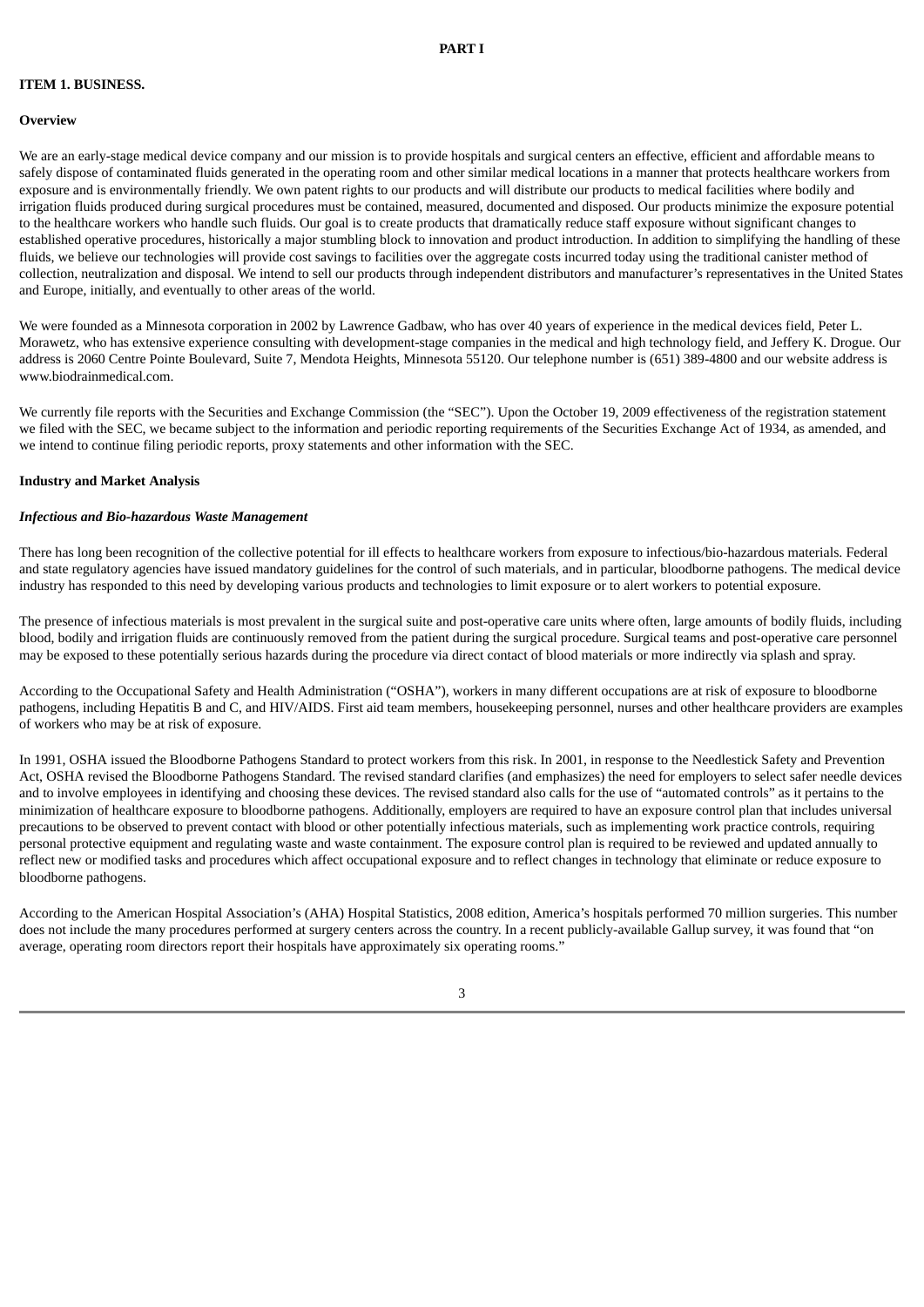The majority of these procedures produce potentially infectious materials that must be disposed with the lowest possible risk of cross-contamination to healthcare workers. Current standards of care allow for these fluids to be retained in canisters, which are located in the operating room where they can be monitored throughout the surgical procedure. Once the procedure is complete these canisters and their contents are disposed using a variety of methods all of which include manual handling and result in a heightened risk to healthcare workers for exposure to their contents. A publicly-available Frost & Sullivan research report from April 24, 2006 estimates that 60,000,000 suction canisters are sold each year and the estimated market value of canisters is upwards of \$120,000,000.

With an average cost of \$2.00 per canister, \$2.00 per container of solidification powder and an average disposal cost of \$0.30/lb of infectious waste at approximately 7.5 lbs per canister, the estimated disposal cost to the hospitals who use solidifiers is \$6.25 per canister. This cost increases significantly for disposal of high capacity containers according to the average estimate of three manufacturers and three different solidifiers as reported in a research report by Frost & Sullivan in 2003 and in an article titled "Liquid Waste Management & Disposal" that was published in *Infection Control Today* in 2006.

A study by the Lewin Group, prepared for the Health Industry Group Purchasing Association in April, reports that infectious fluid waste accounts for more than 75% of U.S. hospitals biohazard disposal costs. The study also includes findings from a bulletin published by the University of Minnesota's Technical Assistance Program, "A vacuum system that uses reusable canisters or empties directly into the sanitary sewer can help a facility cut its infectious waste volume, and save money on labor, disposal and canister purchase costs." The Minnesota's Technical Assistance Program bulletin also estimated that, in a typical hospital, "...\$75,000 would be saved annually in suction canister purchase, management and disposal cost if a canister-free vacuum system was installed."

We expect the hospital surgery market to continue to increase due to population growth, the aging of the population, expansion of surgical procedures to new areas, for example, use of the endoscope, which requires more fluid management, and new medical technology. According to the American Institute of Architects Consensus Construction Forecast, "Health care is expected to see even stronger growth. With recent emphasis on increasing health-care coverage, including several state mandates for universal or near-universal coverage, health-care construction has become one of the fastest growing institutional construction categories. Panel members are projecting an 8.5 percent increase in spending in 2009, followed by an additional 5 percent gain in 2010."

There are currently approximately 40,000 operating rooms and surgical centers in the U.S. (AHA, *Hospital Statistics*, 2008). The hospital market has typically been somewhat independent of the U.S. economy; therefore we believe that our targeted market is not cyclical, and the demand for our products will not be heavily dependent on the state of the economy. We benefit by having our products address both the procedure market of nearly 70 million procedures (AHA, *Beyond Health Care*, January 2009) as well as the hospital operating room market (approximately 40,000 operating rooms).

### *Current Techniques of Collecting Infectious Fluids*

Typically, during the course of the procedure, fluids are continuously removed from the surgical site via wall suction and tubing and collected in large canisters (1,500 - 3,000 milliliters (ml) capacity or  $1.5 - 3.0$  liters) adjacent to the surgical table.

These canisters, made of glass or high impact plastic, have graduated markers on them allowing the surgical team to make estimates of fluid loss in the patient both intra-operatively as well as for post-operative documentation. Fluid contents are retained in the canisters until the procedure is completed, or until the canister is full and needs to be removed. During the procedure the surgical team routinely monitors fluid loss using the measurement calibrations on the canister and by comparing these fluid volumes to quantities of saline fluid introduced to provide irrigation of tissue for enhanced visualization and to prevent drying of exposed tissues. After the procedure is completed the fluids contained in the canisters are measured and a calculation of total blood loss is determined. This is done to ensure no excess fluids of any type remain within the body cavity or that no excessive blood loss has occurred, both circumstances that may place the patient at an increased risk post-operatively.

Once total blood loss has been calculated, the healthcare personnel must dispose of the fluids. This is typically done by manually transporting the fluids from the operating room to a waste station and directly pouring the material into a sink that drains to the sanitary sewer where it is subsequently treated by the local waste management facility, a process that exposes the healthcare worker to the most risk for direct contact or splash exposure. Once emptied these canisters are placed in large, red pigmented, trash bags and disposed of as infectious waste – a process commonly referred to as "red-bagging."

Alternatively, the canisters may be opened in the operating room and a gel-forming powder is poured into the canister, rendering the material gelatinous. These gelled canisters are then red-bagged in their entirety and removed to a bio-hazardous/infectious holding area for disposal. In larger facilities the canisters, whether pre-treated with gel or not, are often removed to large carts and transported to a separate special handling area where they are processed and prepared for disposal. Material that has been red-bagged is disposed of separately, and more expensively, from other medical and non-medical waste by companies specializing in that method of disposal.

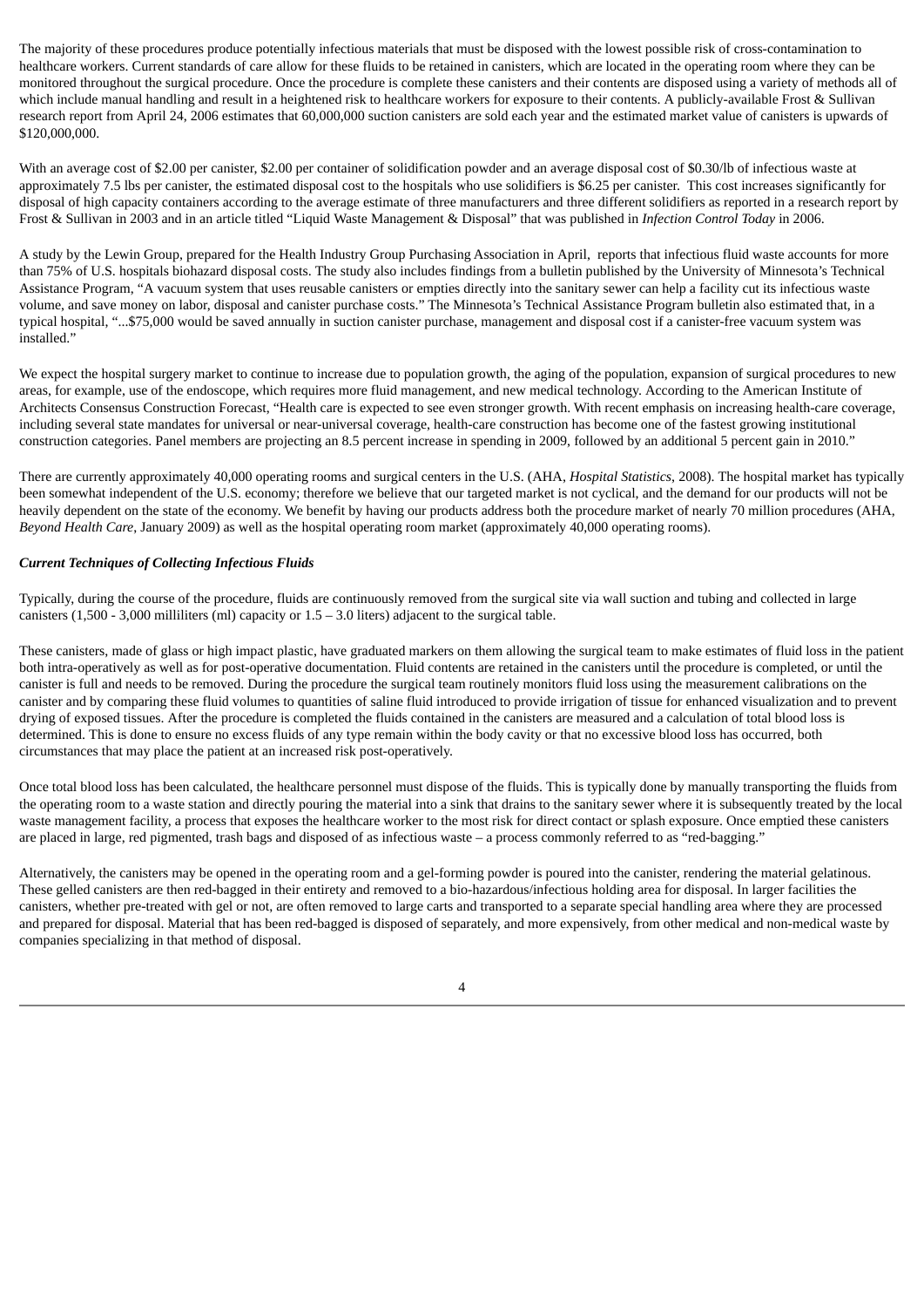Although all of these protection and disposal techniques are helpful, they represent a piecemeal approach to the problem and fall short of providing adequate protection for the surgical team and other workers exposed to infectious waste. A major spill of fluid from a canister, whether by direct contact as a result of leakage or breakage, splash associated with the opening of the canister lid to add gel, while pouring liquid contents into a hopper, or during the disposal process, is cause for concern of acute exposure to human blood components–one of the most serious risks any worker faces in the performance of his or her job. Once a spill occurs, the entire area must be cleaned and disinfected and the exposed worker faces a potential of infection from bloodborne pathogens. These pathogens include, but are not limited to, HIV, HPV, and other infectious agents. Given the current legal liability environment the hospital, unable to identify at-risk patients due to concerns over patient rights and confidentiality, must treat every exposure incident as a potentially infectious incident and treat the exposed employee according to a specific protocol that is both costly to the facility and stressful to the affected employee and his or her co-workers. In cases of possible exposure to communicable disease the employee could be placed on paid administrative leave, frequently involving worker's compensation, and additional workers must be assigned to cover the affected employee's responsibilities. The facility bears the cost of both the loss of the affected worker and the replacement healthcare worker in addition to any ongoing health screening and testing of the affected worker to confirm if any disease has been contracted from the exposure incident. Employee morale issues also weigh heavily on staff and administration when a healthcare worker suffers a potentially serious exposure to bloodborne pathogens.

Canisters are the most prevalent means of collecting and disposing of infectious fluids in hospitals today. Traditional, non-powered canisters and related suction and fluid disposable products are exempt and do not require FDA clearance. We believe that our virtually hands free technology will (a) significantly reduce the risk of healthcare worker exposure to these infectious fluids by replacing canisters, (b) further reduce the risk of worker exposure when compared to powered canister technology that requires transport to and from the operating room, (c) reduce the cost per procedure for handling these fluids, and (d) enhance the surgical team's ability to collect data to accurately assess the patient's status during and after procedures.

In addition to the traditional canister method of waste fluid disposal, several new powered medical devices have been developed which address some of the deficiencies described above. MD Technologies, Inc., DeRoyal (formerly Waterstone), Dornoch Medical Systems, Inc. and Stryker Instruments have all developed systems that provide for disposal into the sanitary sewer without pouring the infectious fluids directly through a hopper disposal or using expensive gel powders and most are sold with 510(k) concurrence from the FDA. Cardinal Health, Inc. has received 510(k) concurrence to market a similar device that it has recently started advertising. Most of these competing products continue to utilize some variant on the existing canister technology, and while not directly addressing the canister, most have been successful in eliminating the need for expensive gel and its associated handling and disposal costs.

Our existing competitors that already have products on the market have a clear competitive advantage over us in terms of brand recognition and market exposure. In addition, the aforementioned companies have extensive marketing and development budgets that could overpower an early-stage company like ours. We believe that Stryker Instruments has the dominant market share position. We do not believe Cardinal Health, Inc., though having FDA concurrence, has made significant sales into the market.

### **Products**

### **The Streamway™ Fluid Management System ("FMS")**

The Streamway™ FMS, a fluid collection and measurement system, addresses the need for a simple, safe, virtually hands-free, touch-screen computercontrolled, method of removing, retaining, calculating fluid loss and disposing of fluid waste during operative procedures. The FMS will replace the manual process of collecting fluids in canisters and transporting and dumping in sinks outside of the operating room that is still being used by many hospitals and surgical centers. The manual process, involving canisters, requires that the operating room personnel open the canisters that contain waste fluid, often several liters, at the end of the surgical procedure and either add a solidifying agent or empty the canisters in the hospital drain system. Some facilities require that used canisters be cleaned by staff and reused. It is during these processes that there is increased potential for contact with the waste fluid through splashing or spills. The FMS eliminates the use of canisters and these cleaning and disposal steps by collecting the waste fluid in the internal collection chamber and automatically disposing of the fluid with no handling by personnel. Near the end of each procedure, a proprietary cleaning fluid is attached to the FMS and an automatic cleaning cycle ensues, making the FMS ready for the next procedure. The cleaning fluid bottle is attached to the port on the FMS device. The cleaning fluid bottle and its contents are not contaminated and are used to clean the internal fluid pathway in the FMS device to which personnel have no exposure. During the cleaning cycle, the cleaning fluid is pulled from the bottle into the FMS, and then disposed in the same manner as the waste fluid from the surgical case. At the end of the cleaning cycle, the bottle is discarded. Any suction tubing used during the procedure must be disposed of in the same manner as suction tubing used with the canister system. Handling of this tubing does present the potential for personnel exposure but that potential is minimal.

We believe our product provides substantial cost savings and improvements in safety in facilities that still use manual processes. In cases where healthcare organizations re-use canisters, the FMS cleaning process eliminates the need for cleaning of canisters for re-use. The FMS reduces the safety issues facing operating room nurses, the cost of the handling process, and the amount of infectious waste generated when the traditional method of disposing of canisters is used. The FMS is fully automated, does not require transport to and from the operating room and eliminates any canister that requires emptying. It is positioned to penetrate its market segment due to its virtually hands free operation, simple design, ease of use and efficiency in removal of infectious waste with minimal exposure of operating room personnel to potentially infectious material.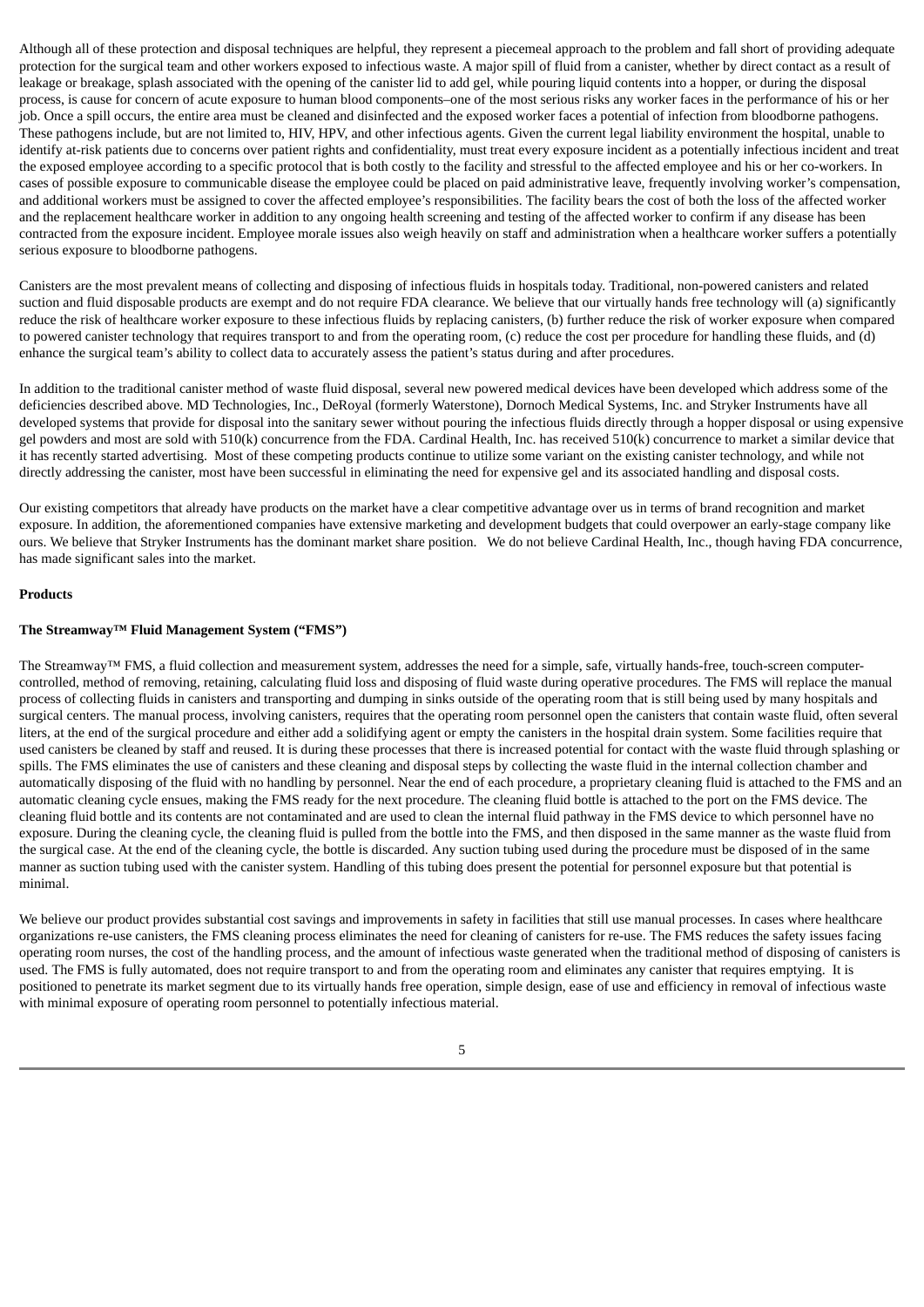In contrast to competitive products, the wall-mounted FMS does not take up any operating room floor space and it does not require the use of any external canisters or handling by operating room personnel. It does require a dedicated system in each operating room where it is to be used. With the exception of MD Technologies, Inc., the FMS will be the only known system that is wall mounted and designed to collect, measure and dispose of, surgical waste. The product from DeRoyal does not collect surgical waste fluid and is used in conjunction with traditional canisters to assist in emptying the canisters. Other systems on the market are portable, meaning that they are rolled to the bedside for the surgical case and then rolled to a cleaning, after the surgery is complete, and use canisters, which still require processing or require a secondary device (such as a docking station) to dispose of the fluid in the sanitary sewer after it has been collected. They are essentially powered canisters. A comparison of the key features of the devices currently marketed and the FMS is presented in the table below.

| <b>Key Feature Comparison</b>              |                                  |                               |                |                                            |                                 |  |  |  |
|--------------------------------------------|----------------------------------|-------------------------------|----------------|--------------------------------------------|---------------------------------|--|--|--|
| Feature                                    | <b>BioDrain</b><br>Medical, Inc. | <b>Stryker</b><br>Instruments | <b>DeRoval</b> | <b>Dornoch</b><br>Medical<br>Systems, Inc. | <b>MD</b> Technologies,<br>Inc. |  |  |  |
| Portable to Bedside vs. Fixed Installation | Fixed                            | Portable                      | Fixed          | Portable                                   | Fixed                           |  |  |  |
| <b>Uses Canisters</b>                      | No                               | Yes                           | Yes            | Yes                                        | N <sub>0</sub>                  |  |  |  |
| Secondary Installed Device Required for    | No                               | Yes                           | Yes            | Yes                                        | N <sub>0</sub>                  |  |  |  |
| <b>Fluid Disposal</b>                      |                                  |                               |                |                                            |                                 |  |  |  |
| Numeric Fluid Volume Measurement           | Yes                              | Yes                           | N <sub>0</sub> | Yes                                        | Optional                        |  |  |  |
| <b>Unlimited Fluid Capacity</b>            | Yes                              | N <sub>0</sub>                | N <sub>0</sub> | N <sub>0</sub>                             | Yes                             |  |  |  |
| Continuous, Uninterrupted Vacuum           | Yes                              | N <sub>0</sub>                | N <sub>0</sub> | N <sub>0</sub>                             | N <sub>0</sub>                  |  |  |  |
| <b>Installation Requirements</b>           |                                  |                               |                |                                            |                                 |  |  |  |
| $\square$ Water                            | No                               | Yes                           | Yes            | Yes                                        | N <sub>0</sub>                  |  |  |  |
| $\Box$ Sewer                               | Yes                              | Yes                           | Yes            | Yes                                        | Yes                             |  |  |  |
| $\Box$ Vacuum                              | Yes                              | Yes                           | Yes            | Yes                                        | Yes                             |  |  |  |

The FMS system may be installed on or in the wall during new construction or renovation or installed in a current operating room by connecting the device to the hospital's existing sanitary sewer drain and wall suction systems. With new construction or renovation, the system will be placed in the wall and the incremental costs are minimal, limited to connectors to the hospital drain and suction systems (which systems are already required in an operating room), the construction of a wooden frame to hold the FMS in position, and minimal labor. The fluid collection chamber is internal to the FMS unit and requires no separate installation. Based upon our consultations with several architects, we believe that there is no appreciable incremental expense in planning for the FMS system during construction.

For on-the-wall installation in a current operating room, the location of the FMS may be chosen based on proximity to the existing hospital drain and suction systems. Installation will require access to those systems through the wall and connection to the systems in a manner similar to that for within-the-wall installation. The FMS system is mounted on the wall using a mounting bracket supplied with the system and standard stud or drywall attachments. Labor is estimated based on information gathered from third parties at an average of 6 hours but will vary depending on the actual drain and suction systems already resident in the hospital.

By comparison, the majority of competing products are mobile, allowing movement from room to room. The mobility adds time and labor to the process and increases the chance of worker exposure to waste fluids but also allows the hospital to potentially purchase less than one mobile unit for each operating room. With the FMS, a unit much be installed in each room where it is intended to be used.

Once installed, the FMS has one inflow port positioned on the front of the device that effectively replaces the current wall suction ports most commonly used to remove fluids during surgery. Additionally, a disposable external manifold, which is provided as part of our disposable cleaning kit, allows for expansion to three inflow suction ports.

Although the FMS is directly connected to the sanitary sewer, helping to reduce potential exposure to infectious fluids, it is possible that installation of the system will cause inconvenience and lost productivity as the operating rooms will need to be temporarily shut down. In addition, remodel work may be necessary in preparation for, or as a result of, an installation. In some cases, the costs to rework plumbing lines to accommodate the system may outweigh the expected savings and/or lengthen the expected return on investment time.

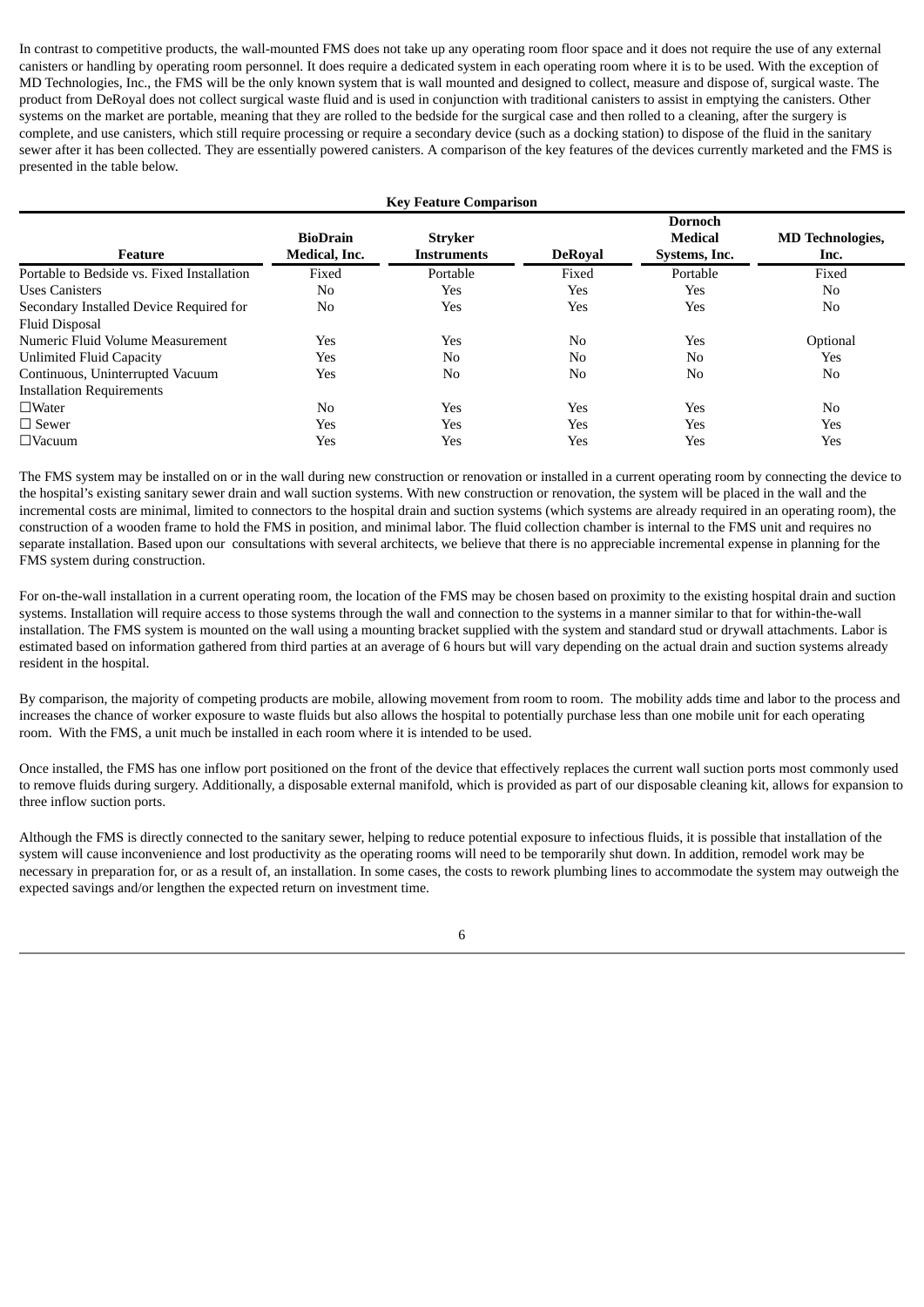One of the current techniques utilized by Stryker, Cardinal Health and other smaller companies typically utilizes two to eight canisters positioned on the floor or on elaborate rolling containers with tubing connected to the hospital suction system and to the operative field. Once the waste fluids are collected, they must be transported out of the operating room and disposed of using various methods. These systems take up floor space in and around the operating room and require additional handling by hospital personnel, thereby increasing the risk of exposure to infectious waste fluids generated by the operating room procedure. Handling infectious waste in this manner is also more costly.

The FMS suctions potentially infectious fluid from the patient through standard surgical tubing into the FMS. There the fluid is separated from the air stream and deposited into a fluid chamber where it is retained until a measurement cycle is initiated. Once a certain fluid level is reached in the chamber a solenoid switch is opened and the fluid is pumped from the fluid chamber using a pump. The action of the pump removes the fluid and measures the quantity of the fluid as it is removed. This volume measurement is then continuously transmitted to a computer display which allows the surgical team to immediately assess the total amount of fluid removed from the patient at that point in the procedure. The fluid removed from the fluid chamber is passed through the pump and transported directly to the hospital sanitary sewer.

The FMS has had four prototype iterations completed. The product has undergone significant testing, including being utilized in veterinary cases. We are currently finalizing specifications for the final production unit and anticipate gearing up the production capabilities for the mass production needed to meet the projected market demand. We will utilize an ISO 13485-certified outsource manufacturing service organization as our manufacturer, at least until such time as it may make sense to vertically integrate this process.

We filed a 510(k) submission in March 2009 and received written FDA clearance on April 1, 2009. The unit is classified as a Class II device by the FDA.

*A summary of the features of the wall unit include:*

- Minimal Human Interaction. The wall-mounted FMS provides a small internal reservoir that keeps surgical waste isolated from medical personnel and disposes the medical waste directly into the hospital sanitary sewer with minimal medical personnel interaction. This minimal interaction is facilitated by the automated electronic controls and computerized LCD touch-screen allowing for simple and safe single touch operation of the FMS.
- Fluid Measurement. The FMS volume measurement allows for in-process, accurate measurement of blood/saline suctioned during the operative procedure, and eliminates much of the estimation of fluid loss currently practiced in the operating room. This will be particularly important in minimally invasive surgical procedures, where accounting for all fluids, including saline added for the procedure, is vital to the operation. The surgical team can view in real time the color of the extracted or evacuated fluid through the viewing window on the FMS.
- Disposable Cleaning Kit. A single-use, disposable cleaning kit that is used for the automated cleaning cycle at the conclusion of each procedure prepares the FMS for the next use, reducing operating room turnover time. The cleaning kit includes a BioDrain proprietary cleaning fluid for cleaning the internal tubing, pathways and chamber within the FMS unit, and in-line filter and a disposable external manifold required for each surgical procedure. The cleaning solution bottle is attached to the FMS with a cleaning fluid adapter which is designed to mate with the special connector on the FMS. One manifold will be supplied with each bottle of cleaning fluid, attached to the bottle for user convenience in securing all consumables needed for each use of the FMS. The disposable cleaning fluid bottle collapses at the end of the cleaning cycle rendering it unusable; therefore it cannot be refilled with any other solution. The instructions for use clearly state that the FMS cleaning fluid, and only the FMS cleaning fluid, must be used with the FMS following each surgical case. The cleaning fluid is expected to be a substantial revenue generator for the life of the FMS.
- Ease of Use. The FMS simply connects to the existing suction tubing from the operative field (causing no change to the current operative methods). Pressing the START button on the FMS touch screen causes the suction tip to operate similarly to preexisting systems, thereby minimizing the learning curve for operation at the surgical site.
- Installation. We will arrange installation of the FMS products through a partnership or group of partnerships. Such partnerships will include, but not be limited to, distribution partners, manufacturer's representatives, hospital supply companies and the like. We will train our partners and standardize the procedure to ensure the seamless installation of our products. The FMS is designed for minimal interruption of operating room and surgical room utilization. Plug-and-play features of the design allow for almost immediate connection and hook up to hospital utilities for wallmounted units allowing for quick start-up post-installation.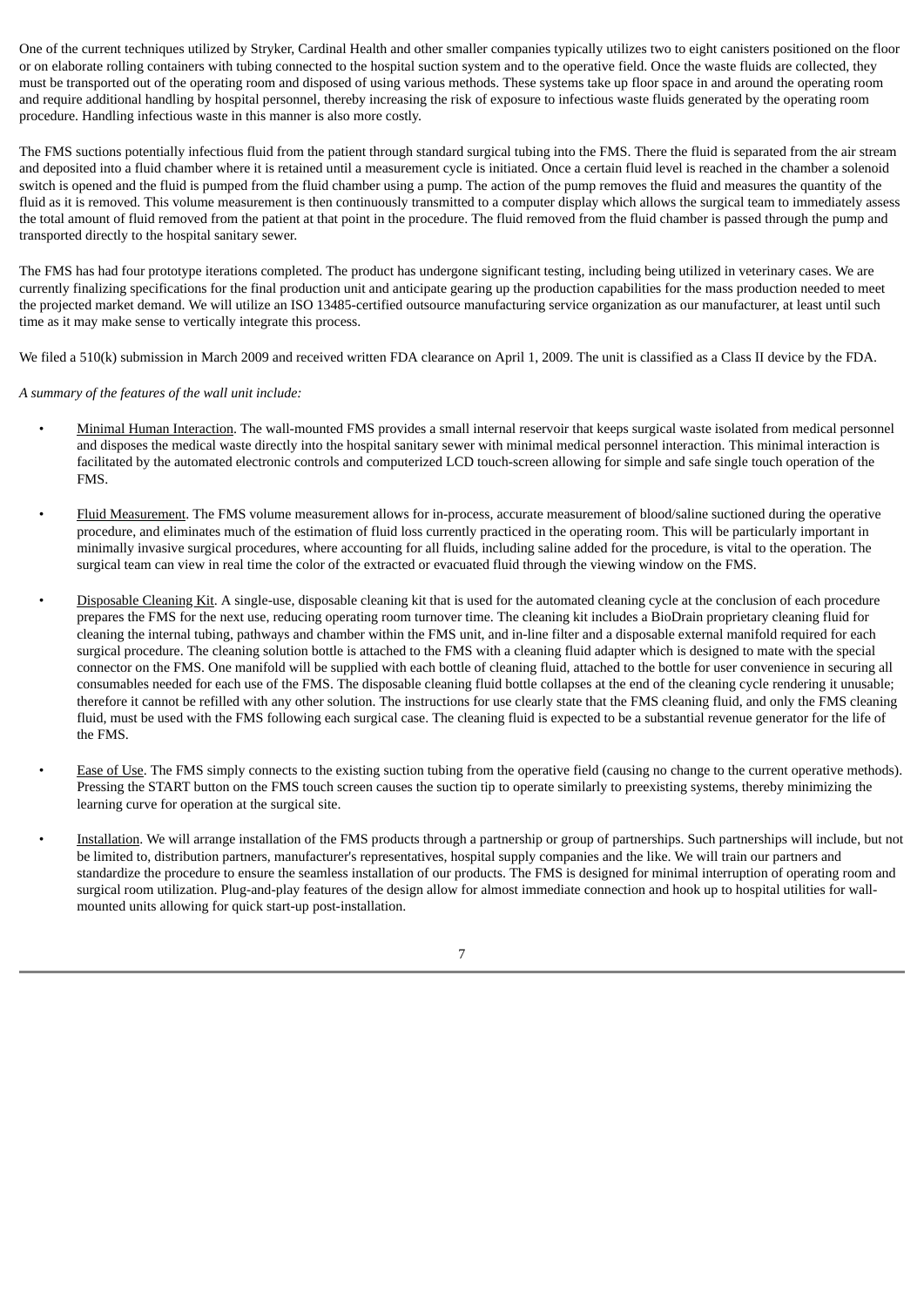- Sales Channel Partners. We expect the FMS will be sold to end-users through a combination of independent stocking distributors, manufacturer's representatives and, possibly later, direct sales personnel. We intend for all personnel involved in direct contact with the end-user will have extensive training and will be approved by BioDrain. We plan to maintain exclusive agreements between BioDrain and the sales channel partners outlining stocking expectations, sales objectives, target accounts and the like. Contractual agreements with the sales channel partners will be reviewed on an annual basis and expect that such agreements will contain provisions allowing them to be terminated at any time by BioDrain based on certain specified conditions.
- Competitive Pricing. Estimated selling price is expected to be in the range of \$15,000 \$18,000 per system (one per operating room installation extra) and \$15 - \$20 per unit retail for the proprietary cleaning kit to the U.S. hospital market. The distributor or channel partner then sets the final retail price based on quantity discounts for multiple installations.

### **Patents and Intellectual Property**

The Company spent approximately \$71,000 in the year ended December 31, 2009 and approximately \$183,000 in the year ended December 31, 2008 on Research and Development Expense.

We were granted a European patent on April 4, 2007 (Patent No. EP1539580) and a U.S. patent on December 30, 2008 (U.S. Patent No. 7,469,727) (collectively, the "Patents"). These patents will expire on August 8, 2023. We also have a divisional application pending before the U.S. Patent Office. A feature claimed in the Patents is the ability to continue suctioning waste fluids into a collection chamber, to measure the fluid collected, and to pump that collected fluid from the collection chamber all while negative pressure is being maintained. This provides for continuous operation of the FMS unit in suctioning waste fluids, which means that the unit never has to be shut off or paused during a surgical operation, for example, to empty a fluid collection container or otherwise dispose of the collected fluid. We believe that this continuous operation feature provides us with a significant competitive advantage, particularly on large fluid generating procedures. All competing products, except for MD Technologies, have a finite fluid collection capacity necessitating that the device be emptied when capacity is reached during the surgical procedure. In the case of MD Technologies their system has an unlimited capacity but the process is not continuous because they have to interrupt the process to manually switch over to a new container and drain the original container in order to have it ready for use when the second container is full.

In June 2008, we completed and executed an agreement with Marshall C. Ryan, the named inventor of the Patents, to secure exclusive ownership of the Patents. In exchange for the transfer of his ownership interests in the Patents, we paid Mr. Ryan a combination of cash and warrants, agreed to pay him 4% royalty on FMS sales for the life of the Patents and agreed to make additional payments if there is a change in control of the Company (defined in the agreement as either 50% or more of the Company's outstanding stock or substantially all of its assets being transferred to one independent person or entity). At the signing of the agreement, we paid Mr. Ryan \$75,000 and agreed to pay Mid-State Stainless, Inc., a corporation wholly owned by Mr. Ryan, an additional \$100,000 payment on June 30, 2009 for past research and development activities. We also granted Mr. Ryan a warrant to purchase 150,000 shares of our common stock at a price of \$.35 per share. The warrant has a term of five years, ending on June 30, 2013. Should there be a change in control of the Company, we will pay Mr. Ryan a total of \$2 million to be paid out over the life of the U.S. patent if the change in control occurs within 12 months of the first sale of any products, or \$1 million to be paid out over the life of the U.S. patent if the change in control occurs between 12 and 24 months of the first sale of any products, or \$500,000 to be paid out over the life of the U.S. patent if the change in control occurs between 24 and 36 months of the first sale of any product.

Our competitive advantage, based upon the Patents, would be lost if these Patents were found to be invalid in the jurisdictions in which we sell or plan to sell our products. No assurance can be given that any measure we implement will be sufficient to protect our intellectual property rights or that we could afford to take such measures. If we cannot protect our rights, we may lose our competitive advantage. There is no assurance that any of these protections can be maintained or that they will afford us a meaningful competitive advantage. Moreover, if it is determined that our products infringe on the intellectual property rights of third parties, we may be prevented from marketing our products.

In 2002, two individuals, Jay D. Nord and Jeffrey K. Drogue, who are no longer affiliated with the Company, filed a provisional patent application disclosing a particular embodiment for a medical waste fluid collection system (the "Nord/Drogue Embodiment"). The Nord/Drogue Embodiment included a separation chamber and a collection chamber. A negative pressure source in communication with the separation chamber would cause liquid surgical waste to be drawn into the separation chamber. When the amount of collected liquid reached a high level sensor, a valve would open in the bottom of the separation chamber to allowing the collected liquid to flow by gravity into the collection chamber below. When the liquid flowing into the collection chamber reached a high level sensor, the valve would close. A second valve would then open allowing the known volume within the collection chamber to flow by gravity into a drain. Each time the collection chamber was emptied, the known volume of the collection chamber was added to the total collected volume.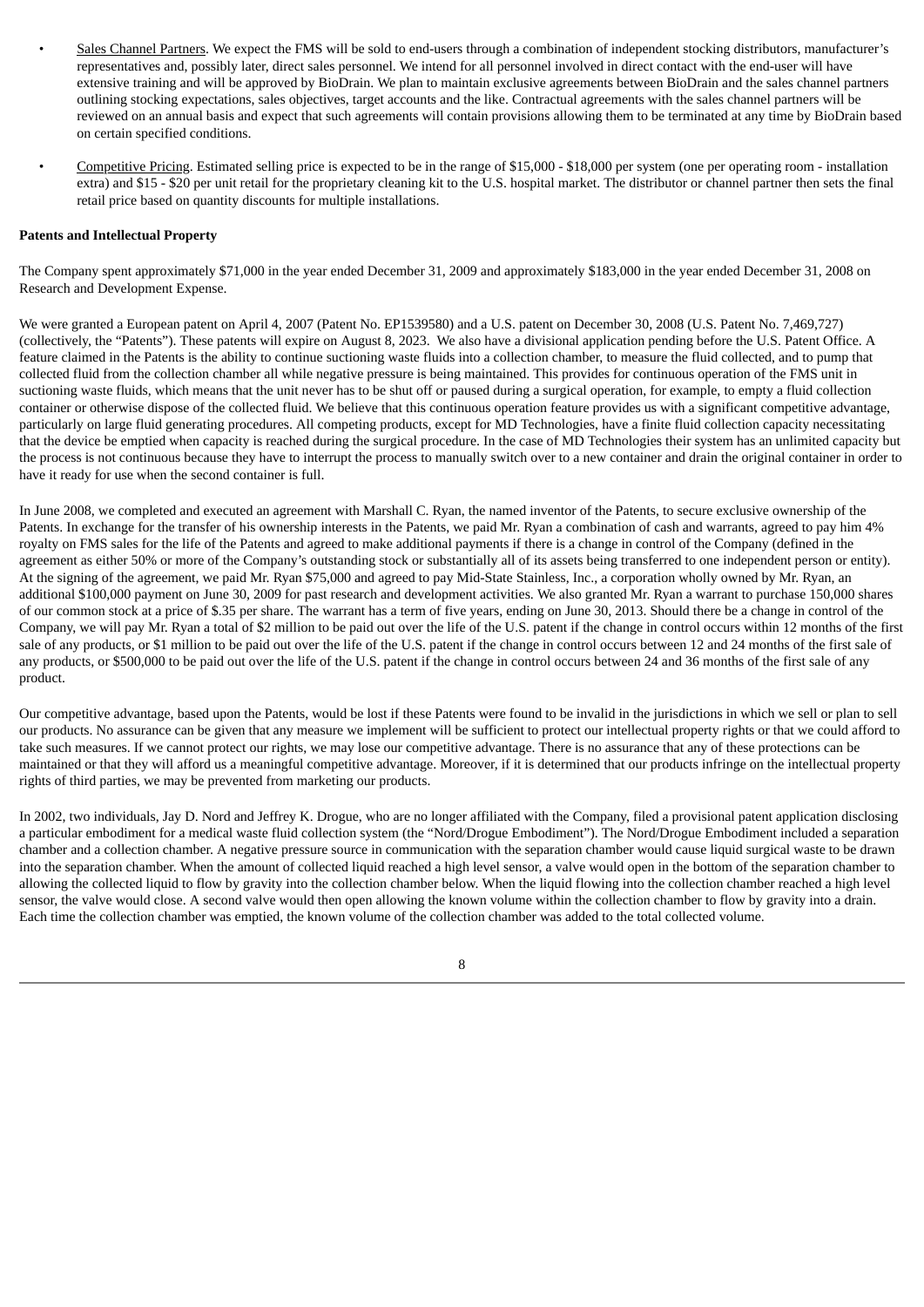We engaged the services of Marshall C. Ryan to further develop the medical waste fluid collection system for commercialization. Mr. Ryan conceived of an alternative embodiment for the medical waste fluid collection system (the "Ryan Embodiment"). In the Ryan Embodiment, a pump was utilized to measure and discharge the collected fluid while negative pressure was maintained in the separation and collection chambers. An international (PCT) application was timely filed disclosing both the Nord/Drogue Embodiment and the Ryan Embodiment. National stage applications were subsequently timely filed in the U.S., Europe and Canada based on the PCT application. During prosecution of the U.S. and European national stage applications, the claims directed to the Nord/Drogue Embodiment were rejected as being unpatentable of the prior art. Accordingly, the claims directed to the Nord/Drogue Embodiment were canceled and the remaining claims were amended to specifically claim only the Ryan Embodiment. It was learned during prosecution of the U.S. and European applications that Mr. Ryan was inadvertently omitted as a named inventor. Appropriate documents were then filed with the European and U.S. patent offices to add Mr. Ryan as a named inventor. Additionally, pursuant to U.S. patent law, because the claims directed to the Nord/Drogue Embodiment were canceled, leaving only the Ryan Embodiment claimed, appropriate documents were filed to remove Messrs. Nord and Drogue as named inventors. The U.S. patent and the European patent were allowed after the claims were amended to relate solely to the Ryan Embodiment. The Canadian patent office has not yet examined the Canadian national stage application (which will be amended consistent with the U.S. and European patents to claim only the Ryan Embodiment).

We filed a divisional application with the U.S. Patent Office with claims directed to the method of use of the Ryan Embodiment. We also filed a Continuation-In-Part (CIP) application to cover additional features and functionalities of our FMS.

We have not communicated with Mr. Nord or Mr. Drogue since notifying them that they have been removed as inventors of the then-pending patent applications. We are not aware of any current intention by Mr. Nord or Mr. Drogue to challenge ownership or inventorship of the Patents. We believe that Messrs. Nord and Drogue have no valid claims of inventorship or ownership of the Patents. Even if Mr. Nord or Mr. Drogue were to assert such a claim, we believe that, independent of our dealings with them, we obtained rights to the Patents from Mr. Ryan, who even if found not to be the sole inventor of the subject matter of the claims of the Patents, is at least a joint inventor. As a joint inventor, he would have co-ownership interest in the Patents and would have the power to transfer to us his undivided co-ownership interest in the Patents.

Our system, based on our patents, includes a cleaning kit that contains a pre-measured amount of a cleaning solution for cleaning the suction unit before a subsequent use. We have obtained an exclusive distribution agreement with a manufacturer of the fluid we will use in the cleaning kit for our FMS. While the distribution agreement will allow use of the fluid in connection with our devices, we do not expect to acquire ownership of any patent rights or claims pertaining to such fluid.

From time to time, we may encounter disputes over rights and obligations concerning intellectual property. Also, the efforts we have taken to protect our proprietary rights may not be sufficient or effective. Any significant impairment of our intellectual property rights could harm our business, our reputation, or our ability to compete. Also, protecting our intellectual property rights could be costly and time consuming.

### **The Disposable Cleaning Kit**

The disposable cleaning kit is an integral, critical component of the FMS and our total value proposition to the customer. It consists of a proprietary, premeasured amount of cleaning solution in a plastic bottle with a connection mechanism to attach to the FMS. The disposal cleaning kit also includes an in-line filter and an external manifold allowing for up to three suction ports. The proprietary cleaning solution placed in the specially designed holder is attached and recommended to be used following each surgical procedure. Due to the nature of the fluids and particles removed during surgical procedures, the FMS is recommended to be cleaned following each use. Utilizing the available vacuum of the wall system, the proprietary cleaning fluid is drawn into the FMS to provide a highly effective cleaning process that breaks up bio-film at the cellular level. Proper cleaning is required for steady, dependable and repeated FMS performance and for maintenance of the warranty of the FMS.

The BioDrain disposable cleaning kit is a critical component of our business model. The cleaning kit has the "razor blade business model" characteristic with an ongoing stream of revenue for every FMS unit installed, and revenues from the sale of the cleaning kit is expected to be significantly higher over time than the revenues from the sale of the unit. We have exclusive distribution rights to the fluid and facilitate the use of only our fluid for cleaning following procedures by incorporating a special adapter to connect the fluid to the connector on the FMS system. We will also tie the fluid usage, which we will keep track of with the FMS software, to the product warranty. While it could be possible for other manufacturers to provide fluids for utilization in this process, it would require that they manufacture an adapter compatible with our connector on the FMS, obtain a container that fit in the specially designed container holder on the FMS and perform testing to demonstrate that any other fluid would not damage the FMS. We believe that these barriers and the warranty control will allow us to achieve substantial revenue from our cleaning fluid. The instructions for use which accompanies the product will clearly state how the fluid is to be hooked up to the FMS machine. Further, a diagram on the FMS will also assist the user in attaching the fluid bottle to the machine. This will be a very simple task, and we do not anticipate that any training of operating room staff will be necessary.

All installations of our FMS product will be completed by a service and maintenance organization that is familiar with completing such installations in health care settings. We have had conversations with multiple providers and we have signed an agreement with Belimed to perform this function. The general availability of these types of service and maintenance personnel in the health care sector should not hinder us from forming a beneficial relationship in this area.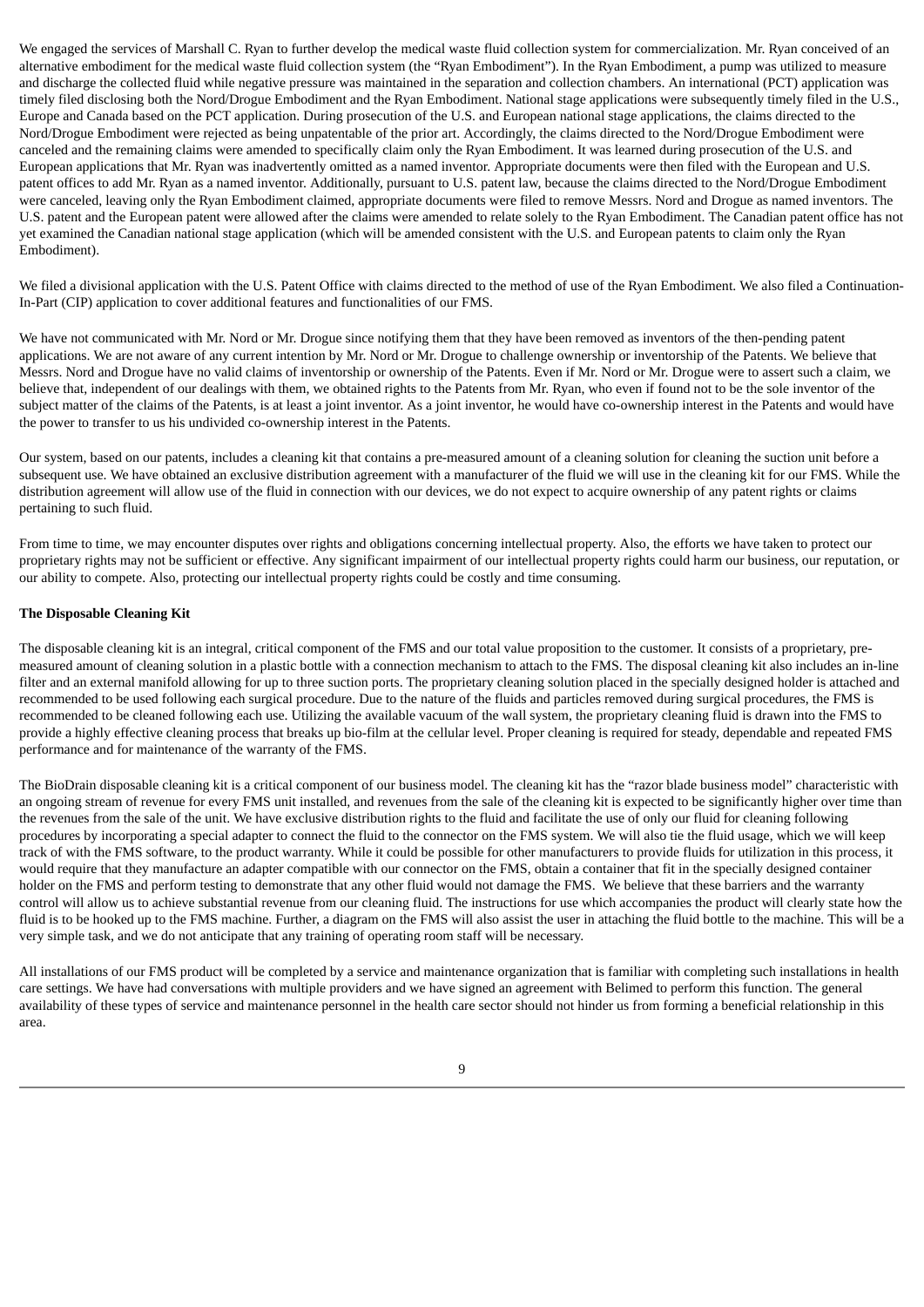### **Corporate Strategy**

We intend to succeed by deploying a strategy of focused expansion within our core product and market segments, while utilizing a progressive approach to manufacturing and marketing to ensure maximum flexibility and profitability.

Our strategy is to:

- $\Box$  Develop a complete line of wall-mounted fluid evacuation systems for use in hospitals and free standing surgery centers as well as clinics and *physicians' offices.* Initially, we have developed the FMS to work in hospital operating rooms and surgical centers. This device was developed for use with the wall vacuum suction currently installed in hospitals. Opportunities for future products include an FMS developed for post-operation and recovery rooms with multiple inlet ports and multiple volume measurements.
- $\Box$  Provide products that greatly reduce worker and patient exposure to harmful materials present in infectious fluids and that contribute to an *adverse working environment.* As one of the only stand-alone surgical fluid disposal systems directly connected to the sanitary sewer, the FMS could advance the manner in which such material is collected, measured and disposed of in operating rooms, post-operating recovery, emergency rooms and intensive care settings by eliminating the need to transport a device to the patient bedside and remove it for emptying and cleaning at the end of the procedure. The cost of such exposures, measured in terms of human suffering, disease management costs, lost productivity, liability or litigation, will be, when properly leveraged, the strongest motivating factor for facilities looking at investing in the FMS line of products.
- $\square$  Utilize existing medical products independent distributors and manufacturer's representatives to achieve the desired market penetration. Contacts have been established with several existing medical products distributors and manufacturer's representatives and interest has been generated regarding the sales of the FMS and cleaning kits. In addition to their normal sales practices, the distributors will carry a significant supply of cleaning kits for their current customers and could purchase an FMS for demonstration to new potential customers.
- $\Box$  Continue to utilize operating room consultants, builders and architects as referrals to hospitals and day surgery centers. To date, referrals have been received from this group resulting in several potential sales and a potential beta site. These referrals have shortened the time frame for contacting and demonstrating the FMS to potential customers as well as providing us with valuable responses to the FMS from the customer base, the vast majority of which have been extremely positive to date.
- ☐ *Utilize a Medical Advisory Board to assist in market penetration.* We have a Medical Advisory Board consisting of a pioneering surgeon, two operating room consultants and a nurse anesthetist to assist us in understanding the needs of our market and ways to better serve that market. From time to time executive management may elect to change the composition of the Medical Advisory Board, including but not limited to, expanding the size of the Medical Advisory Board.

Other strategies may include:

- $\Box$  Employing a lean operating structure, while utilizing the latest trends and technologies in manufacturing and marketing, to achieve both market share growth and projected profitability.
- $\Box$  Providing a leasing program and/or "pay per use" program as alternatives to purchasing.
- ☐ Providing service contracts to establish an additional revenue stream.
- ☐ Utilizing the international manufacturing experience of our management team to develop international sources of supply and manufacturing to take advantage of the lower cost of labor and materials while still obtaining excellent quality. While cost is not a major consideration in the roll-out of leading edge products, we believe that being a low-cost provider will be important long term.
- ☐ Offering an innovative warranty program that is contingent on the exclusive use of our disposable cleaning kit to insure the success of our aftermarket disposable products.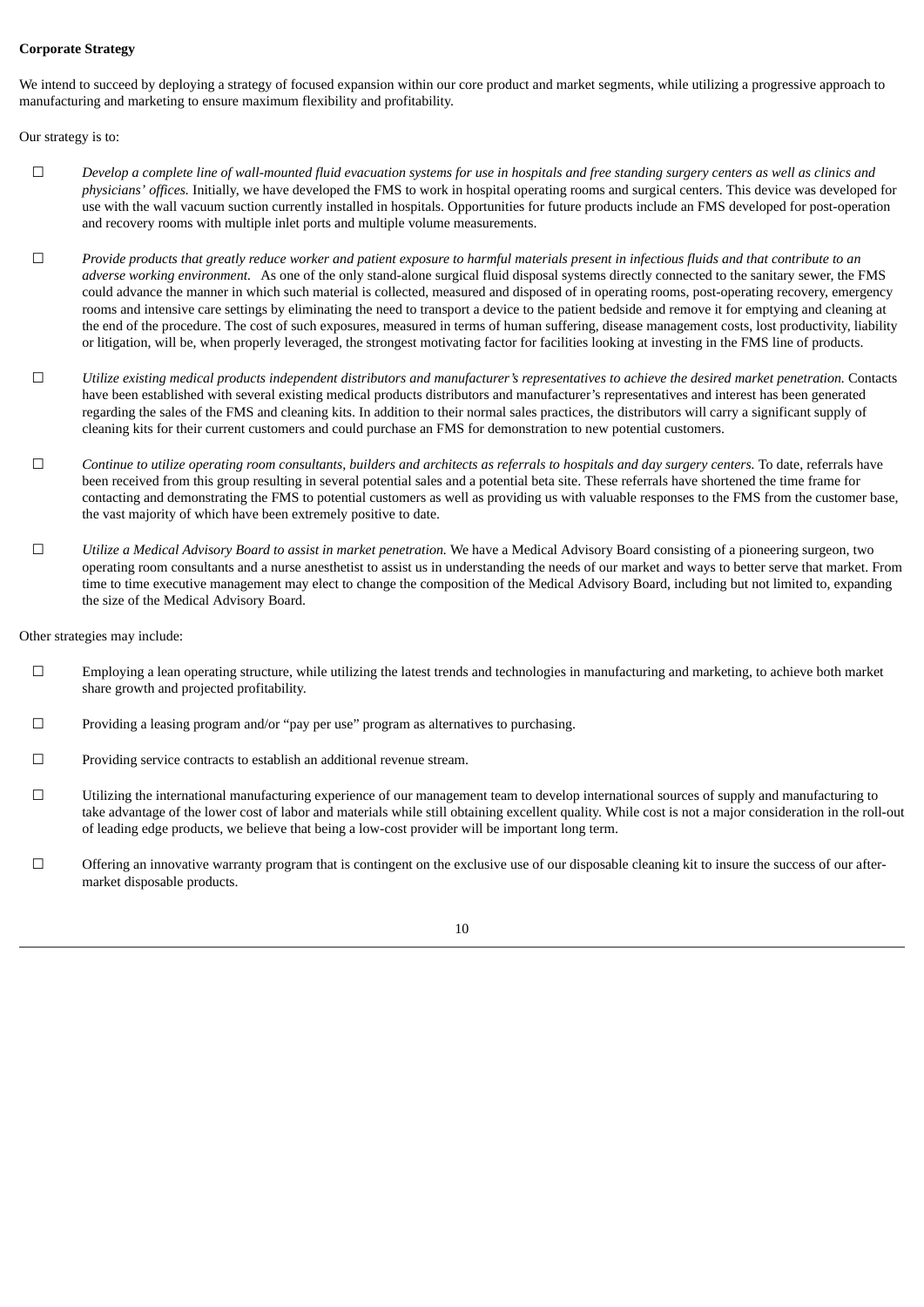### **Technology and Competition**

### *Fluid Management for Surgical Procedures*

The management of infectious fluids produced during and after surgery is a complex mix of materials and labor that consists of primary collection of fluid from the patient, transportation of the waste fluid within the hospital to a disposal or processing site and disposal of that waste either via incineration or in segregated landfills.

Once the procedure has ended, the canisters currently being used in many cases, and their contents must be removed from the operating room and disposed. There are several methods used for disposal, all of which present certain risks to the operating room team, the crews who clean the rooms following the procedure and the other personnel involved in their final disposal. These methods include:

- *Direct Disposal Through the Sanitary Sewer.* In virtually all municipalities, the disposal of liquid blood may be done directly to the sanitary sewer where it is treated by the local waste management facility. This practice is approved and recommended by the EPA. In most cases these municipalities specifically request that disposed bio-materials not be treated with any known anti-bacterial agents such as glutalderhyde, as these agents not only neutralize potentially infectious agents but also work to defeat the bacterial agents employed by the waste treatment facilities themselves. Disposal through this method is fraught with potential exposure to the service workers, putting them at risk for direct contact with these potentially infectious agents through spillage of the contents or via splash when the liquid is poured into a hopper – a specially designated sink for the disposal of infectious fluids. Once the infectious fluids are disposed of into the hopper, the empty canister is sent to central processing for re-sterilization (glass and certain plastics) or for disposal in the bio-hazardous/infectious waste generated by the hospital (red-bagged).
- *Conversion to Gel for Red-Bag Disposal.* In many hospital systems the handling of this liquid waste has become a liability issue due to worker exposure incidents and in some cases has even been a point of contention during nurse contract negotiations. Industry has responded to concerns of nurses over splash and spillage contamination by developing a powder that, when added to the fluid in the canisters, produces a viscous, gel-like substance that can be handled more safely. After the case is completed and final blood loss is calculated, a port on the top of each canister is opened and the powder is poured into it. It takes several minutes for the gel to form, after which the canisters are placed on a service cart and removed to the red-bag disposal area for disposal with the other infectious waste. There are four major drawbacks to this system:
	- o It does not ensure protection for healthcare workers, as there remains the potential for splash when the top of the canister is opened.
	- o Based on industry pricing data, the total cost per canister increases by approximately \$2.00.
	- o Disposal costs to the hospital increase dramatically as shipping, handling and landfill costs are based upon weight rather than volume in most municipalities. The weight of an empty 2,500 ml canister is approximately one pound. A canister and its gelled contents weigh approximately 7.5 pounds.
	- o The canister filled with gelled fluid must be disposed; it cannot be cleaned and re-sterilized for future use.

Despite the increased cost of using gel and the marginal improvement in health care worker protection it provides, several hospitals have adopted gel as their standard procedure.

#### *Drainage Systems*

Several new medical devices have been developed which address some of the deficiencies described above. MD Technologies, Inc., DeRoyal (formerly Waterstone), Dornoch Medical Systems, Inc. and Stryker Instruments have all developed systems that provide disposal into the sanitary sewer without pouring the infectious fluids directly through a hopper disposal or using expensive gel powders. All of these newer products are currently sold with 510(k) concurrence from the FDA. Cardinal Health, Inc. has received 510(k) concurrence to market a similar device that it has started advertising. Most of these competing products incorporate an internal collection canister with finite capacity, and while not directly eliminating the need to transport a device to and from the surgical room, we believe most have been successful in eliminating the need for expensive gel and its associated handling and disposal costs.

Existing competitors, that already have products on the market, have a competitive advantage in terms of brand recognition and market exposure. In addition, the aforementioned companies have extensive marketing and development budgets that could overpower an early-stage company like ours. We believe that Stryker Instruments has the dominant market share position Cardinal Health, Inc., though having FDA concurrence, has only recently started advertising its product. We also believe competing products are used in select procedures and often in some, but not all, surgical procedures.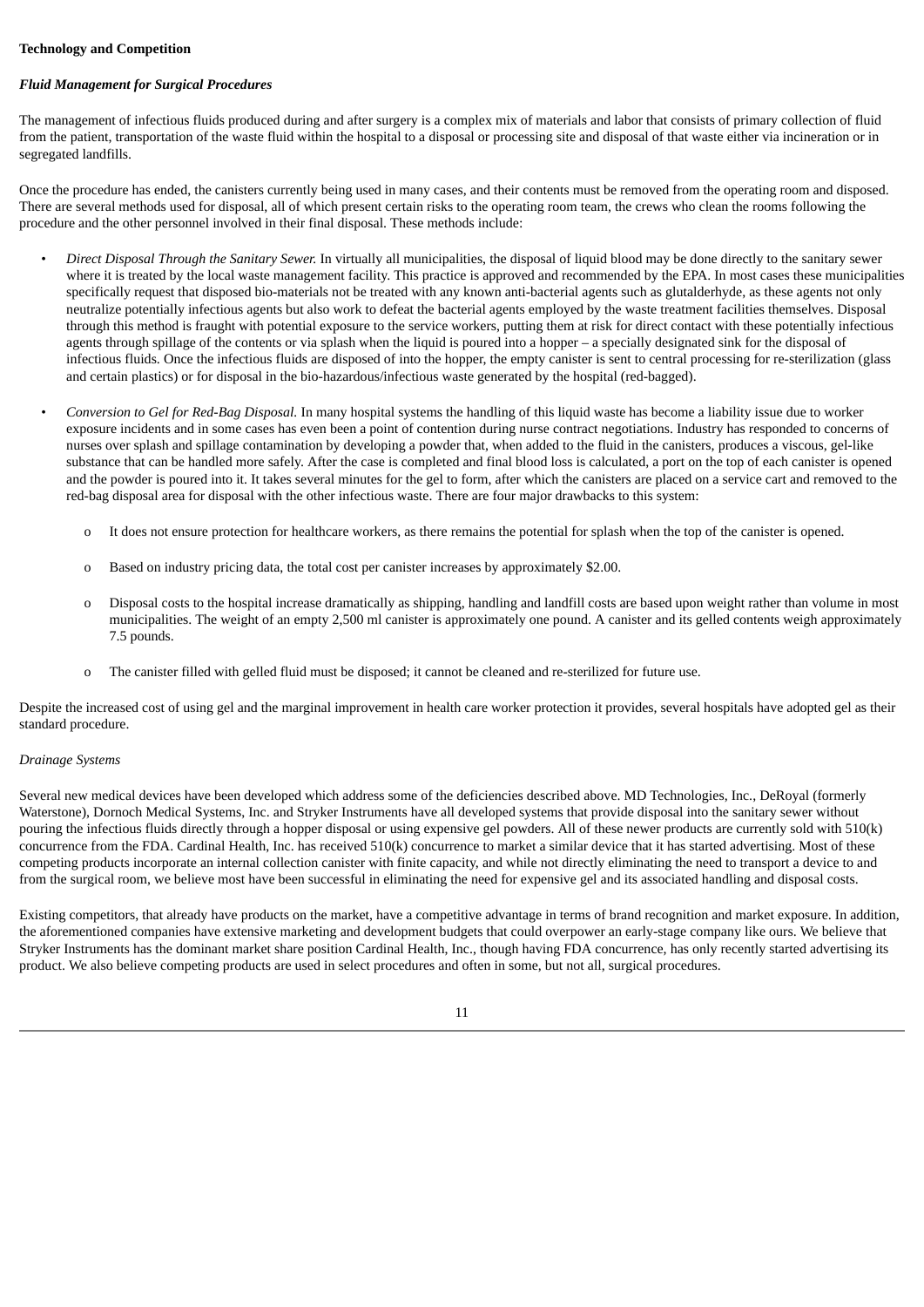### *Current Competition, Technology, and Costs*

#### *Single Use Canisters*

In the U.S., glass reusable containers are infrequently used as their high initial cost, frequent breakage and costs of reprocessing are typically more costly than single use high impact plastic canisters, even when disposal is factored in. Each single use canister costs roughly \$2.00 each and it is estimated that a range of two to eight canisters are used in each procedure, depending on the operation.

Our FMS would replace the use of canisters and render them unnecessary, as storage and disposal would be performed automatically by the FMS. It should be noted that these canisters are manufactured by companies with substantially more resources than our Company. Cardinal Health, a very significant competitor, manufacturers both single use canisters as well as a more automated fluid handling system that will compete with us. Accordingly, faced with this significant competition, we may have difficulty penetrating this market.

### *Solidifying Gel Powder*

The market potential for solidifying gel was estimated at over \$100 million in 2002. This market is not yet fully realized, but many hospitals, responding to increased concerns over inadvertent worker exposure to liquid waste, are converting to this technology. There have been many reports (Allina and Fairview to name two Minneapolis-based health systems) of nursing contracts containing language that requires the facilities to use gels after every procedure. We are aware that at a large healthcare facility in Minneapolis, Minnesota, routine usage of gel increased annual operating room expenditures by \$63,000, based on 14,000 procedures done in 2006. It is clear that solidifying gels, while not providing complete freedom from exposure to workers does present a level of safety and peace of mind to the healthcare workers who handle gel-treated canisters. While several gel manufacturers proclaim that sterility of the contents is achieved with the use of their product, protocols continue to recommend that the red-bag procedure is followed when using these products. One significant drawback of the solidifying gels is that they increase the weight of the materials being sent to the landfill by a factor of five to seven times, resulting in a significant cost increase to the hospitals that elect to use the products.

The FMS eliminates the need for solidifying gel, providing savings in both gel powder usage and associated landfill costs.

### *Sterilization and Landfill Disposal*

Current disposal methods include the removal of the contaminated canisters (with or without the solidifying gel) to designated bio-hazardous/infectious waste sites. Previously many hospitals used incineration as the primary means of disposal, but environmental concerns at the international, domestic and local level have resulted in a systematic decrease in incineration worldwide as a viable method for disposing of blood, organs or materials saturated with bodily fluids. When landfill disposal is used, canisters are included in the general red-bag disposal and, when gel is used, comprise a significant weight factor. Where hopper disposal is still in use, most of the contents of the red-bag consist only of outer packaging of supplies used in surgery and small amounts of absorbent materials impregnated with blood and other waste fluid. These, incidentally, are retained and measured at the end of the procedure to provide a more accurate assessment of fluid loss or retention. Once at the landfill site, the red-bagged material is often steam-sterilized with the remaining waste being ground up and interred into a specially segregated waste dumpsite.

On a related note, many countries are struggling with landfills within their own borders, and a thriving and growing biohazardous/infectious waste disposal business is emerging. The inevitable disputes connected with such a highly charged and potentially politically sensitive topic have developed, particularly in Europe and the former Soviet Republics, over the disposition and disposal of these infectious wastes. Such disputes have also arisen in the U.S. as states lacking landfill capacity (New Jersey, for example) seek to offload their medical waste on less populous states or those which lack stringent enforcement.

Moreover, as incineration increasingly loses its appeal, and as individual countries and states reject importation of infectious materials, the disposal of these fluids may take on more important political and environmental overtones. For example, there are several recent rulings within the European Union that resulted in medical waste being categorized as a tradable commodity meaning that no member country can reject medical waste from another European Union partner. Germany, which used to dump its medical waste in the former East Germany, is now exporting its waste to Belgium and France. France in particular is fighting this waste and wants Germany to deal with its own waste within its own borders. In other parts of the world, landfills are often habitated by otherwise homeless or poverty level people, who scavenge the sites for food and clothing, and often come into contact with blood soaked medical waste. Disposal of fluid down the sanitary sewer and elimination of large numbers of canisters from the volume of red-bag material, while not addressing all of the concerns regarding landfills, would certainly reduce the amount of disposed and blood impregnated waste.

By eliminating large numbers of canisters and the gel powder, our FMS products would dramatically reduce costs and the amount of canisters sent to landfills.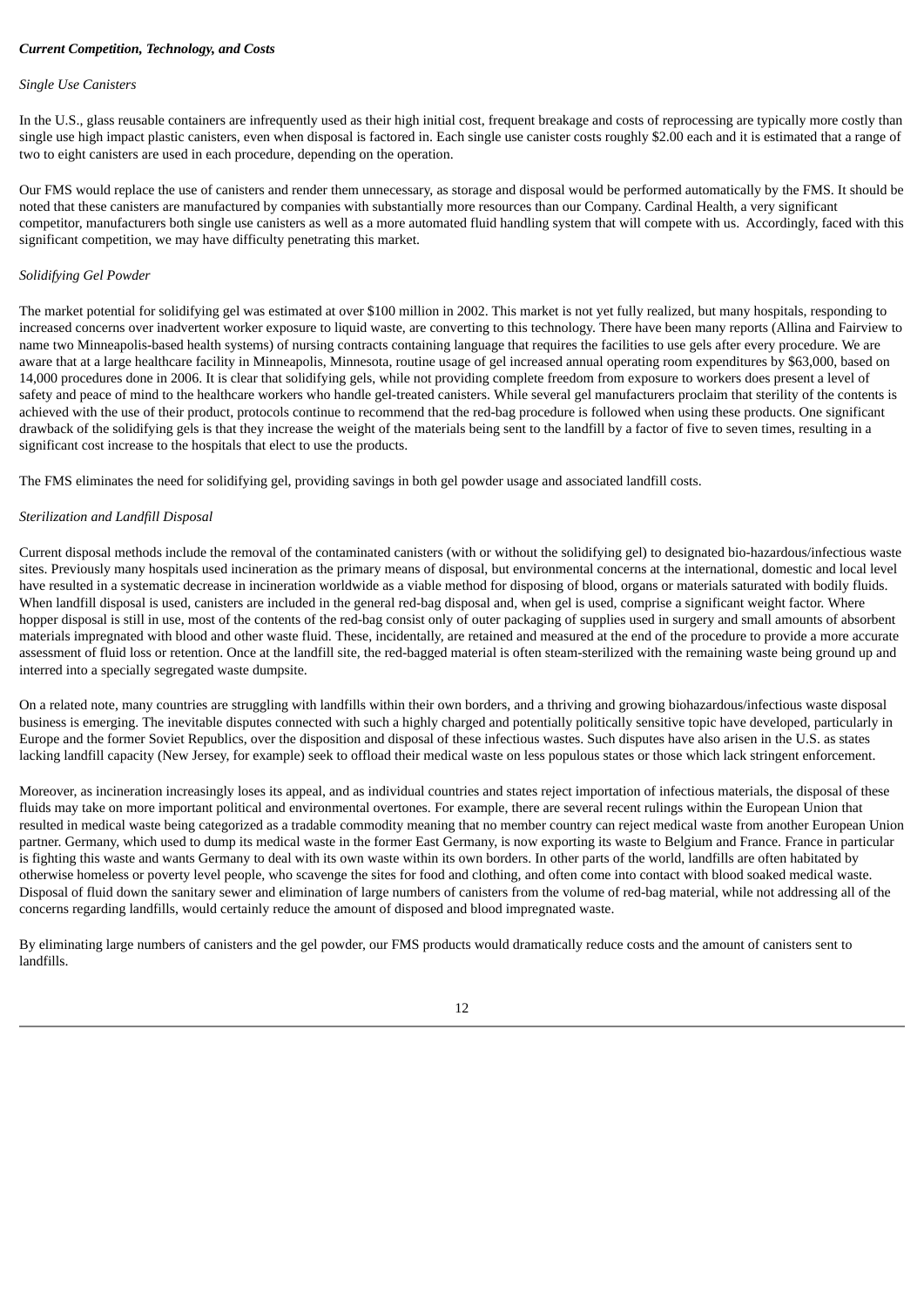### *Handling Costs*

Once the surgical team has finished the procedures, and a blood loss estimate is calculated, the liquid waste (with or without solidifying gels) is removed from the operating room and either disposed of down the sanitary sewer or transported to an infectious waste area of the hospital for later removal.

The FMS would significantly reduce the labor costs associated with the disposal of fluid or handling of contaminated canisters, as the liquid waste is automatically emptied into the sanitary sewer after measurements are obtained. We will utilize the same suction tubing currently being used in the operating room, so no additional cost is incurred with our process. While each hospital handles fluid disposal differently, we believe that the cost of our cleaning fluid after each procedure will be less than the current procedural cost that could include the cost of canisters, labor to transport the canisters, solidifying powder, gloves, gowns, mops, goggles, shipping and transportation, as well as any costs associated with spills that may occur due to manual handling.

A hidden but very real and considerable handling cost is the cost of an infectious fluid exposure. A July 2007 research article published in *Infection Control Hospital Epidemiology* concluded that "Management of occupational exposures to blood and bodily fluids is costly; the best way to avoid these costs is by prevention of exposures." The research shows that hospital management cost associated with occupational blood exposure can, conservatively, be more than \$4,500 per exposure. Because of privacy laws, it is difficult to obtain estimates of exposure events at individual facilities; however, in each exposure the worker must be treated as a worst case event. This puts the healthcare worker through a tremendous amount of personal trauma, and the health care facility through considerable expense and exposure to liability and litigation.

#### *Nursing Labor*

Nursing personnel spend significant time in the operating room readying canisters for use, calculating blood loss and removing or supervising the removal of the contaminated canisters after each procedure. Various estimates have been made, but an internal study at a large healthcare facility in Minneapolis, Minnesota, revealed that the average nursing team spends twenty minutes pre-operatively and intra-operatively setting up, monitoring fluid levels and changing canisters as needed and twenty minutes post-operatively readying blood loss estimates or disposing of canisters. Estimates for the other new technologies reviewed have noted few cost savings to nursing labor.

The FMS would save nursing time as compared to the manual process of collecting and disposing of surgical waste. Set-up is as easy as attaching the suction tube to the inflow port of the FMS. Post-operative clean-up requires approximately five minutes, the time required to dispose of the suction tubing to the redbag, calculate the patient's blood loss, attach the bottle of cleaning solution to the inlet port of the unit, initiate the cleaning cycle, and dispose of the emptied cleaning solution. The steps that our product avoids, which are typically involved with the manual disposal process include, canister setup, interpretation of an analog read out for calculating fluid, canister management during the case (i.e. swapping out full canisters) and then temporarily storing, transferring, dumping and properly disposing of the canisters.

#### *Competitive Products*

Disposable canister system technology for fluid management within the operating room has gone virtually unchanged for decades. As concern for the risk of exposure of healthcare workers to bloodborne pathogens, and the costs associated with canister systems has increased, market attention has increasingly turned toward fluid management. The first quarter of 2001 saw the introduction of three new product entries within the infectious material control field. Stryker Instruments introduced the "Neptune" system, offering a combination of bio-aerosol and fluid management in a portable two piece system; Waterstone Medical (now DeRoyal) introduced the "Aqua Box" stationary system for fluid disposal; and Dornoch Medical Systems, Inc. introduced the "Red Away" stationary system for fluid collection and disposal. All companies, regardless of size, have their own accessory kits. For purposes of comparison, based on information obtained from a surgical center in Minnesota, the Stryker Neptune system's estimated cost per procedure is more than \$15 (including single-use-manifold plus cleaning solution).

We differentiate from these competitors since we have the most automatic, hands-free process of any of the systems currently on the market. Each of our competitors, with the exception of MD Technologies, Inc., has some significant manual handling involved in the process. For instance, some competing products require transport of the mobile unit to a docking port and then emptying of the fluid, while others require that the canister be manually transported to a more efficient dumping station. Regardless, most of our competitors require more human interaction with the fluid than BioDrain. Please refer to the chart included in the section headed as Products for a comparison of the key features of the devices currently marketed and the FMS.

Although the mobility associated with most of the competing products adds time and labor to the process and increases the chance of worker exposure to waste fluids, it also allows the hospital to purchase only as many mobile units needed for simultaneous procedures in multiple operating rooms. With the FMS, a unit must be purchased and installed in each room where it is intended to be used.

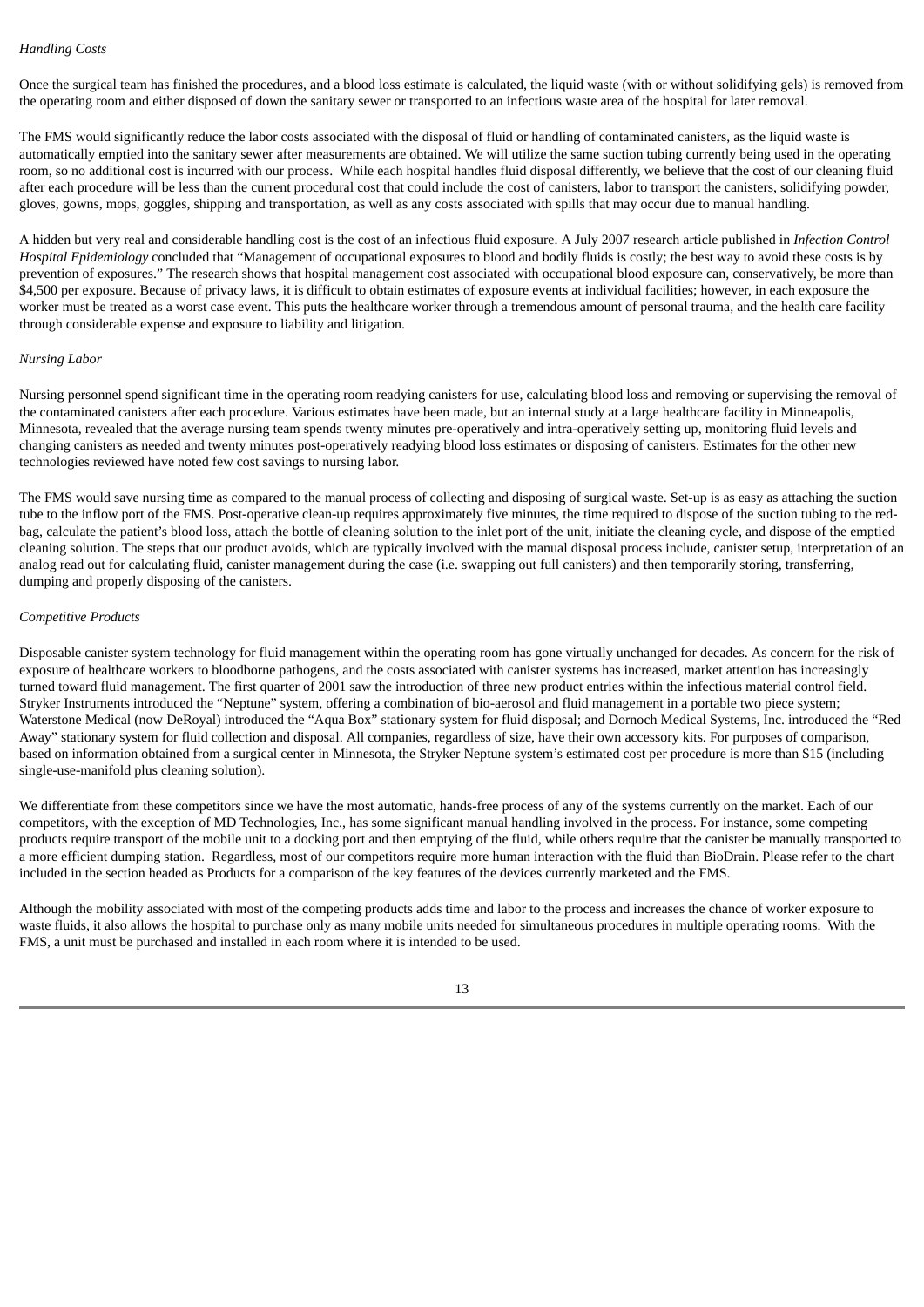### **Marketing and Sales**

#### *Distribution*

We intend to sell the FMS and cleaning kit through independent distributors and manufacturer's representatives covering the vast majority of major U.S. markets. Our targeted customer base will include nursing administration, operating room managers, CFOs, risk management, and infection control. Other professionals with an interest in the product include physicians, nurses, biomedical engineering, anesthetists, anesthesiologists, human resources, legal, administration and housekeeping.

The major focus of our marketing efforts will be to introduce the FMS as a standalone device capable of effectively removing infectious waste and disposing of it automatically while providing accurate measurement of fluids removed, and also limiting exposure of the surgical team and healthcare support staff.

Governmental and professional organizations have become increasingly aggressive in attempting to minimize the risk of exposure by medical personnel to bloodborne pathogens. We believe that the FMS provides a convenient and cost effective way to collect and dispose of this highly contaminated material.

Our distributors will have installation and service capability, or we will contract those functions with an independent service/maintenance company. We have been in contact with both distributors and service companies regarding these installation requirements. The Company will establish extensive training and standards for the service and installation of the FMS to ensure consistency and dependability in the field. Users of the system will require a minimal amount of training to operate the FMS. The instructions for use and the installation guide will be included with every system along with a quick start guide and a trouble shooting manual.

We will structure our pricing and relationships with distributors and/or service companies to ensure that these entities receive at least a typical industry level compensation for their activities. We believe our current cost and price estimates are conservative and allow for reasonable profit margins for all entities in the FMS and the cleaning fluid supply chain.

#### *Promotion*

The dangers of exposure to infectious fluid waste are well recognized in the medical community. It is our promotional strategy to effectively educate medical staff regarding the risks of contamination using current waste collection procedures and the advantages of the FMS in protecting medical personnel from inadvertent exposure. We intend to leverage this medical awareness and concern with education of regulatory agencies at the local, state and federal levels about the advantages of the FMS.

We intend to supplement our sales efforts with a promotional mix that will include a number of printed materials, video support and a website. We believe our greatest challenge lies in reaching and educating the 1.6 million medical personnel who are exposed daily to fluid waste in the operating room or in other healthcare settings (OSHA, CPL 2-2.44C). These efforts will require utilizing single page selling pieces, video educational pieces for technical education, use of scientific journal articles and a webpage featuring product information, educational materials, and training sites.

We will support our sales organization by attending major scientific meetings where large numbers of potential users are in attendance. The theme of our trade show booths will focus on education, the awareness of the hazards of infectious waste fluids and the Company's innovative solution to the problem. We will focus our efforts initially on the Association of Operating Room Nurses ("AORN") meeting, where the largest concentration of potential buyers and influencers are in attendance. We will obtain an Internet mailbox and will feature information on protection of the healthcare worker as well as links to other relevant sites. We intend to invest in limited journal advertising until targeted audiences have been fully identified. The initial thrust will focus on features of the product and ways of contacting the Company via the webpage or directly through postage paid cards or direct contact. Additionally, we will create a press release distribution to clinician-oriented periodicals for inclusion in their new product development columns. These periodicals will provide the reader with an overview of the FMS and will direct readers to pursue more information by direct contact with us by accessing our webpage.

#### *Pricing*

We believe prices for the FMS and its disposable cleaning kit reflect a substantial cost savings to hospitals compared to their long-term procedure costs. Our pricing strategy should ensure that the customer realizes actual cost savings when using the FMS versus replacing traditional canisters, considering the actual costs of the canisters and associated costs such as biohazard processing labor and added costs of biohazard waste disposal. Suction tubing that is currently used in the operating room will continue to be used with our system and should not be considered in the return on investment equation. An argument could be made that our system produces waste through the disposable cleaning solution bottle. However, our cleaning solution's bottle is completely recyclable, and the anticipated selling price of the fluid is built into our cost analysis. In contrast, an operation using traditional disposal methods will often produce multiple canisters destined for biohazard processing. Biohazard disposal costs are estimated by Outpatient Surgery Magazine to be 5 times more per pound to dispose of than regular waste (*Outpatient Surgery Magazine*, April 2007). Once the canister has touched blood, it is considered "red bag" biohazard waste, whereas the cleaning fluid bottle used in our system can be recycled or disposed with the rest of the facility's plastics.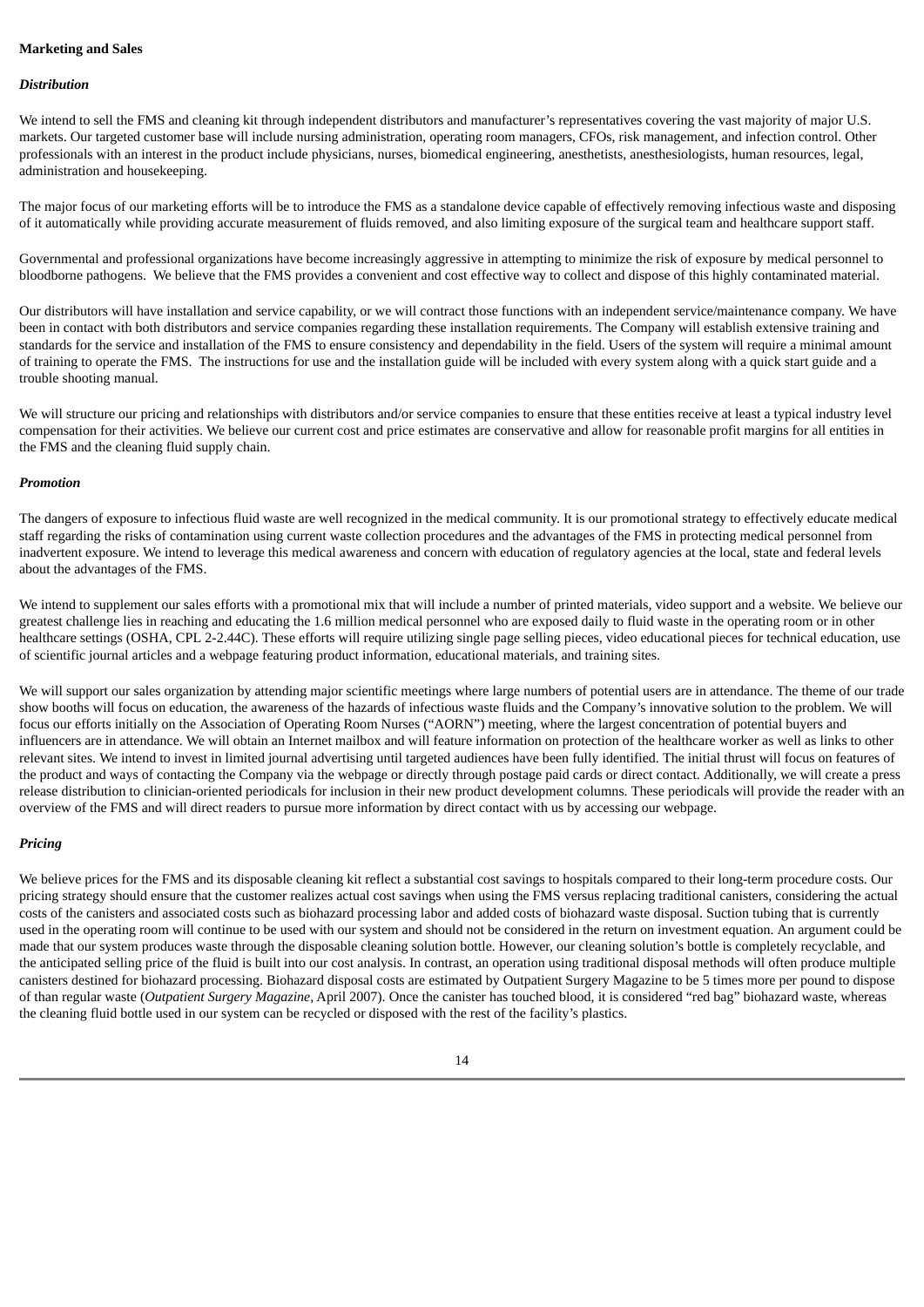The FMS lists for approximately \$18,000 per system (one per operating room – installation extra) and \$15 - \$20 per unit retail for the proprietary cleaning kit to the U.S. hospital market. Because we will sell our products through distributors and manufacturer's representatives we expect to sell the FMS for approximately \$15,000 and the cleaning kit for approximately \$15 per unit. By comparison, the disposal system of Stryker Instruments, one of our competitors, retails for \$10,000 plus a \$9,000 docking station and requires a disposable component with an approximate cost of \$15 per procedure and a proprietary cleaning fluid (cost unknown per procedure). Per procedure cost of the traditional disposal process includes approximate costs of \$2 per liter canister, plus solidifier at \$2 per liter canister, plus the biohazard premium disposal cost approximated at \$1.80 per liter canister. In addition, the labor, gloves, gowns, goggles, and other related material handling costs are also disposal expenses.

Installation will be done by distributors, independent contractors or by in-house engineering at an estimated price of \$2,000, depending on the operating room. Installation of the FMS requires access only to the hospital's sanitary sewer, vacuum suction, and electricity. To help facilities maintain their utilization rates, we will recommend installation during off peak hours. In smaller facilities an outside contractor may be called in, while larger institutions have their own installation and maintenance workforce. Installation time should not seriously impact the use of the operating room. Each FMS will have an industry standard warranty period that can be extended through documented use of the Company's sterilization kit.

Actual selling price of the hardware will be at a standard rate to the distributor, permitting them to have price flexibility when selling multiple units to hospitals and clinics. The current approach is for the disposable cleaning kit to be priced at \$15 - \$20 per unit, and a commission to be paid to the distributor/independent representative upon each sale, thus creating an ongoing revenue stream to the distributor/representative as well as to BioDrain.

# **Engineering and Manufacturing**

We are currently in negotiations to finalize our relationship and execute a manufacturing supply agreement with TriVirix, Inc. for the engineering and manufacturing of the FMS, which does not include the cleaning fluid, cleaning fluid packaging, external manifold or any other accessories. TriVirix is ISO 13485:2003 and GMP-certified and has the necessary expertise and experience to build our product in a cost-effective manner.

We anticipate that the manufacturing supply agreement with TriVirix will specify the quantities for production of our product, which we expect will be based on a 6-month rolling forecast, the allocation of production and the price and price increase terms. Under the terms of the expected manufacturing supply agreement, TriVirix, Inc. would manufacture only our FMS device. Upon execution of the manufacturing supply agreement, Trivirix would be considered our primary supplier of the FMS device. As part of a broader manufacturing sourcing strategy, we plan to identify at most two second sources of production for the FMS device. Except for the custom made stainless steel cabinet, all of the components in the FMS are off-the-shelf products readily available from a number of suppliers. Likewise, the custom designed cabinet can be produced by a variety of suppliers with expertise in machining stainless steel.

The disposable cleaning kit, including a proprietary cleaning solution, a cleaning solution package (high density polyethylene bottle), a cleaning solution adapter assembly (barbed bottle cap, attached surgical tubing, and attached valved quick coupling), an in-line filter and a multi-port external, non-sterile manifold, will be sourced through alternative suppliers segregated as primary and secondary suppliers. Other single use disposable accessories, such as a fluid sampling system, will be sourced separately, as individual components. We have not yet entered into agreements with any suppliers for these products and components.

To further our manufacturing sourcing strategy we hired, in July 2008, an Executive Vice President of Operations, Chad Ruwe, who has 20 years of fluid management systems experience and a demonstrated history of driving lean manufacturing global sourcing and joint venture leadership. Mr. Ruwe was promoted to Chief Operating Officer in 2009.

### **Government Regulation**

To date, no regulatory agency has established exclusive jurisdiction over the area of biohazardous and infectious waste in healthcare facilities. Several prominent organizations maintain oversight function concerning various aspects of pertinent technologies and methods of protection.

These agencies include:

• OSHA (Occupational Safety and Health Administration)

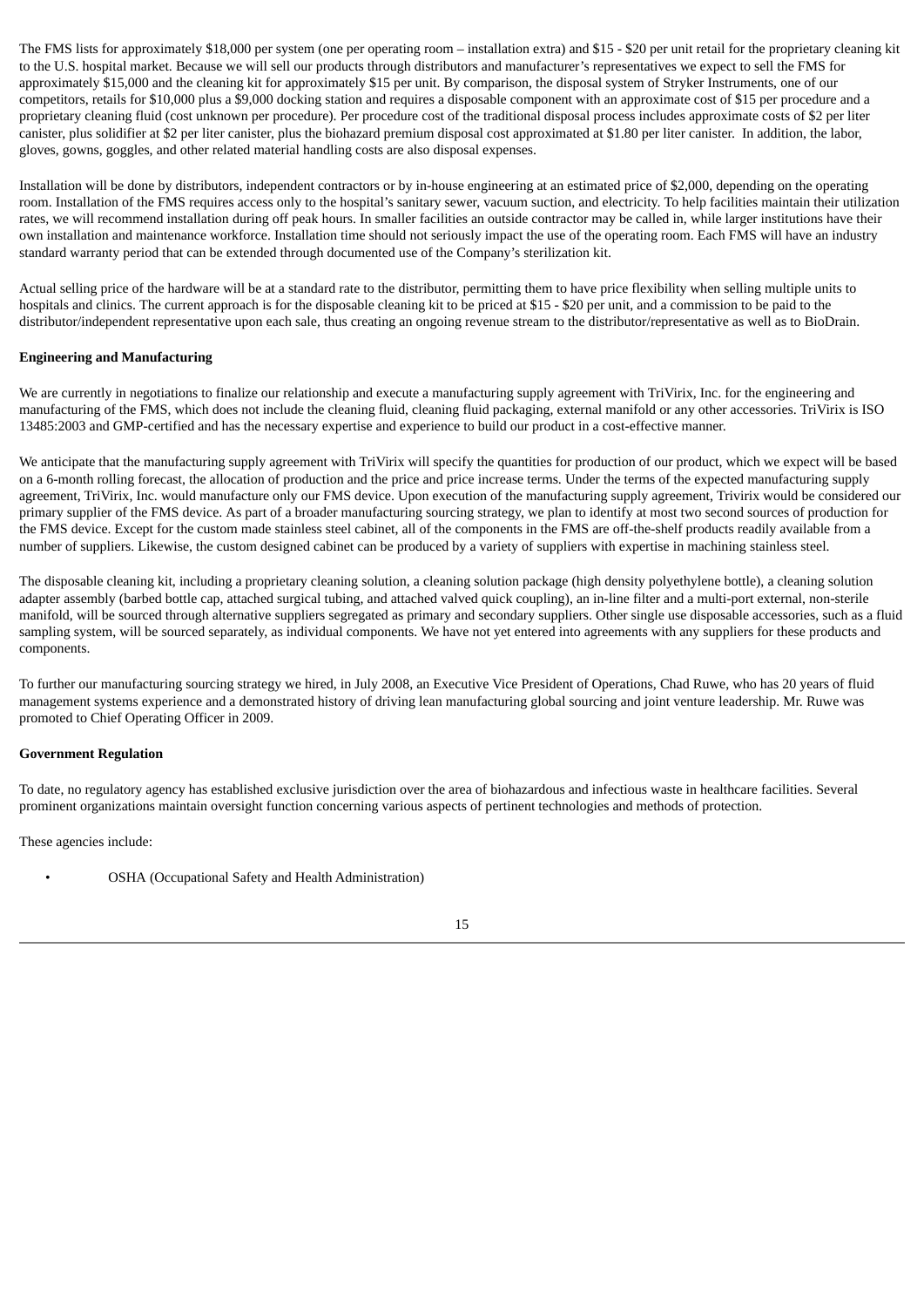- EPA (Environmental Protection Agency)
- DOT (Department of Transportation)
- JCAHO (Joint Commission of Accreditation of Hospitals)
- NFPA (National Fire Protection Association)
- AIA (American Institute of Architects)
- AORN (Association of Operating Room Nurses)
- State, county, hospital and other institutions

### *Application for Electrical Safety Testing and Certification*

We sought testing and certification to the IEC 60606-1 and IEC 60606-1-2, two internationally recognized standards. In the United States there are three Nationally Recognized Testing Laboratories ("NRTLs"), Underwriters Laboratories ("UL"), TUV SUD America, Inc. and Intertek-Semko (ETL), that can perform such tests for electrical safety of the FMS device. We issued request for quotes to two of the three NRTLs, in addition to issuing initial inquiries to certified third party testing entities conducting testing on behalf of the NRTLs. Based on responses to our request for quotes, noting pricing and timing of conducting the testing, we have contracted with TUV SUD America, Inc. located in New Brighton, MN for this electrical safety testing. On March 11, 2009, we received completed test documentation from TUV SUD America, Inc. confirming the FMS device successfully completed and passed all testing showing compliance to IEC 60606-1 and IEC 60606-1-2.

A previous generation BioDrain FMS device (110/240VAC) successfully passed electrical safety testing conducted by UL in November 2005 (reference UL File E256928).

We filed the 510(k) submission for FDA clearance of the FMS device on March 14, 2009 and received written confirmation on April 1, 2009 that our 510(k) has been cleared by the FDA. The FDA requires, pursuant to a final regulation for Establishment Registration and Device Listing for Manufacturers of Devices, that a 510(k) premarket notification be submitted at least ninety days before marketing a device that: (1) is being introduced into distribution for the first time by that person or entity, or (2) is in distribution but is being significantly modified in design or use. A 510(k) submission must contain, among other things: (i) proposed labeling sufficient to describe the device's intended use; (ii) a description of how the device is similar to or different from other devices of comparable type, or information about what consequences a proposed device modification may have on the device's safety and effectiveness; and (iii) any other information necessary to determine whether the device is substantially equivalent (as defined below). The FMS is a Class II device, which is less stringently reviewed as that of a Class III device. We have teamed with regulatory consultants with significant experience in the FDA clearance process.

### *FDA Process for Clearing a Device Under Section 510(k)*

The FDA Center for Devices and Radiological Health requires 510(k) submitters to provide information that compares its new device to a marketed device of a similar type, in order to determine whether the device is substantially equivalent ("SE"). This means that a manufacturer can submit a 510(k) comparing a new device to a device that has been found to be SE and the FDA can use this as evidence to determine whether the new device is SE to an already legally marketed device (or a "predicate device"). The ultimate burden of demonstrating the substantial equivalence of a new device to a predicate device remains with the 510(k) submitter, and in those occasions when the Center for Devices and Radiological Health is unfamiliar with certain aspects of the predicate device, the submitter will be required to provide information that substantiates a claim of substantial equivalence.

As a matter of practice, the Center for Devices and Radiological Health generally considers a device to be SE to a predicate device if, in comparison to the predicate device, (i) the new device has the same intended use, (ii) the new device has the same technological characteristics (i.e., same materials, design, energy source), (iii) the new device has new technological characteristics that could not affect safety or effectiveness or (iv) the new device has new technological characteristics that could affect safety or effectiveness but there are accepted scientific methods for evaluating whether safety or effectiveness has been adversely affected and there is data to demonstrate that the new technological features have not diminished safety or effectiveness. Premarket notification submissions are designed to facilitate these determinations.

Following FDA clearance to market our product, which we received on April 1, 2009, we will be subject to the normal ongoing audits and reviews by the FDA and other governing agencies. These audits and reviews are standard and typical in the medical device industry, and we do not anticipate being affected by any extraordinary guidelines or regulations.

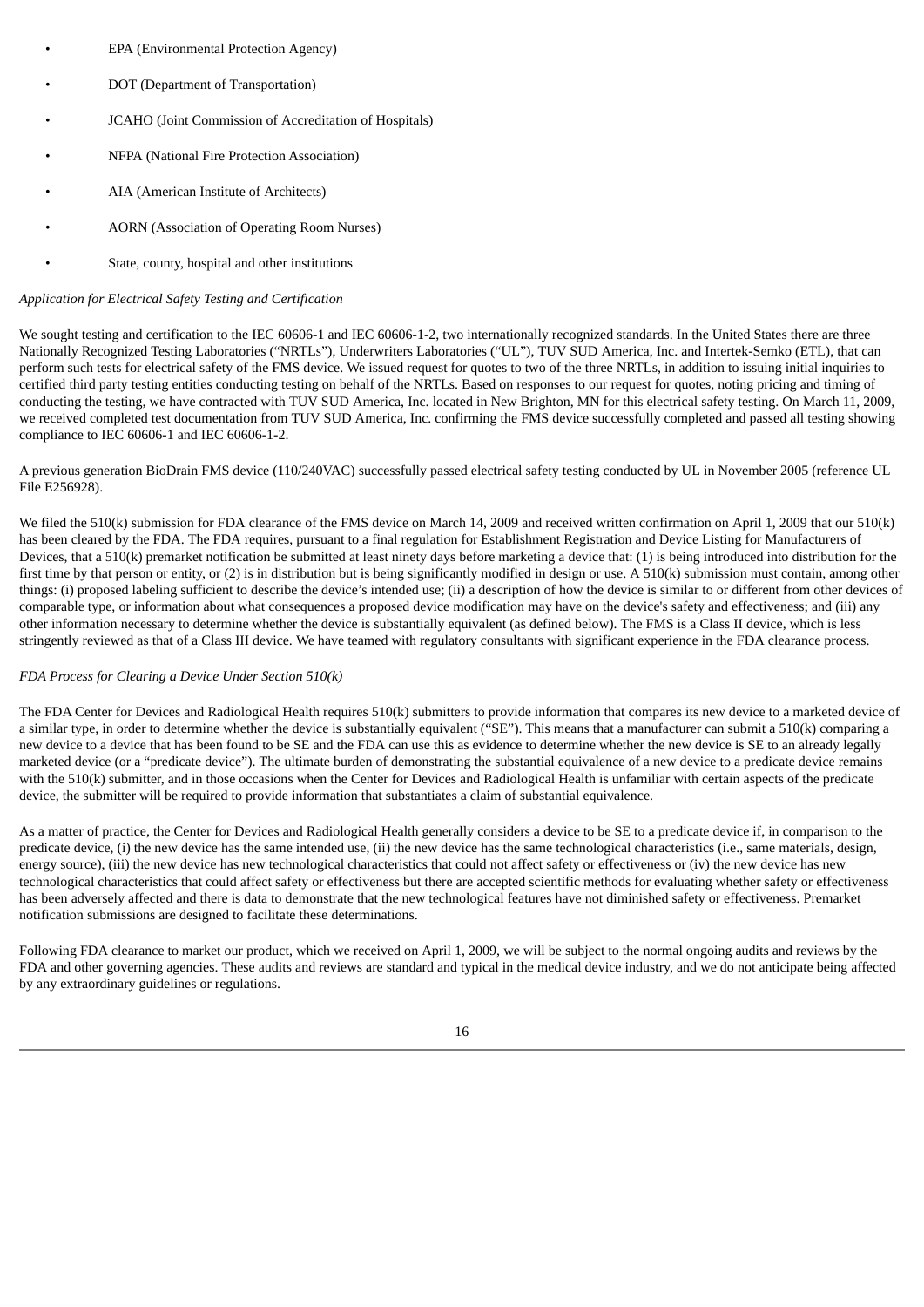### *Foreign Jurisdictions*

Each country in Europe and the Pacific Rim has unique laws, regulations, and directives regarding the manufacture and or marketing of medical devices within their borders that are comparable to the laws and regulations described above. While we have not fully researched each country and the respective laws, regulations, and directives, we will do so in advance and we recognize product design changes will most likely be necessary based on practices and procedures in the operative environment in Pacific Rim, as well as product design changes necessitated by laws, regulations and directives.

### **Employees**

We currently have four full-time employees: a Chief Executive Officer/Chief Financial Officer; a Vice President of Sales; a Chief Operating Officer; and a Director of Product Management. In addition, we use contractors and consultants to supplement our functional needs. We will seek to add additional employees in sales and marketing, operations, product development and other areas as we grow and penetrate the market. No employee is represented by a labor union, and we have never suffered an interruption of business caused by labor disputes. We believe that our relations with our employees are good.

### **ITEM 1A. RISK FACTORS.**

Not required.

### **ITEM 2. PROPERTIES.**

Our corporate offices are located at 2060 Centre Pointe Boulevard, Suite 7, Mendota Heights, Minnesota 55120. We currently lease approximately 3,600 square feet with possible expansion to 4,700 square feet of office space at this location. The monthly base rent for the 3,600 square feet is: \$3,000 per month for months one through twelve; \$2,395 per month for months 13 through 24; \$2,467 per month for months 25 through 36; \$2,541 per month for months 37 through 48; and \$2,617 per month for months 49 through 60. In addition to the base rent, we also pay our share of common area maintenance expenses, real estate tax expenses/assessments and utilities, which are determined by the square footage of the premises we lease in months 13 through 60. The common area maintenance expense was not payable in months one through twelve. The lease term began on November 1, 2008 and will extend for a period of five years, ending on October 31, 2013. We expect that the premises in which our principal executive office is located will be adequate for our office needs for the term of the lease.

### **ITEM 3. LEGAL PROCEEDINGS.**

In April 2009 Gerald Rice, a former officer of the Company made a formal demand for payment of past wages and threatened to sue the Company for in excess of \$100,000, if we did not meet his demand. Settlement discussions commenced but the parties were unable to reach an agreement. Thereafter, the former officer filed a lawsuit in Minnesota State Court, Dakota County alleging claims for breach of contract and unpaid wages. The Company answered the complaint and denied the allegations therein. The Company believes that the claims are without merit and continues to defend the claims. We are not otherwise a party to any other pending legal proceedings that, if decided adversely to us, would have a material adverse effect upon our business, results of operations or financial condition and are not aware of any threatened or contemplated proceeding by any governmental authority against the Company. To our knowledge, we are not otherwise a party to any pending civil or criminal action or investigation.

# **ITEM 4. REMOVED AND RESERVED.**

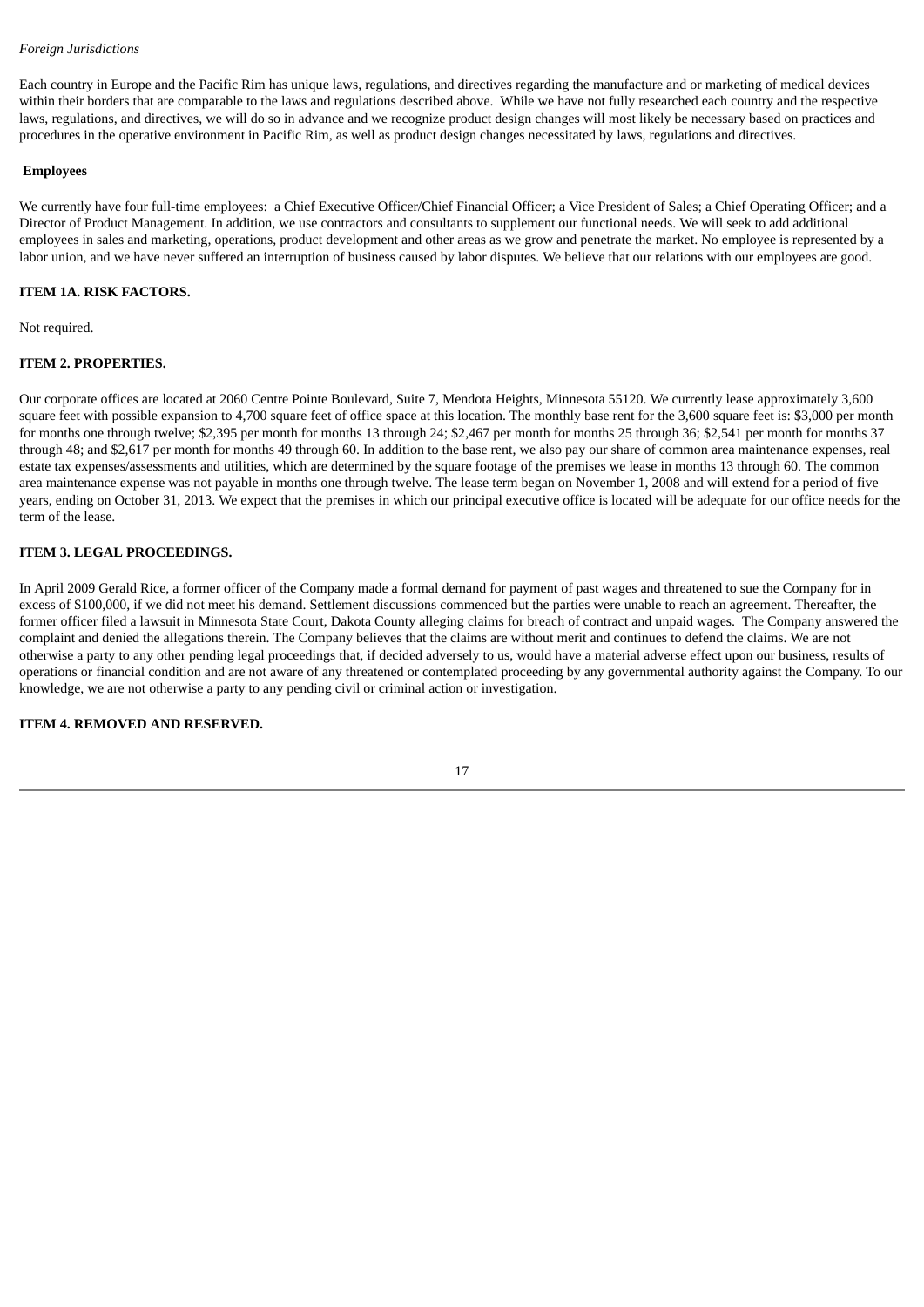#### **Executive Officers of the Registrant**

The following table identifies our current executive officers and directors:

| Name                 | Age | <b>Position Held</b>                                                     |
|----------------------|-----|--------------------------------------------------------------------------|
| Lawrence W. Gadbaw   | 72  | Chairman of the Board of Directors                                       |
| Kevin R. Davidson    | 50  | President, Chief Executive Officer, Chief Financial Officer and Director |
| Chad A. Ruwe         | 45  | Chief Operating Officer and Director                                     |
| Jess R. Carsello     | 47  | Vice President of Sales                                                  |
| James E. Dauwalter   | 58  | <b>Director</b>                                                          |
| Peter L. Morawetz    | 82  | Director                                                                 |
| Thomas J. McGoldrick | 68  | <b>Director</b>                                                          |
| Andrew P. Reding     | 40  | Director                                                                 |

We have not set a term of office for our directors and each director will serve until their successors are elected and have duly qualified.

There are no family relationships between any of our directors or executive officers. Our executive officers are appointed by our board of directors and serve at the board's discretion. There is no arrangement or understanding between any of our directors or executive officers and any other person pursuant to which any director or officer was or is to be selected as a director or officer.

None of our directors or executive officers has, during the past five years,

- 1) had any bankruptcy petition filed by or against any business of which such person was a general partner or executive officer, either at the time of the bankruptcy or within two years prior to that time,
- 2) had been convicted in a criminal proceeding and none of our directors or executive officers is subject to a pending criminal proceeding,
- 3) has been subject to any order, judgment, or decree, not subsequently reversed, suspended or vacated, of any court of competent jurisdiction, permanently or temporarily enjoining, barring, suspending or otherwise limiting his involvement in any type of business, securities, futures, commodities or banking activities, or
- 4) has been found by a court of competent jurisdiction (in a civil action), the Securities and Exchange Commission or the Commodity Futures Trading Commission to have violated a federal or state securities or commodities law, and the judgment has not been reversed, suspended, or vacated.

### **Business Experience**

**Lawrence W. Gadbaw, Chairman of the Board of Directors.** Mr. Gadbaw has served as a director and Chairman of the Board since our inception in 2002. He served as our President and Chief Executive Officer from 2002 to 2006 and Executive Vice President Business Development from 2006 to 2008. Mr. Gadbaw has also been Chairman of Health Care Marketing, Inc., a manufacturer and marketer of health care products, since 1992. From 1990 to 1992, he was President, Chief Operating Officer and Director of Augustine Medical, Inc., a manufacturer of hypothermia treatment products. Mr. Gadbaw was President, Chief Executive Officer, Treasurer and Director of Bio-Vascular, Inc., a manufacturer of tissue and biosynthetic-based medical devices and grafts for cardiovascular surgery, from 1985 to 1989. From 1979 to 1981, he was Director of Sales and Marketing for Medical Incorporated, a manufacturer of cardiovascular products. Mr. Gadbaw was General Manager of Sween Corporation, a manufacturer of health care products, from 1977 to 1979. He held numerous positions in marketing and sales with Medtronic, Inc., a manufacturer and distributor of cardiovascular products from 1967 to 1977, including the position of Director of U.S. Sales.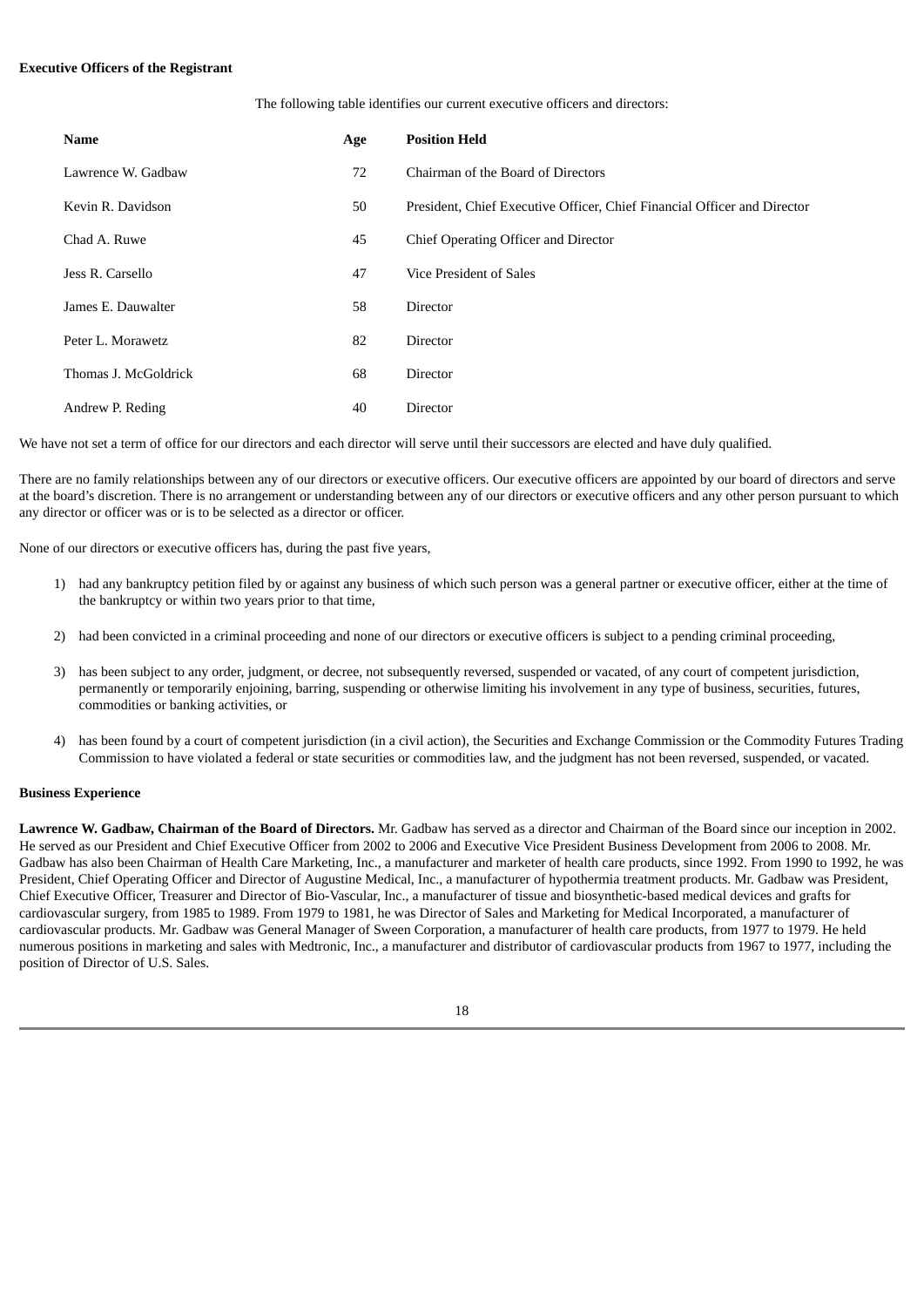**Kevin R. Davidson, President, Chief Executive Officer and Chief Financial Officer.** Mr. Davidson has served as our President and Chief Executive Officer since 2006 and Chief Financial Officer since January 2009. He has over 20 years of experience in the medical technology sector. He has been the Chief Financial Officer of three medical technology companies including his most recent position beginning in 2003 as Chief Financial Officer, Vice President of Business Development at OrthoRehab, Inc., where he led the successful sale of the organization to Otto Bock GmbH. In addition to his Chief Financial Officer experience, Mr. Davidson was an investment banker in the medical technology sector as a Managing Director with the Arthur Andersen Global Corporate Finance Group from 1998 to 2002, where he led and closed several transactions in this sector. Mr. Davidson also has experience in the corporate development function in the medical area, including holding positions at St. Jude Medical, Inc. from 1989 to 1992. In addition, he has extensive domestic and international experience as a management consultant in this area. Mr. Davidson received a BA in Economics from Gustavus Adolphus College in 1982 and an MBA from The Colgate Darden Graduate School of Business Administration at the University of Virginia in 1986.

**Chad A. Ruwe, Chief Operating Officer**. Mr. Ruwe became our Executive Vice President of Operations in 2008 and Chief Operating Officer in 2009. He has over 20 years experience in global business leadership in critical fluid management industries focused on containment, management, and delivery of highly toxic and corrosive fluids. From 2002 to 2007 he held several senior management positions with Entegris, Inc., including General Manager of NT International, a wholly owned subsidiary of Entegris, Vice President of the Fluid Handling Systems business, Vice President of the Semiconductor business and Vice President & General Manager of the Liquid Micro-Contamination business. From 1996 to 2002, Mr. Ruwe was with Tescom Corporation (now part of Emerson's Climate Technologies Group) serving as Vice President & General Manager of the High Purity Controls Division and Hankuk Tescom, Ltd., an assembly and test facility in South Korea. Mr. Ruwe held several management level positions at Parker Hannifin Corporation from 1987 to 1996. Mr. Ruwe has previously served on the board of directors for two early stage venture start-ups. He holds a Master of Science degree in Management, specializing in Operations Research, from the University of Alabama, Huntsville, and he received his Bachelor of Science degree in Mechanical Engineering, specializing in Fluid Dynamics, from The Ohio State University in Columbus, Ohio.

**Jess R. Carsello, Vice President of Sales.** Mr. Carsello became our Vice President of Sales in 2010. He has over 20 years of sales and management experience in the medical industry, the majority of which has been in selling single-use disposables and capital equipment for operating room applications. From 2004 to 2009 Mr. Carsello served as VP of Sales for Aspen Surgical with primary focus on sales into distribution concentrating on Private Label sales for large distributors nationwide. From 2002 to 2004 Mr. Casello served as VP of Sales for Sterion Inc. where he was responsible for managing worldwide sales of Sterilization Container Systems and Wound Care products. Mr. Carsello served as the VP of Sales for Barriermed Inc, from 2001 to 2002 where he introduced a new technology in Polyisoprene Surgical Gloves. From 1991 to 2001 he was with Regent Medical/SSL Americas, (now Mölnlycke Health Care) where he was Director of Distributor Relations for North America, Regional Manager covering 13 Midwest states, Sales Rep and Sales Trainer. He began his career as a Sales Representative for Vital Signs selling products into Anesthesia, Respiratory Care and all Critical Care areas of the hospital. Mr. Carsello holds a Bachelor of Science degree from the University of Wisconsin, Eau Claire.

**James E. Dauwalter, Director.** Mr. Dauwalter has served as a director of the Company since July 31, 2009. Mr. Dauwalter served as a director of VeraSun Energy Corporation from April 2008 to May 2009. He served as a director of US BioEnergy from July 2006 until April 2008, and served as chairman of the board from November 2007 until April 2008. Mr. Dauwalter also served, from August 2005 until May 2008, as the chairman of the board of directors of Entegris, Inc., a materials integrity management company. Prior to his appointment as chairman of Entegris in August 2005, he served as the chief executive officer of Entegris since January 2001. Mr. Dauwalter joined Entegris in 1972 and held a variety of positions prior to his first executive appointment in March 2000 as chief operating officer. Mr. Dauwalter was also instrumental in founding Metron Technology, B.V., a supplier of semiconductor products in Europe, and served on their board of directors from their date of formation until May 2008, and served on the boards of several subsidiaries and affiliates of Fluoroware, Inc., a predecessor company to Entegris, Inc. Mr. Dauwalter holds a bachelors degree in business management from Bemidji State University.

**Peter L. Morawetz, PhD, Director.** Dr. Morawetz is a consultant to development-stage companies in the medical and high technology field. He has served as a director of the Company since its inception in 2002. From 1985 to 2002, he provided consulting services in the fields of technology and product positioning for a large number of U.S. and foreign corporations. Notable clients included Medtronic, EMPI, Hutchinson Technologies, Minntech, Bauer Biopsy Needles, American Medical, Lectec and Walker Reading Technologies. In the course of a thirty-year career, he covered progressively important positions in engineering and R&D management. His contributions include development of neurological devices at Medtronic, Inc. from 1971 to 1981 and EMPI, Inc. from 1981 to 1985, as well as magnetic-storage devices at Univac from 1958 to 1961 and again from 1965 to 1967 and Fabri-Tek from 1961 to 1965. He has seven patents and has been active in market planning and corporate development.

**Thomas J. McGoldrick, Director.** Mr. McGoldrick has served as a director of the Company since 2005. Prior to that, he served as Chief Executive Officer of Monteris Medical Inc. from November 2002 to November 2005. He has been in the medical device industry for over thirty years and was co-founder and Chief Executive Officer of Fastitch Surgical in 2000. Fastitch is a startup medical device company with unique technology in surgical wound closure. Prior to Fastitch, Mr. McGoldrick was President and Chief Executive Officer of Minntech from 1997 to 2000. Minntech was a \$75 million per year publicly traded (Nasdaq-MNTX) medical device company offering services for the dialysis, filtration, and separation markets. Prior to employment at Minntech from 1970 to 1997, he held senior marketing, business development and international positions at Medtronic, Cardiac Pacemakers, Inc. and Johnson & Johnson. Mr. McGoldrick is on the board of directors of two other startup medical device companies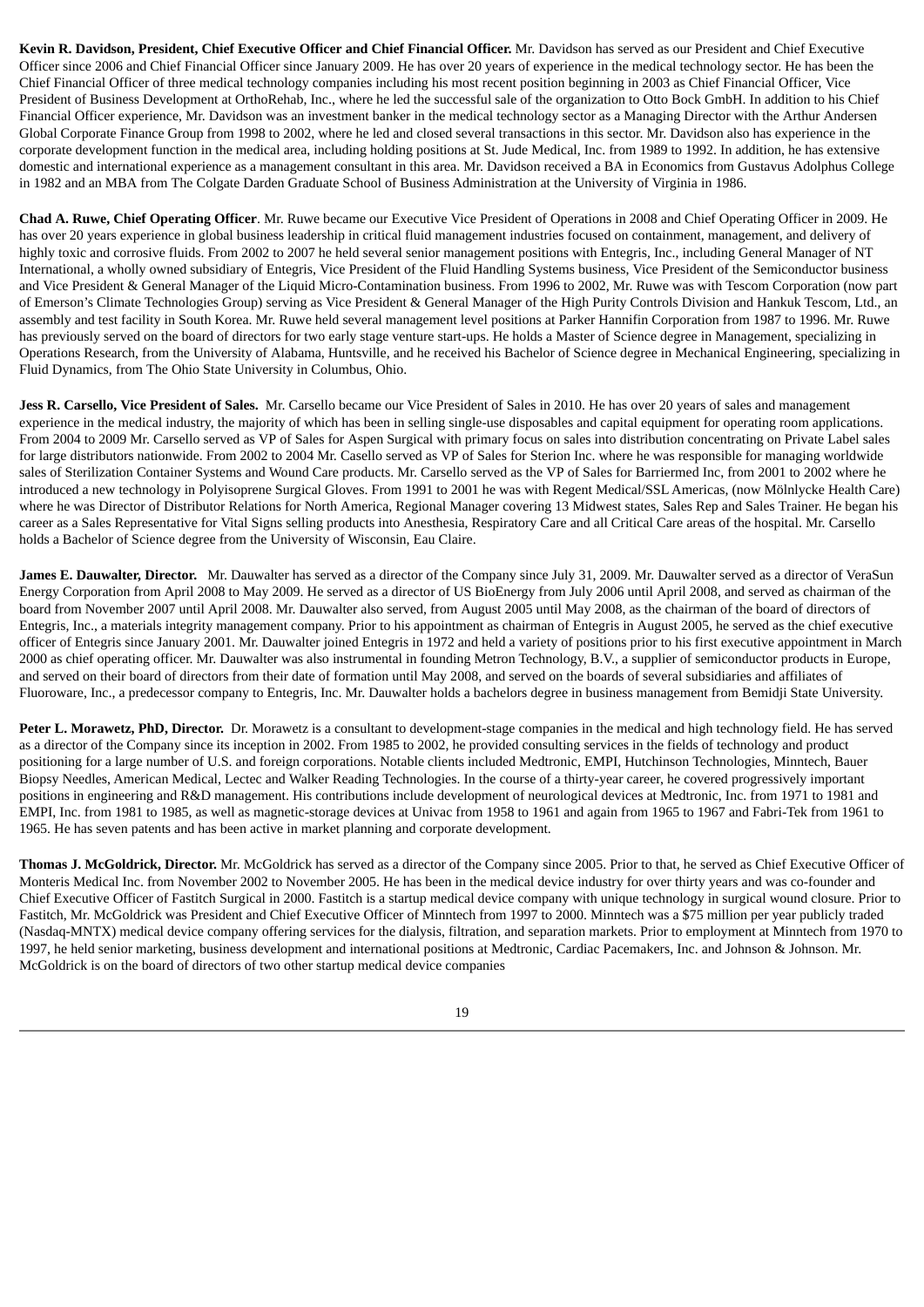**Andrew P. Reding, Director.** Mr. Reding is an executive with extensive experience in sales and marketing of capital equipment for the acute care markets. He has served as a director of the Company since 2006 and he is currently the President and Chief Executive Officer of TRUMPF Medical Systems, Inc., a position he has held since April 2007. Prior to that, he was Director of Sales at Smith & Nephew Endoscopy and prior to that, he served as Vice President of Sales and Director of Marketing with Berchtold Corporation from 1994 to 2006. His experience is in the marketing and sales of architecturally significant products for the operating room, emergency department and the intensive care unit. Mr. Reding has successfully developed high quality indirect and direct sales channels, implemented programs to interface with facility planners and architects and developed GPO and IDN portfolios. Mr. Reding holds a bachelors degree from Marquette University and an MBA from The University of South Carolina.

### **Medical Advisory Board**

We have set up a Medical Advisory Board to assist us in understanding the needs of our market and ways to better serve that market. From time to time our executive management may elect to change the composition of the Medical Advisory Board, including but not limited to, expanding the size of the Medical Advisory Board.

**Dr. Arnold S. Leonard, MD, PhD.** Dr. Leonard is a surgeon who specialized in orthopedic anterior spine approaches and pediatric surgery from 1956 to 2006. Dr. Leonard served at the University of Minnesota (UM) 1956-2004 where he was a Professor of Surgery and Chair in Pediatric Surgery, maintains membership in 13 medical societies, is a recipient of many special honors and awards including The Wangensteen Distinguished Professor Award for Excellence in Teaching, is a member of several hospital and national medical committees, and a lecturer and author of over 250 abstracts, publications and presentations. He has also performed several research projects in the treatment of cancer using genetic engineering to boost the immune system. The Arnold S. Leonard, M.D., Ph.D. Chair in Pediatric Surgery was awarded to Dr. Leonard by the University of Minnesota as an endowed scholar alongside two other distinguished Minnesota physicians.

**David Feroe.** Mr. Feroe is a practicing nurse anesthetist at Fairview University Hospital and also has a private consulting practice. He previously served as a clinical research executive with Augustine Medical, Inc. while in practice at Fairview University Hospital. He was instrumental in gaining medical facility acceptance of Augustine Medical Inc.'s innovative patient warming devices.

**Debbie Heitzman, RN.** Ms. Heitzman, a healthcare planning consultant with Strategic Hospital Resources, has more than 25 years of international experience as a consultant in clinical architecture and design, medical equipment planning, clinical consulting and nursing. Ms. Heitzman is a member of the educational faculty of Harvard Graduate School of Design Professional Development Program. She formed Strategic Hospital Resources in 2003 and is a principal in that firm. In the course of her Practice, she is called upon to assist medical facilities in designing and planning equipment for operating rooms.

**Mary Wells Gorman, RN, CID.** Ms. Gorman, a healthcare planning consultant with Gorman Resources Ltd., has 14 years of nursing practice and 15 years of healthcare architectural projects experience with her own consulting firm. Like Ms. Heitzman, Ms. Gorman works with healthcare clients in facility programming and planning. She is an advocate for healthcare administrative policy change and was instrumental in changing the Minnesota Health Department's guidelines for inpatient care so that healing environments are more firmly integrated into inpatient practice.

There are no family relationships between any of the members of the Medical Advisory Board and any of our directors or executive officers nor any arrangement or understanding with any of our directors or executive officers pursuant to which any of the Medical Advisory Board members was selected.

None of the members of the Medical Advisory Board has, during the past five years, (i) had any bankruptcy petition filed by or against any business of which such person was a general partner or executive officer, either at the time of the bankruptcy or within two years prior to that time; (ii) been convicted in a criminal proceeding and none of our directors or executive officers is subject to a pending criminal proceeding; (iii) been subject to any order, judgment, or decree, not subsequently reversed, suspended or vacated, of any court of competent jurisdiction, permanently or temporarily enjoining, barring, suspending or otherwise limiting his involvement in any type of business, securities, futures, commodities or banking activities; or (iv) been found by a court of competent jurisdiction (in a civil action), the Securities and Exchange Commission or the Commodity Futures Trading Commission to have violated a federal or state securities or commodities law, and the judgment has not been reversed, suspended, or vacated.

Other than the warrant agreements described below, there are no agreements between the Company and any of the members of the Medical Advisory Board.

In 2005, we issued warrants to purchase 2,993 shares of our common stock at \$1.67 per share to each of Debbie Heitzman, Mary Wells Gorman and David Feroe for their services on the Medical Advisory Board.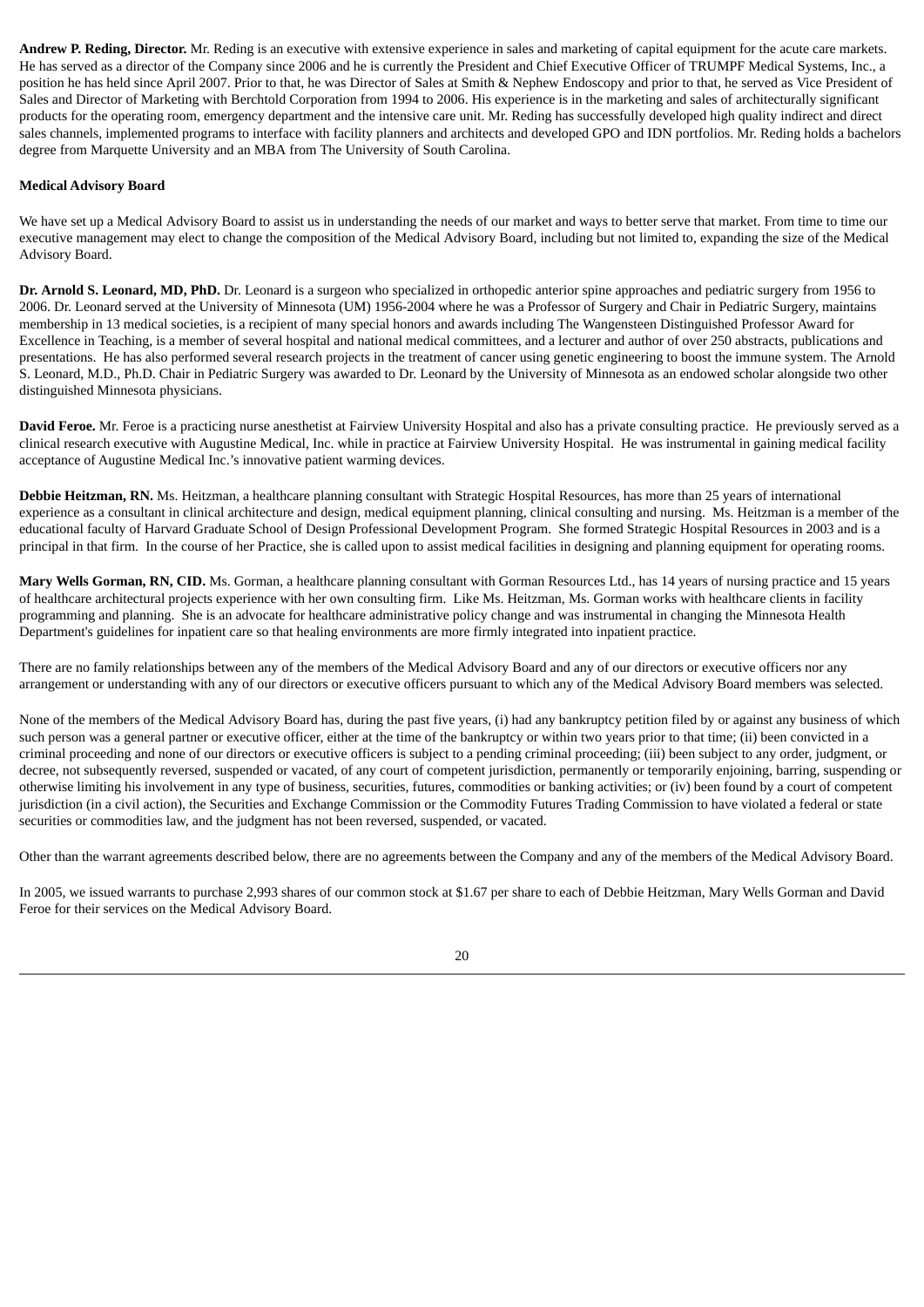In 2006, we issued a warrant to purchase 35,913 shares of our common stock at \$.02 per share to Dr. Arnold Leonard for his services on the Medical Advisory Board. The warrant contains an anti-dilution provision that provides that such shares would double upon the Company's total outstanding shares reaching 2 million. The second 35,913 shares of our common stock were granted to Mr. Leonard in June 2008 when we reached the 2 million in outstanding shares of common stock through the October 2008 financing.

In addition, three individuals, Karen Ventura, Nancy Kolb and Kim Shelquist, provided the Company with sales and marketing advisory services in 2006. In consideration for their services, we granted each of them a warrant to purchase 2,993 shares of our common stock at \$1.67 per share.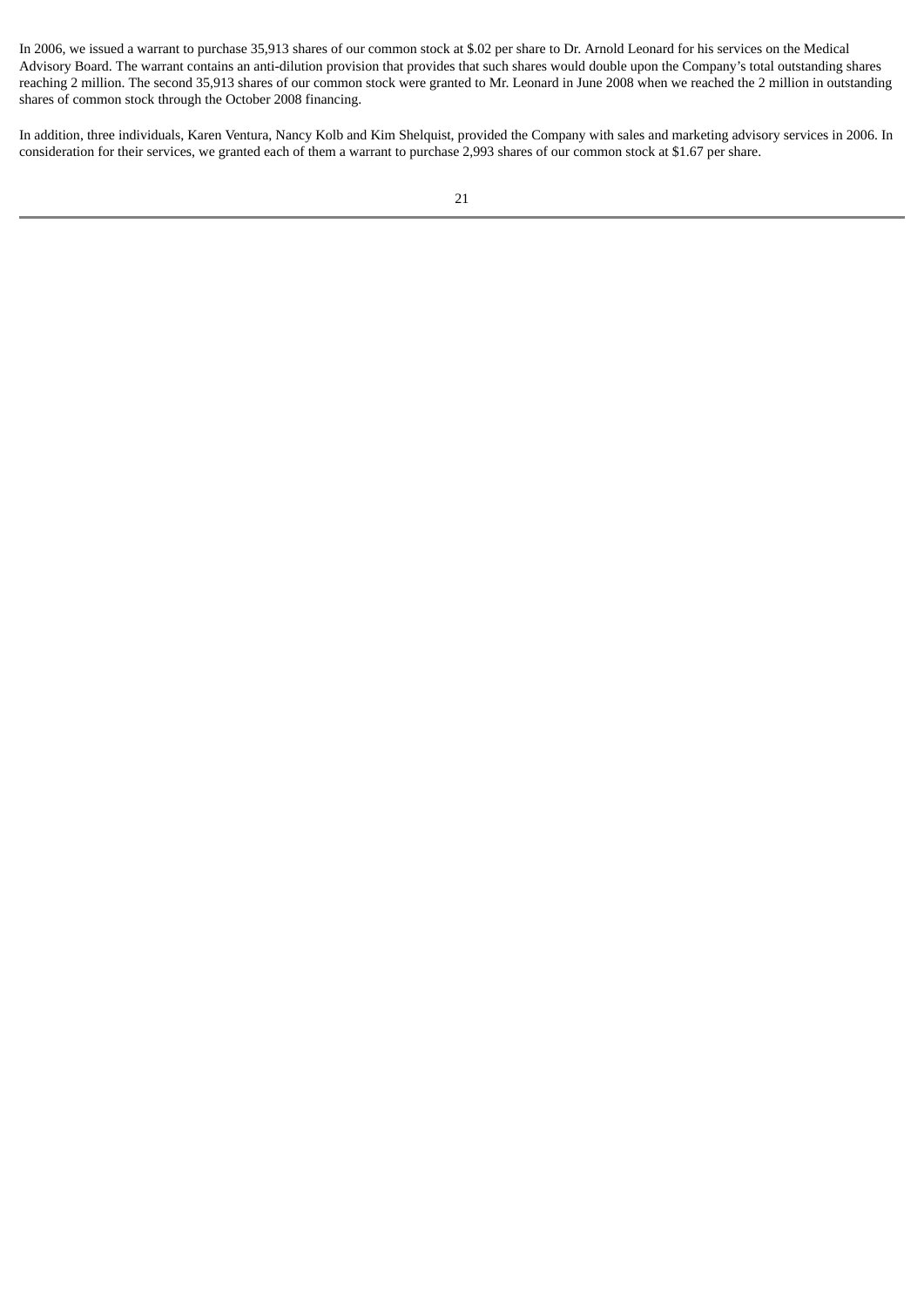### **PART II**

# **ITEM 5. MARKET FOR REGISTRANT'S COMMON EQUITY, RELATED STOCK HOLDER MATTERS AND ISSUER PURCHASES OF EQUITY SECURITIES.**

### **Market Information**

#### **Holders**

As of March 15, 2010, there were approximately 125 shareholders of record of our Common Stock. Our Common Stock is not traded on a public market.

### **Dividend Policy**

We follow a policy of retaining earnings, if any, to finance the expansion of our business. We have not paid, and do not expect to declare or pay, cash dividends in the foreseeable future.

# **Securities Authorized for Issuance under Equity Compensation Plans**

The information required by Item 5 is incorporated herein by reference to the sections entitled "Principal Shareholders and Management Shareholdings" and "Equity Compensation Plan Information," which appear in our definitive proxy statement for our 2010 Annual Meeting of Shareholders. Also see Item 12 below.

### **Purchases of Equity Securities by the Company**

None.

### **Recent Sales of Unregistered Securities**

On November 10, 2009, the Company issued 50,000 shares of its Common Stock and a warrant to purchase 50,000 shares of Common Stock at an exercise price of \$.65 per share to Russell H. Yaucher for his \$25,000 investment in the Company.

### **ITEM 6. SELECTED FINANCIAL DATA.**

Not Required.

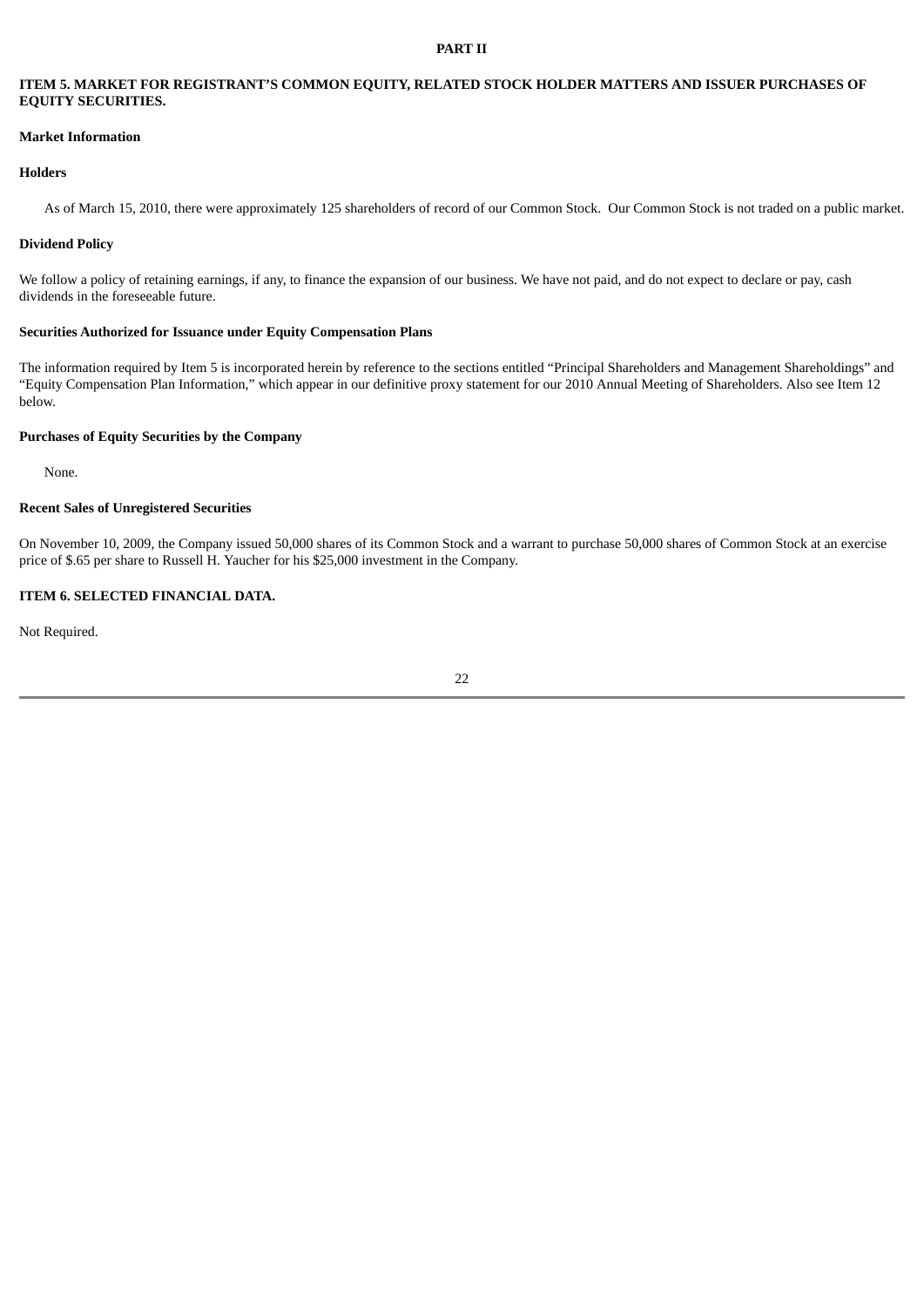### **ITEM 7. MANAGEMENT'S DISCUSSION AND ANALYSIS OF FINANCIAL CONDITION AND RESULTS OF OPERATIONS.**

You should read the following discussion and analysis of our financial condition and results of operations together with our financial statements and the related notes appearing under Item 8 of this Form 10-K. Some of the information contained in this discussion and analysis or set forth elsewhere in this Annual Report, including information with respect to our plans and strategy for our business and expected financial results, includes forward-looking statements that involve risks and uncertainties. You should review the "Risk Factors" in our Registration Statement on Form S-1 for a discussion of important factors that could cause actual results to differ materially from the results described in or implied by the forward-looking statements contained in the *following discussion and analysis.*

### **Overview**

We were incorporated in Minnesota in April 2002. We are an early-stage development company developing an environmentally conscientious system for the collection and disposal of infectious fluids that result from surgical procedures and post-operative care. We achieved our first sale in June 2009. Since our inception in 2002, we have invested significant resources into product development and in preparing for approval from the FDA. We believe that our success depends upon converting the traditional process of collecting and disposing of infectious fluids from the operating rooms of medical facilities to our wallmounted Fluid Management System ("FMS") and use of our proprietary cleaning fluid.

Since inception, we have been unprofitable. We incurred a net loss of approximately \$1,763,000 for the fiscal year ended 2008 and a net loss of approximately \$2,892,000 for the fiscal year ended December 31, 2009. As of December 31, 2009, we had an accumulated deficit of approximately \$6,029,000. As a company in the early stage of development, our limited history of operations makes prediction of future operating results difficult. We believe that period to period comparisons of our operating results should not be relied on as predictive of our future results.

We have focused on finalizing our production processes and obtaining final FDA clearance to sell our product to the medical facilities market. FDA final clearance was obtained on April 1, 2009. We intend to sell the FMS through experienced, independent medical distributors and manufacturer's representatives, who we believe will enhance acceptability of the FMS in the market. We are currently in the process of signing agreements with independent sales representatives and product installation organizations and conducting training sessions. We achieved our first billable shipment in June 2009 and anticipate several orders during the first half of 2010. Since our FDA clearance to sell our FMS product was only received on April 1, 2009, it is too early to know with a high degree of confidence how quickly, and in what amounts, new orders will develop.

Since we do not expect to generate sufficient revenues in 2010 to fund our capital requirements, our capital needs for the next 12 months are expected to be approximately \$3 million even though we plan to use outside third party contract manufacturers to produce the FMS and independent sales representatives to sell the FMS. Our future cash requirements and the adequacy of available funds will depend on our ability to sell our FMS and related products now that FDA final clearance has been obtained. We expect that we will require additional funding to finance operating expenses and to enter the international marketplace.

As of December 31, 2009, we have funded our operations through a bank loan of \$41,400, an equity investment of \$68,000 from the Wisconsin Rural Enterprise Fund ("WREF") and \$30,000 in early equity investment from several individuals. WREF had also previously held debt in the form of three loans of \$18,000, \$12,500 and \$25,000. In December 2006, WREF converted two of the loans totaling \$37,500 into 43,000 shares of our Common Stock. In August 2006, we secured a \$10,000 convertible loan from one of our vendors. In February 2007, we obtained \$4,000 in officer and director loans and in March 2007, we arranged a \$100,000 convertible note from two private investors. In July 2007, we obtained a convertible bridge loan of \$170,000. In June 2008, we paid off the remaining \$18,000 loan from WREF and raised approximately \$1.6 million through our October 2008 financing. The \$170,000 convertible bridge loan and the \$4,000 in officer and director loans were converted into shares of the Company's Common Stock in October 2009. During 2009 we raised an additional \$725,000 in a private placement of stock units and/or convertible debt, with each stock or debt unit consisting of, or converting into, respectively, one share of our Common Stock, and a warrant to purchase one share of our Common Stock at \$.65 per share.

### **Related Party Transactions**

The Company entered into agreements in 2008, with our Chairman of the Board Lawrence Gadbaw, and in 2009 with board member, Peter Morawetz, to pay Mr. Gadbaw \$25,000 and Mr. Morawetz \$30,000 upon the Company raising \$3 million in new equity. Mr. Gadbaw will also be paid the balance, if any, due under his separation agreement from 2008. This amount was \$46,000 upon signing the agreement in 2008, is payable at \$2,000 per month, and \$16,000 remains in accounts payable as of December 31, 2009. Mr. Morawetz will also receive a stock option for 75,000 shares at \$.35 per share and Mr. Gadbaw will receive a stock option for 160,000 shares at \$.35 per share upon the Company raising \$3 million.

### **Critical Accounting Policies and Estimates and Recent Accounting Developments**

### **Critical Accounting Policies and Estimates**

The discussion and analysis of our financial condition and results of operations are based upon our audited Financial Statements, which have been prepared in accordance with U.S. Generally Accepted Accounting Principles ("GAAP"). The preparation of these financial statements requires management to make estimates and assumptions that affect the reported amounts of assets and liabilities as of the date of our financial statements, the reported amounts of revenues and expenses during the reporting periods presented, as well as our disclosures of contingent assets and liabilities. On an on-going basis, we evaluate our estimates and assumptions, including, but not limited to, fair value of stock-based compensation, fair value of acquired intangible assets and goodwill, useful lives of intangible assets and property and equipment, income taxes, and contingencies and litigation.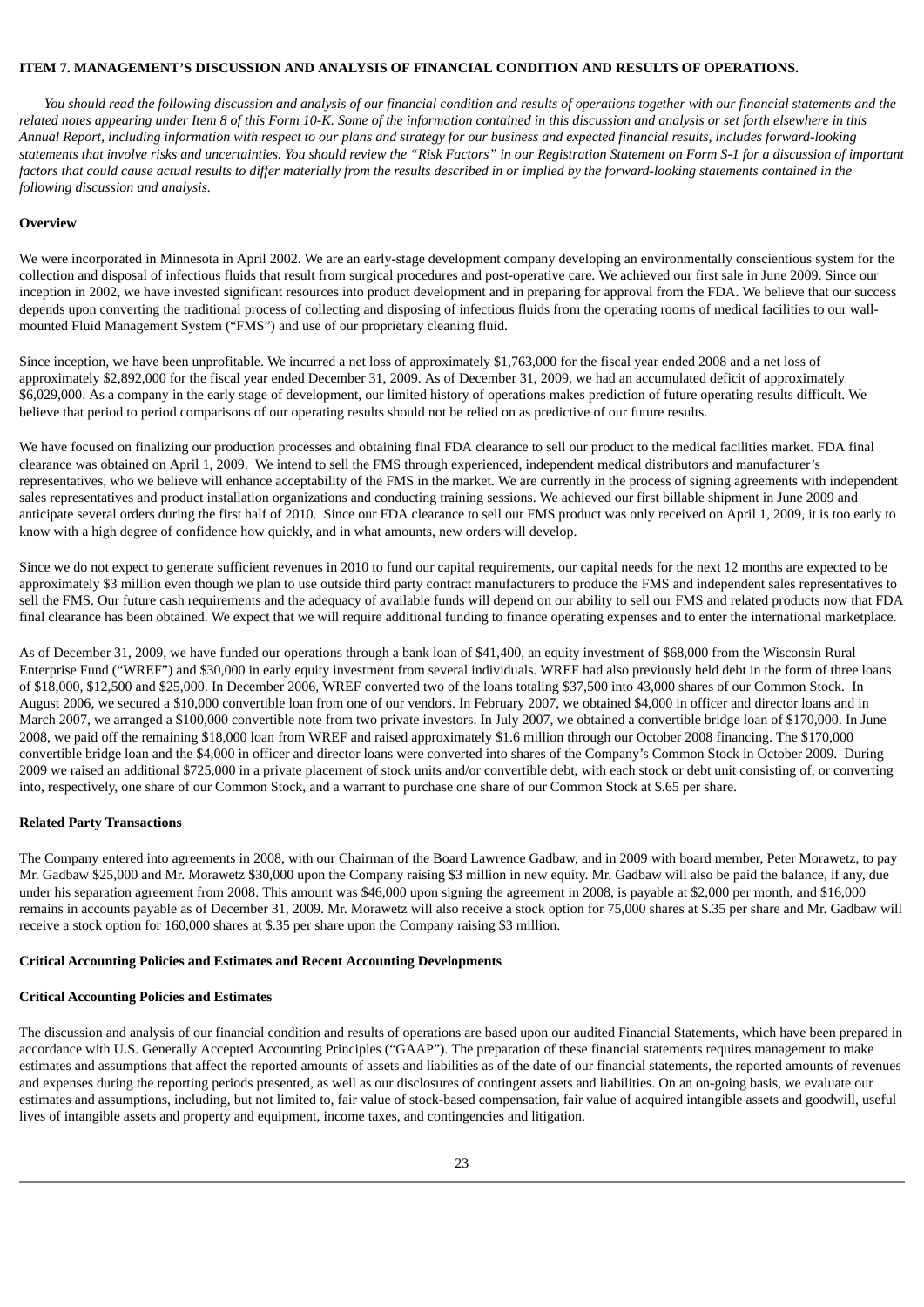We base our estimates and assumptions on our historical experience and on various other information available to us at the time that these estimates and assumptions are made. We believe that these estimates and assumptions are reasonable under the circumstances and form the basis for our making judgments about the carrying values of our assets and liabilities that are not readily apparent from other sources. Actual results and outcomes could differ from our estimates.

Our significant accounting policies are described in "Note 1 – Summary of Significant Accounting Policies," in Notes to Financial Statements of this Annual Report on Form 10-K. We believe that the following discussion addresses our critical accounting policies and reflects those areas that require more significant judgments, and use of estimates and assumptions in the preparation of our Financial Statements.

**Revenue Recognition** We recognize revenue in accordance with the SEC's Staff Accounting Bulletin No. 101, *Revenue Recognition in Financial Statements*, as amended by Staff Accounting Bulletin No. 104 (together, SAB 101) and ASC 605-*Revenue Recognition*.

Revenue is recognized when persuasive evidence of an arrangement exists, delivery has occurred, the fee is fixed and determinable and collectibility is probable. Delivery is considered to have occurred upon either shipment of the product or arrival at its destination based on the shipping terms of the transaction. Our standard terms specify that shipment is FOB BioDrain and we will, therefore recognize revenue upon shipment in most cases. This revenue recognition policy applies to shipments of our FMS units as well as shipments of cleaning solution kits. When these conditions are satisfied, we recognize gross product revenue, which is the price we charge generally to our customers for a particular product. Under our standard terms and conditions, there is no provision for installation or acceptance of the product to take place prior to the obligation of the customer. The customer's right of return is limited only to our standard one-year warranty, whereby we replace or repair, at our option. We believe it would be rare that the FMS unit or significant quantities of cleaning solution kits may be returned. Additionally, since we buy both the FMS units and cleaning solution kits from "turnkey" suppliers we would have the right to replacements from the suppliers if this situation should occur.

**Stock-Based Compensation.** Effective January 1, 2006, we adopted SFAS No. 123 (revised 2004) which replaced SFAS No. 123, and superseded Accounting Principles Board (APB) Opinion No. 25, all codified as ASC 718-*Compensation-Stock Compensation* ("ASC 718"). Under ASC 718 stock-based employee compensation cost is recognized using the fair value based method for all new awards granted after January 1, 2006 and unvested awards outstanding at January 1, 2006. Compensation costs for unvested stock options and non-vested awards that were outstanding at January 1, 2006, are being recognized over the requisite service period based on the grant-date fair value of those options and awards as previously calculated under SFAS 123 for pro forma disclosures, using a straight-line method. We elected the modified-prospective method in adopting ASC 718 under which prior periods are not retroactively restated.

ASC 718 requires companies to estimate the fair value of stock-based payment awards on the date of grant using an option-pricing model. We use the Black-Scholes-Merton option-pricing model which requires the input of significant assumptions including an estimate of the average period of time employees and directors will retain vested stock options before exercising them, the estimated volatility of our common stock price over the expected term, the number of options that will ultimately be forfeited before completing vesting requirements and the risk-free interest rate.

Because we do not have historical trading data on our Common Stock we relied upon trading data from a composite of 10 medical companies traded on major exchanges and 15 medical companies traded on the OTCBB to help us arrive at expectations as to volatility of our own stock when public trading commences. Likewise, we have no history of option and warrant exercises because there was no liquidity in our stock as a private company and we were required to make a significant judgment as to expected option and warrant exercise patterns in the future regarding employee and director options and warrants. In the case of options and warrants issued to consultants and investors we used the legal term of the option/warrant as the estimated term unless there was a compelling reason to use a shorter term. The measurement date for employee and non-employee options and warrants is the grant date of the option or warrant. The vesting period for options that contain service conditions is based upon management's best estimate as to when the applicable service condition will be achieved. Changes in the assumptions can materially affect the estimate of fair value of stock-based compensation and, consequently, the related expense recognized. The assumptions we use in calculating the fair value of stock-based payment awards represent our best estimates, which involve inherent uncertainties and the application of management's judgment. As a result, if factors change and we use different assumptions, our equity-based compensation expense could be materially different in the future. See "Note 3 – Stock-Based Compensation" in Notes to Financial Statements of this Annual Report on Form 10-K for additional information.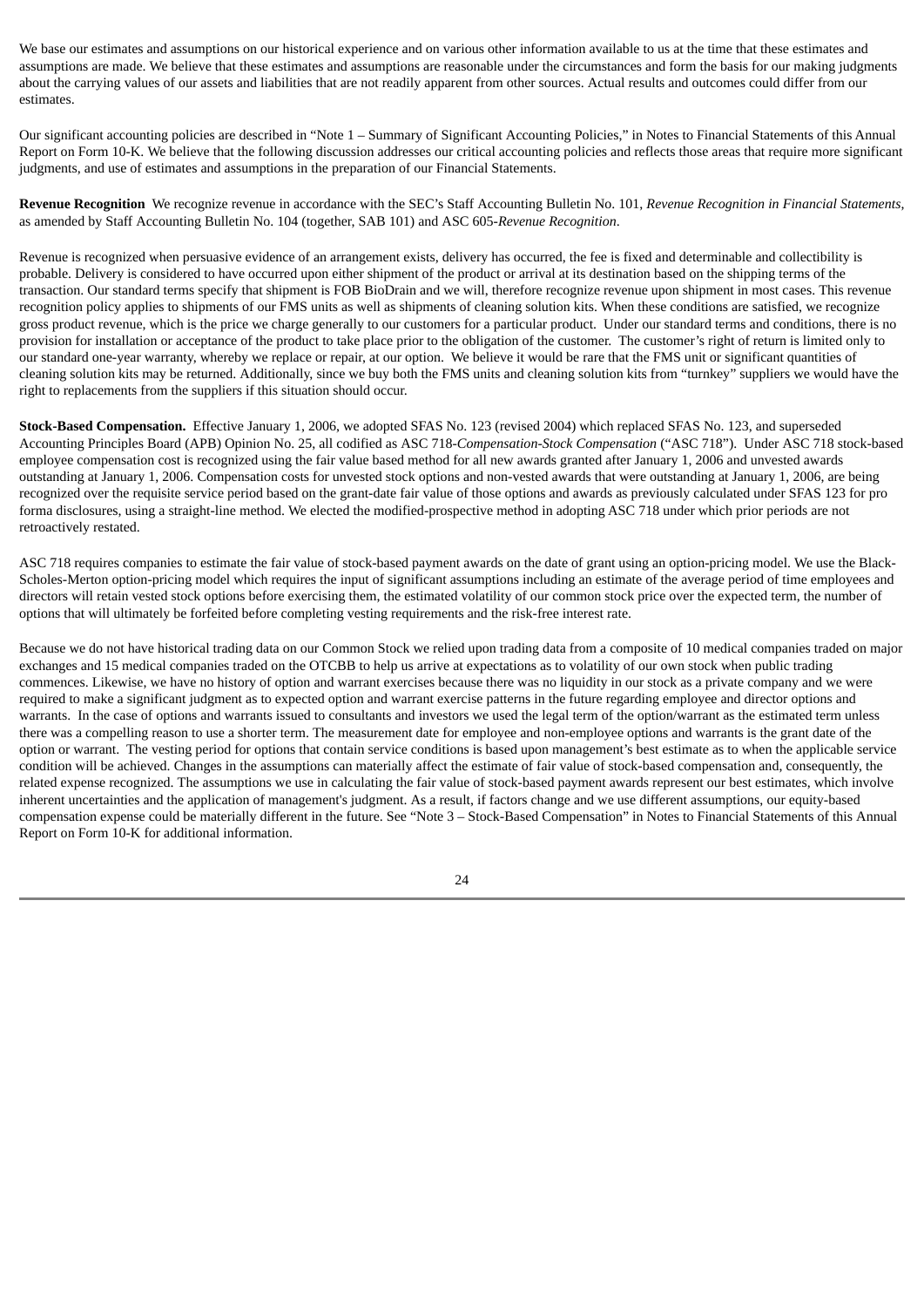When an option or warrant is granted in place of cash compensation for services we deem the value of the service rendered to be the value of the option or warrant. In most cases, however, an option or warrant is granted in addition to other forms of compensation and its separate value is difficult to determine without utilizing an option pricing model. For that reason we also use the Black-Scholes-Merton option-pricing model to value options and warrants granted to non-employees, which requires the input of significant assumptions including an estimate of the average period that investors or consultants will retain vested stock options and warrants before exercising them, the estimated volatility of our Common Stock price over the expected term, the number of options and warrants that will ultimately be forfeited before completing vesting requirements and the risk-free interest rate. Changes in the assumptions can materially affect the estimate of fair value of stock-based compensation and, consequently, the related expense recognizes that. Since we have no trading history in our Common Stock and no first-hand experience with how our investors and consultants have acted in similar circumstances, the assumptions we use in calculating the fair value of stock-based payment awards represent our best estimates, which involve inherent uncertainties and the application of management's judgment. As a result, if factors change and we use different assumptions, our equity-based consulting and interest expense could be materially different in the future.

Since our Common Stock has no public trading history we were required to take an alternative approach to estimating future volatility and the future results could vary significantly from our estimates. We compiled historical volatilities over a period of 2-7 years of 15 small-cap medical companies traded on major exchanges and ten medical companies in the middle of the market cap size range on the OTC Bulletin Board ("OTCBB") and combined the results using a weighted average approach. In the case of standard options to employees we determined the expected life to be the midpoint between the vesting term and the legal term. In the case of options or warrants granted to non-employees we estimated the life to be the legal term unless there was a compelling reason to make it shorter.

**Valuation of Intangible Assets** We review identifiable intangible assets for impairment in accordance with ASC 360-*Property Plant and Equipment* ("ASC 360"), whenever events or changes in circumstances indicate the carrying amount may not be recoverable. Our intangible assets are currently solely the costs of obtaining trademarks and patents. Events or changes in circumstances that indicate the carrying amount may not be recoverable include, but are not limited to, a significant change in the medical device marketplace and a significant adverse change in the business climate in which we operate. If such events or changes in circumstances are present, the undiscounted cash flows method is used to determine whether the intangible asset is impaired. Cash flows would include the estimated terminal value of the asset and exclude any interest charges. If the carrying value of the asset exceeds the undiscounted cash flows over the estimated remaining life of the asset, the asset is considered impaired, and the impairment is measured by reducing the carrying value of the asset to its fair value using the discounted cash flows method. The discount rate utilized is based on management's best estimate of the related risks and return at the time the impairment assessment is made.

Our accounting estimates and assumptions bear various risks of change, including the length of the current recession facing the United States, the expansion of the slowdown in consumer spending in the U.S. medical markets despite the early expressed opinions of financial experts that the medical market would not be as affected as other markets and failure to gain acceptance in the medical market.

### **Recent Accounting Developments**

In June 2008, the Financial Accounting Standards Board ("FASB") ratified Emerging Issues Task Force (EITF) Issue No. 07-5, now codified under ASC 815- *Derivatives and Hedging* ("ASC 815"). ASC 815 mandates a two-step process for evaluating whether an equity-linked financial instrument or embedded feature is indexed to the entity's own stock. It is effective for fiscal years beginning after December 15, 2008 and interim periods within those fiscal years, which is our first quarter of 2009. Most of the warrants issued by the Company contain a strike price adjustment feature which, upon adoption of ASC 815, changed the classification (from equity to liability) and the related accounting for many warrants with an estimated fair value of \$479,910 as of December 31, 2008. As of January 1, 2009 the Company removed \$486,564 from paid-in-capital (representing the combined fair values of the warrants on their date of grant), recorded a positive adjustment to accumulated deficit representing the gain on the valuation of the warrants from the grant dates to January 1, 2009, and established a liability for equity-linked instruments in the net amount of \$479,910. The Company also re-computed the value of the warrants as of March 31, 2009, June 30, 2009, September 30, 2009 and December 31, 2009 and recorded a loss of \$369,642 in the 12-month period ended December 31, 2009 as a result of the increase in the valuation of the liability. See "Note 10 – Liability for Equity-Linked Financial Instrument" to the Notes to Financial Statements of this Annual Report on Form 10-K.

Issued in January 2010, ASU Update 2010-06, Fair Value Measures and Disclosures, provides amendments to Topic 820 that will provide more robust disclosures about (1) the different classes of assets and liabilities measured at fair value, (2) the valuation techniques and inputs used, (3) the activity in level 3 fair value measurements, and (4) the transfers between levels 1, 2, and 3. ASC Update 2010-06 is effective for fiscal years beginning after December 15, 2010. We do not expect adoption of ASU Update 2010-06 to have a material effect to our financial statements or our disclosures.

Issued in October 2009, ASU Update 2009-13, Revenue Recognition Topic 605 - Multiple-Deliverable Revenue Arrangements provides guidance for separating consideration in multiple-deliverable arrangements. ASC Number 2009-13 is effective for fiscal years beginning on or after June 15, 2010. We do not expect adoption of ASU Update 2009-13 to have a material effect on our financial statements.

Effective February 2010, we adopted ASU Update 2010-09, Subsequent Events,which provides amendments to Topic 855 removing the requirement for SEC filers to disclose the date through which an entity has evaluated subsequent events. The adoption of ASU Update 2010-09 did not have a significant impact on our disclosures.

Effective October 1, 2009, we adopted ASU Update 2009-05, Fair Value Measurement and Disclosures Topic 820 which provides further guidance on the fair value measurement of liabilities. The adoption of ASU 2009-05 did not have a material effect on our consolidated financial statements.

Effective September 15, 2009, we adopted ASC 105 making the FASB Accounting Standards Codification, ("Codification") the single source of authoritative nongovernmental U.S. generally accepted accounting principles. Rules and interpretive releases of the SEC under authority of federal securities laws are also sources of authoritative GAAP for SEC registrants. All other accounting literature not included in the Codification is non-authoritative.

Effective June 15, 2009, we adopted requirements within ASC 855 which establishes general standards of accounting for and disclosure of events that occur after the balance sheet date, but before financial statements are issued or are available to be issued. ASC 855 sets forth (1) the period after the balance sheet date during which management of a reporting entity should evaluate events or transactions that may occur for potential recognition or disclosure in the financial statements, (2) the circumstances under which an entity should recognize events or transactions occurring after the balance sheet date in its financial statements, and (3) the disclosures that an entity should make about events or transactions that occurred after the balance sheet date. The adoption of the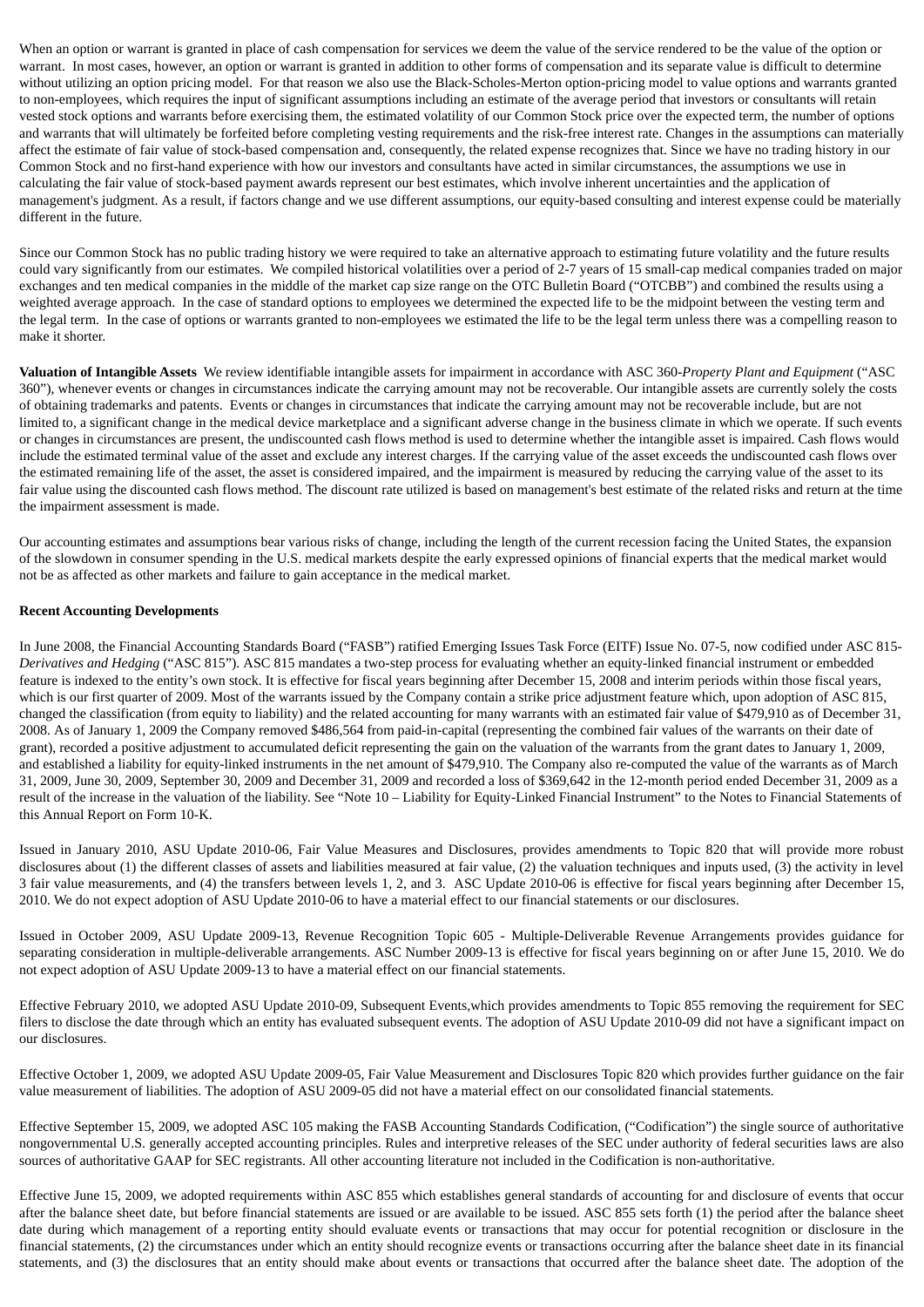requirements within ASC 855 did not have a material effect on our consolidated financial statements. Subsequent events have been evaluated through the filing date of this Annual Report on Form 10-K.

### **Results of Operations**

### *Comparison of Fiscal Year Ended December 31, 2009 with Fiscal Year Ended December 31, 2008*

*Revenue.* We recorded revenue of \$15,737 in 2009 compared to none in 2008. We received approval from the FDA on April 1, 2009 to commence sales and marketing activities of its patented Streamway FMS system and recorded its first shipment in June 2009. Since the system was first approved for sale during 2009 there was no revenue in 2008.

*General and Administrative expense*. General and administrative expense consists of, management salaries, professional fees, consulting fees, travel expense, administrative fees and general office expenses.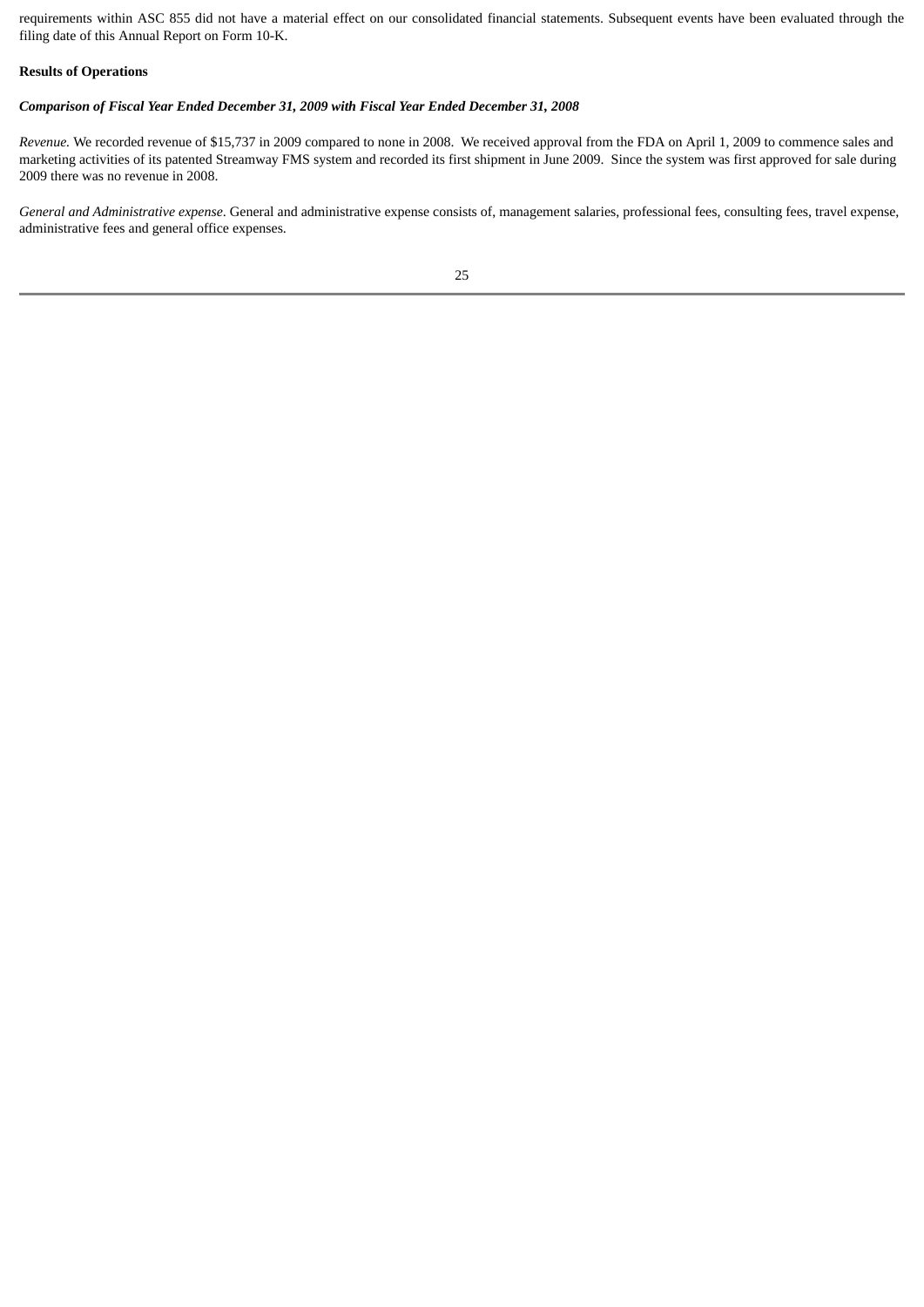General and administrative expense increased to \$1,598,000 for the year ended December 31, 2009 from \$1,316,000 for the year ended December 31, 2008. General and administrative expense increased primarily due to an increase of \$54,000 in stock-based compensation expense, a \$48,000 increase in audit and accounting expense, a \$355,000 increase in stock-based registration payments and a \$119,000 increase in consulting expense offset, in part, by a \$66,000 reduction in legal fees and a \$119,000 reduction in stock-based consulting. The increase in stock-based compensation expense resulted from a significant grant of restricted stock to officers and directors in 2009. The large increase in registration payments was due to the monthly penalty arising from our inability to obtain effective registration of our Common Stock within 180 days of the closing date of the October 2008 financing. Legal fees decreased when our Registration Statement on Form S-1 became effective. We anticipate that general and administrative expense will increase in absolute dollars in 2010 as we incur increased costs associated with a growing company, of adding personnel, paying market rate salaries, proceeding from the development phase to the operating phase, and complying with public reporting obligations.

*Operations expense.* Operations expense primarily consists of expenses related to product development and prototyping and testing in the Company's current stage.

Operations expense, including product development expense, increased to \$447,000 in the year ended December 31, 2009 compared to \$321,000 in the year ended December 31, 2008, primarily due to a \$31,000 increase in salaries and a \$86,000 increase in stock-based compensation. The increase in salaries was due to the Chief Operating Officer being employed for the entire year, compared to only 7 months in 2008, and the increase in stock-based compensation resulted from a significant grant of restricted stock to officers and directors in 2009.

*Sales and marketing expense.* Sales and marketing expense consists of expenses required to sell products through independent reps, attendance at trades shows, product literature and other sales and marketing activities.

Sales and marketing expense grew to \$407,000 in the year ended December 31, 2009 compared to \$36,000 in the year ended December 31, 2008, primarily as a result of an increase of \$195,000 in salaries and benefits, a \$75,000 increase in stock-based compensation, a \$21,000 increase in travel and a \$73,000 increase in trade show, promotion and marketing supplies expenses. On February 1, 2009, the Company hired a Vice President of Sales and Marketing and began purchasing marketing literature and attending trade shows in anticipation of receiving clearance from the FDA, which the Company received on April 1, 2009, to begin commercial sale of the Streamway™ Fluid Management System. Consequently, the Company expects sales and marketing expenses in 2010 to exceed, by a significant amount, the expenses incurred in 2009.

*Interest expense*. Interest expense, including loss on valuation of equity-linked financial instruments, increased to \$449,000 in the year ended December 31, 2009 from \$89,000 in the year ended December 31, 2008, primarily due to adoption of ASC 815 which, beginning January 1, 2009, requires the Company to re-compute the value of equity-linked financial instruments on each balance sheet date resulting in a \$370,000 (non-cash) loss on valuation of equity-linked financial instruments during 2009.

### **Liquidity and Capital Resources**

We had a cash balance of \$16,632 as of December 31, 2009 and \$463,838 as of December 31, 2008. Since our inception, we have incurred significant losses, and as of December 31, 2009, we had an accumulated deficit of approximately \$6,029,000. We have not achieved profitability and anticipate that we will continue to incur net losses for the foreseeable future. We expect that our operations expense, including product development expense, sales and marketing and general and administrative expenses will increase, and as a result, we will need to generate significant revenue to achieve profitability.

Through December 31, 2009, our operations have been funded through a bank loan in the original amount of \$41,400, a private party loan totaling \$10,000, convertible debt in the amounts of \$170,000 and \$100,000 and equity investments totaling approximately \$2,317,000. The \$170,000 in convertible debt was converted into 620,095 shares of our Common Stock as of October 19, 2009. As of December 31, 2009, we had accounts payable of \$814,000 and accrued liabilities of \$201,000.

Net cash used in operating activities was \$1,310,000 for 2009 as compared with net cash used of \$901,000 for 2008. The increased use of cash was due primarily to an increase to \$2,892,000 in net loss offset, in part, by an increase of \$317,000 in accounts payable and the net loss including \$399,000 in stock issued for management and consulting services, \$355,000 in stock-based registration payments and a \$370,000 loss on equity-linked financial instruments that did not consume cash.

Cash flows used in investing activities was zero for 2009 as compared to \$42,000 cash used in investing activities for 2008. The amount in 2008 represented \$30,000 in investments in intellectual property and \$12,000 in purchases of furniture.

Net cash provided by financing activities was \$863,000 for 2009 as compared to net cash provided by financing activities of \$1,402,000 for 2008. The decrease in 2009 was primarily the result of selling approximately \$1,600,000 in stock in 2008, compared to \$625,000 in 2009 although the Company was also successful in arranging a \$100,000 convertible debt loan, converting \$87,000 in accrued interest into shares of our Common Stock and utilizing \$60,000 from the restricted cash in escrow account in 2009.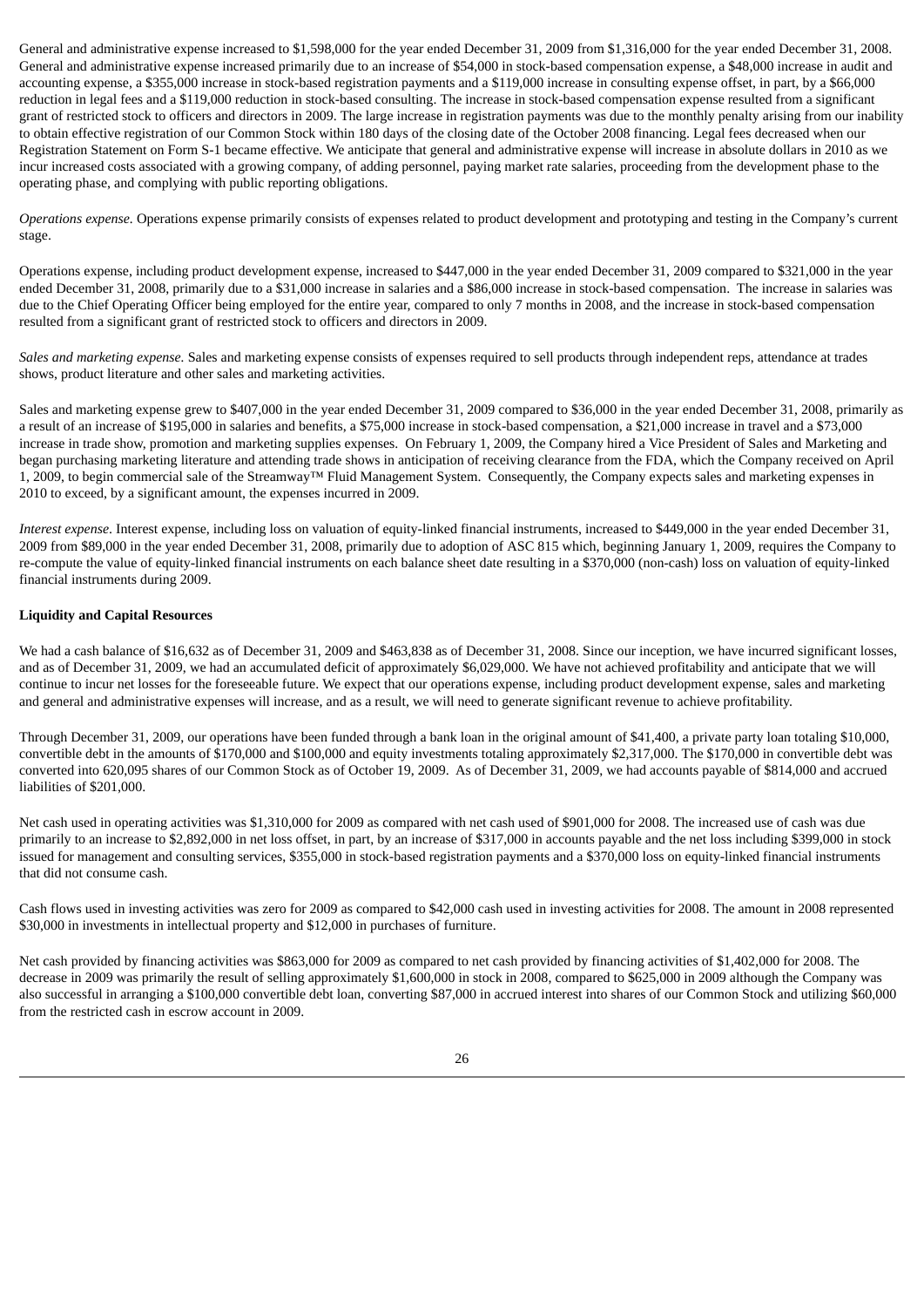### **Information Regarding Forward-Looking Statements**

This Annual Report on Form 10-K contains "forward-looking statements" that indicate certain risks and uncertainties related to the Company and this Offering, many of which are beyond the Company's control. The Company's actual results could differ materially and adversely from those anticipated in such forward-looking statements as a result of certain factors, including those set forth below and elsewhere in this report. Important factors that may cause actual results to differ from projections include:

- Adverse economic conditions;
- Inability to raise sufficient additional capital to operate our business;
- Unexpected costs and operating deficits, and lower than expected sales and revenues, if any;
- Adverse results of any legal proceedings;
- The volatility of our operating results and financial condition;
- Inability to attract or retain qualified senior management personnel, including sales and marketing personnel; and
- Other specific risks that may be alluded to in this report.

All statements, other than statements of historical facts, included in this report regarding the Company's growth strategy, future operations, financial position, estimated revenue or losses, projected costs, prospects and plans and objectives of management are forward-looking statements. When used in this report, the words "will," "may," "believe," "anticipate," "intend," "estimate," "expect," "project," "plan" and similar expressions are intended to identify forwardlooking statements, although not all forward-looking statements contain such identifying words. All forward-looking statements speak only as of the date of this report. The Company does not undertake any obligation to update any forward-looking statements or other information contained herein. Potential investors should not place undue reliance on these forward-looking statements. Although BioDrain believes that its plans, intentions and expectations reflected in or suggested by the forward-looking statements in this report are reasonable, the Company cannot assure potential investors that these plans, intentions or expectations will be achieved. The Company discloses important factors that could cause the Company's actual results to differ materially from its expectations in the "Risk Factors" section of our Registration Statement on Form S-1 and elsewhere in this report. These cautionary statements qualify all forward-looking statements attributable to the Company or persons acting on its behalf.

Information regarding market and industry statistics contained in this report are included based on information available to the Company that it believes is accurate. It is generally based on academic and other publications that are not produced for purposes of securities offerings or economic analysis. The Company has not reviewed or included data from all sources, and the Company cannot assure potential investors of the accuracy or completeness of the data included in this report. Forecasts and other forward-looking information obtained from these sources are subject to the same qualifications and the additional uncertainties accompanying any estimates of future market size, revenue and market acceptance of products and services. The Company has no obligation to update forward-looking information to reflect actual results or changes in assumptions or other factors that could affect those statement

### **Off-Balance Sheet Transactions**

BioDrain Medical, Inc. has no off-balance sheet transactions.

### **ITEM 7A. QUANTITATIVE AND QUALITATIVE DISCLOSURES ABOUT MARKET RISK.**

Not required.

### **ITEM 8. FINANCIAL STATEMENTS AND SUPPLEMENTARY DATA.**

Our financial statements and supplementary data are included on pages F-1 to F-14 of this report.

### **ITEM 9. CHANGES IN AND DISAGREEMENTS WITH ACCOUNTANTS ON ACCOUNTING AND FINANCIAL DISCLOSURE.**

None.

# **ITEM 9A(T). CONTROLS AND PROCEDURES.**

# **Disclosure Controls**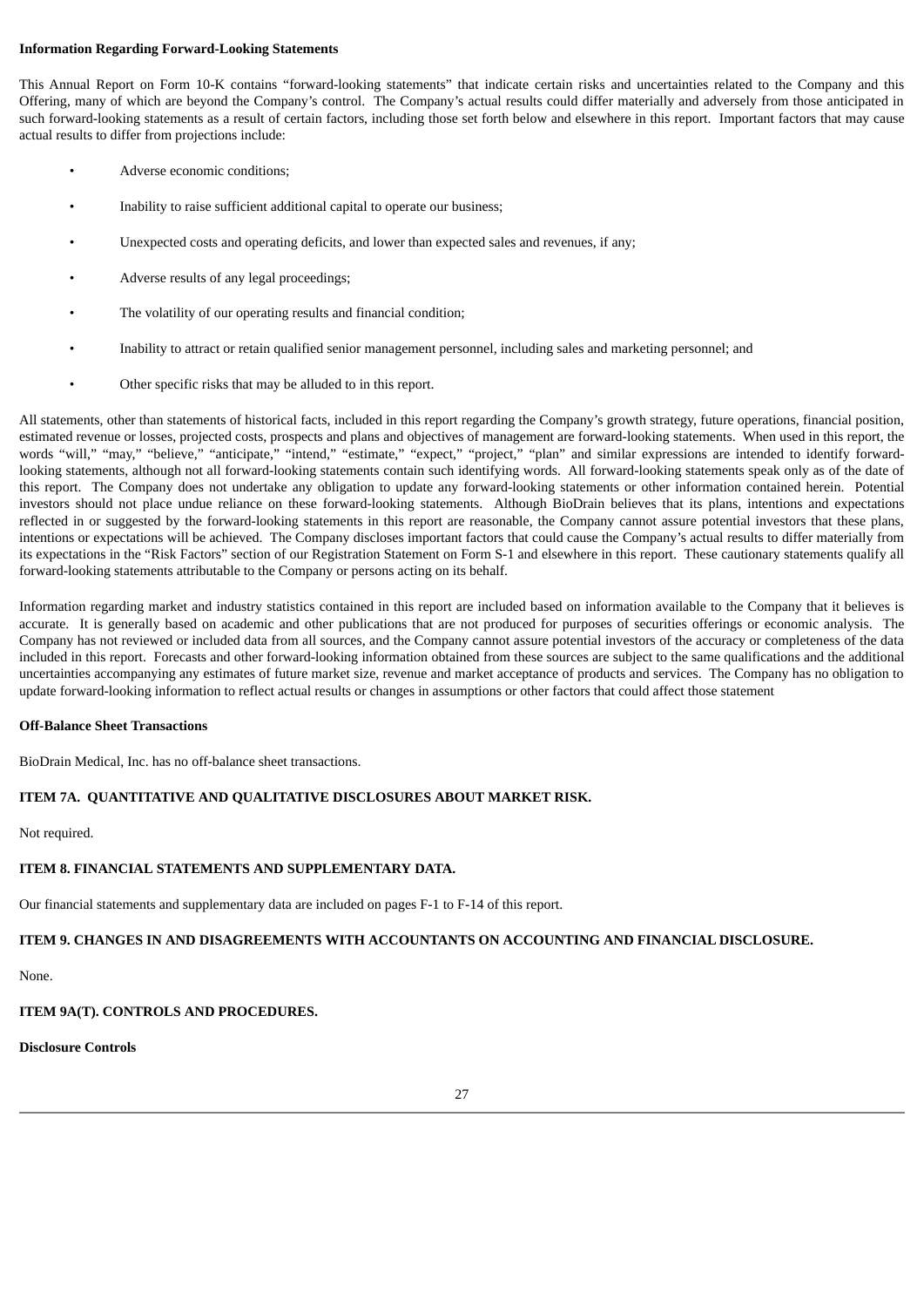We maintain disclosure controls and procedures that are designed to ensure that information required to be disclosed in our Exchange Act reports is recorded. processed, summarized, and reported within the timelines specified in the SEC's rules and forms, and that such information is accumulated and communicated to our management, including our Chief Executive Officer and Chief Financial Officer, as appropriate, to allow timely decisions regarding required disclosure. In designing and evaluating the disclosure controls and procedures, management recognized that any controls and procedures, no matter how well designed and operated, can only provide reasonable assurance of achieving the desired control objectives, and in reaching a reasonable level of assurance, management necessarily was required to apply its judgment in evaluating the cost-benefit relationship of possible controls and procedures.

Our Chief Executive Office/Chief Financial Officer evaluated the effectiveness of our disclosure controls and procedures (as defined in Exchange Act Rules 13a-14 and 15d-14) as of the end of the period covering this report. Based on this evaluation, our Chief Executive Officer/Chief Financial Officer concluded that our disclosure controls and procedures are effective to provide reasonable assurance that information required to be disclosed in the reports that are filed or submitted under the Exchange Act is recorded, processed, summarized, and reported within the time periods specified by the Securities and Exchange Commission's rules and forms and that our disclosure controls and procedures are designed to ensure that information required to be disclosed in the reports that we file or submit under the Exchange Act is accumulated and communicated to our management including our Chief Executive Officer/Chief Financial Officer, as appropriate to allow timely decisions regarding required disclosure.

### **Management's Report on Internal Control Over Financial Reporting**

This annual report does not include a report of management's assessment regarding internal control over financial reporting or an attestation report of the Company's registered public accounting firm due to a transition period established by rules of the Securities and Exchange Commission for newly public companies.

### **Limitations on Controls**

Our management, including our Chief Executive Officer/Chief Financial Officer, does not expect that our disclosure controls or our internal control over financial reporting will prevent or detect all errors and all fraud. A control system, no matter how well designed and operated, can provide only reasonable, not absolute, assurance that the control system's objectives will be met. Internal control over financial reporting is a process that involves human diligence and compliance and is subject to lapses in judgment and breakdowns resulting from human failures. In addition, the design of any system of controls is based in part on certain assumptions about the likelihood of future events, and controls may become inadequate if conditions change. There can be no assurance that any design will succeed in achieving its stated goals under all potential future conditions.

### **Changes in Internal Controls**

There were no changes in our internal controls over financial reporting during the fourth quarter of fiscal year 2009 that may have materially affected, or are reasonably likely to materially affect, the Company's internal control over financial reporting.

### **ITEM 9B. OTHER INFORMATION.**

None.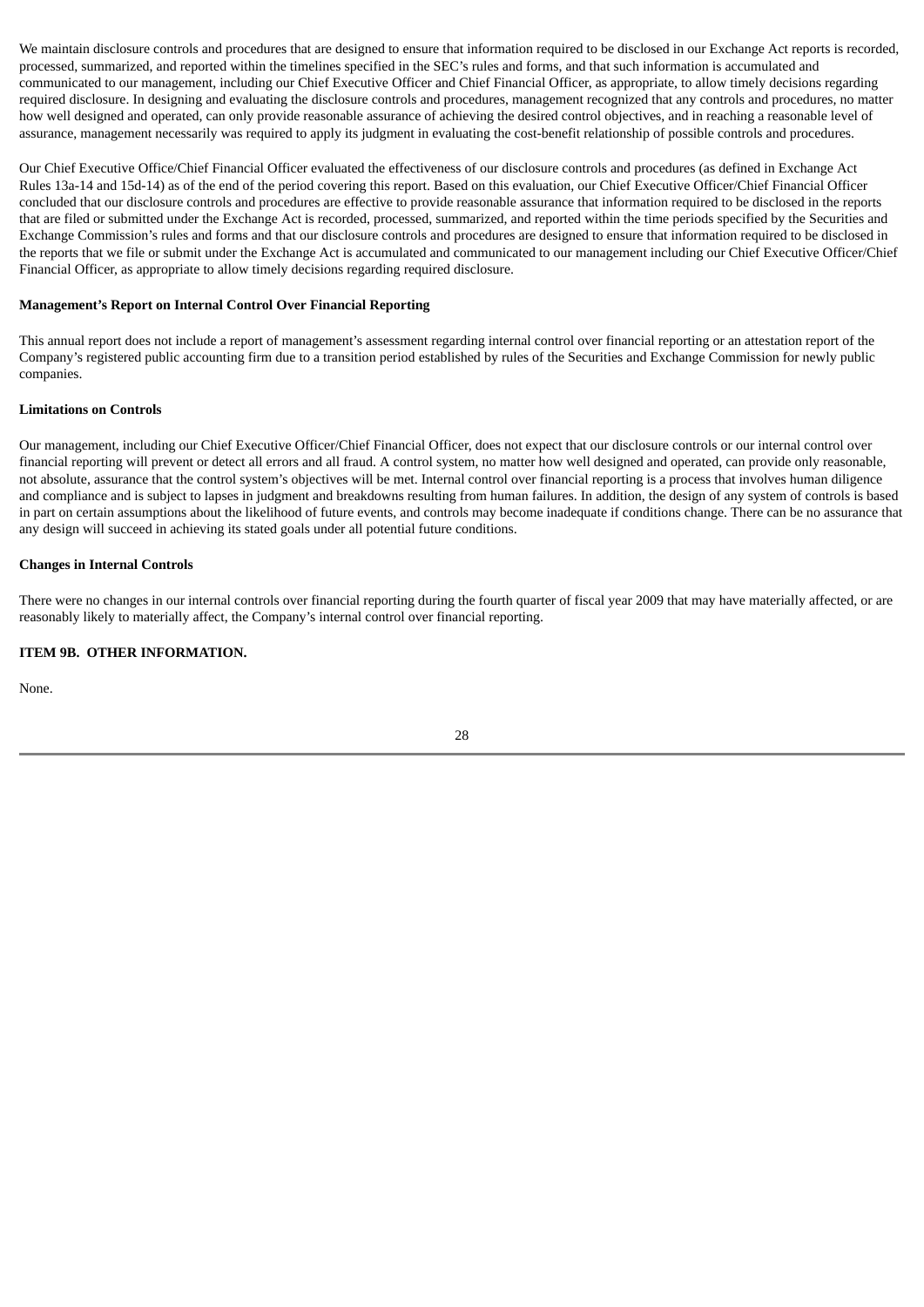### **ITEM 10. DIRECTORS, EXECUTIVE OFFICERS AND CORPORATE GOVERNANCE.**

Other than the information included in this Form 10-K under the heading "Executive Officers of the Registrant," which is set forth at the end of Part I, the information required by Item 10 is incorporated by reference to the sections labeled "Election of Directors," "Corporate Governance" and "Section 16(a) Beneficial Ownership Reporting Compliance," all of which appear in our definitive proxy statement for our 2010 Annual Meeting of Shareholders.

### **ITEM 11. EXECUTIVE COMPENSATION.**

The information required by Item 11 is incorporated herein by reference to the sections entitled "Executive Compensation," "2009 Director Compensation," and "Compensation Committee," all of which appear in our definitive proxy statement for our 2010 Annual Meeting of Shareholders.

### **ITEM 12. SECURITY OWNERSHIP OF CERTAIN BENEFICIAL OWNERS AND MANAGEMENT AND RELATED STOCKHOLDER MATTERS.**

The information required by Item 12 is incorporated herein by reference to the sections entitled "Principal Shareholders and Management Shareholdings" and "Equity Compensation Plan Information," which appear in our definitive proxy statement for our 2010 Annual Meeting of Shareholders.

### **ITEM 13. CERTAIN RELATIONSHIPS AND RELATED TRANSACTIONS, AND DIRECTOR INDEPENDENCE.**

The information required by Item 13 is incorporated herein by reference to the sections entitled "Corporate Governance — Independence" and "Certain Transactions," which appear in our definitive proxy statement for our 2010 Annual Meeting of Shareholders.

## **ITEM 14. PRINCIPAL ACCOUNTING FEES AND SERVICES.**

The information required by Item 14 is incorporated herein by reference to the section entitled "Audit Fees," which appears in our definitive proxy statement for our 2010 Annual Meeting of Shareholders.

#### **PART IV**

### **ITEM 15. EXHIBITS, FINANCIAL STATEMENT SCHEDULES.**

The following exhibits and financial statements are filed as part of, or are incorporated by reference into, this report:

### **(1) Financial Statements**

The following financial statements are filed with this Annual Report and can be found beginning at page F-1 of this report:

- · Report of Independent Registered Public Accounting Firm dated March 31, 2010;
- · Balance Sheets as of December 31, 2009 and December 31, 2008;
- · Statements of Operations for the Fiscal Years Ended December 31, 2009 and December 31, 2008 and from Inception to December 31, 2009;
- Statements of Stockholders' Equity from Inception to December 31, 2009;
- · Statements of Cash Flows for the Fiscal Years Ended December 31, 2009 and December 31, 2008 and from Inception to December 31, 2009; and
- · Notes to Financial Statements.

#### **(2) Financial Statement Schedules**

The following financial statement schedule is filed with this Annual Report on Form 10-K and can be found following the Notes to Financial Statements:

Schedule II—Valuation and Qualifying Accounts.

All other schedules have been omitted because the information required to be shown in the schedules is not applicable or is included elsewhere in the financial statements and Notes to Financial Statements.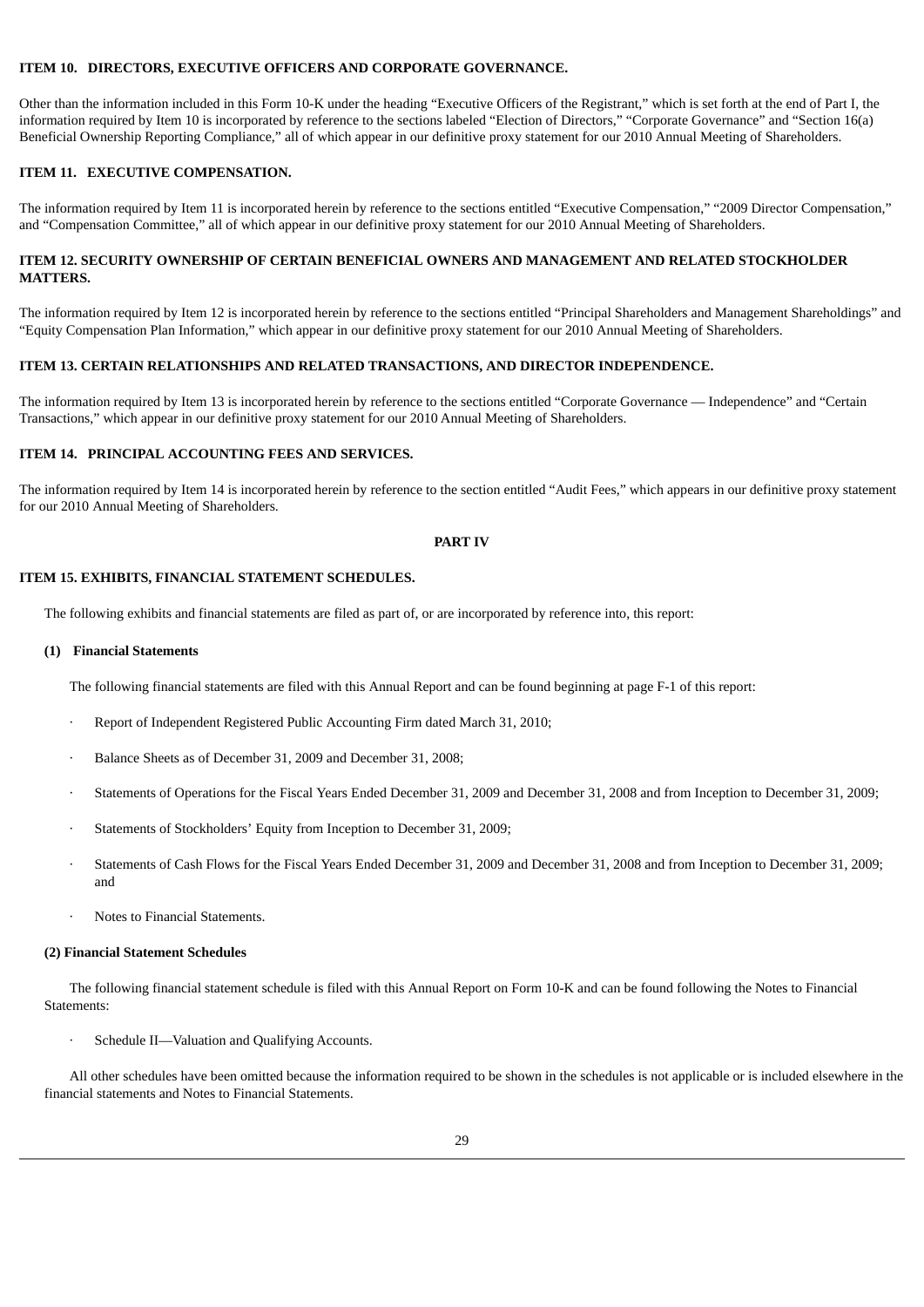# **(3) Exhibits**

See "Exhibit Index" following the signature page of this Form 10-K for a description of the documents that are filed as Exhibits to this Annual Report on Form 10-K or incorporated by reference herein.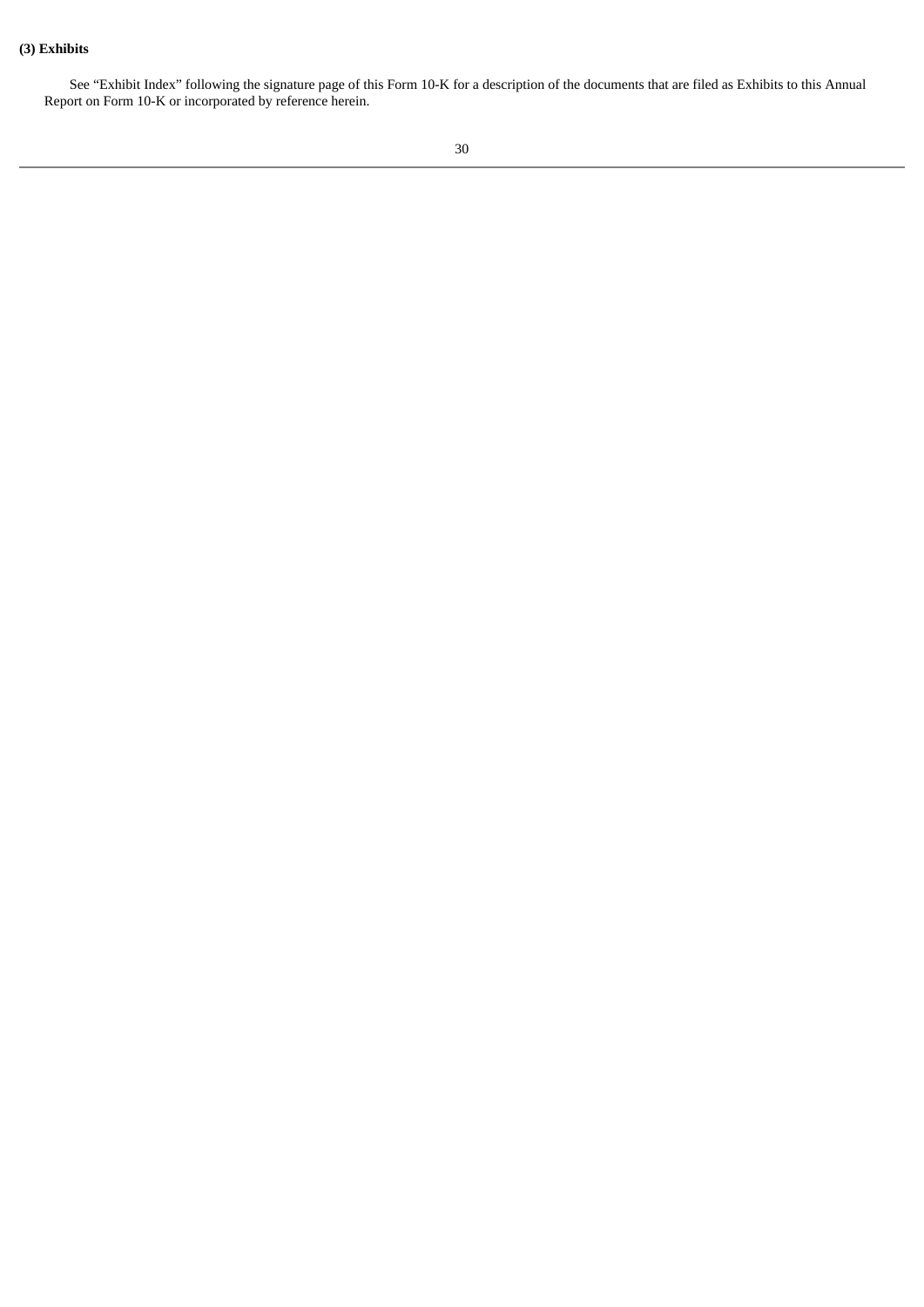### **SIGNATURES**

Pursuant to the requirements of Section 13 or 15(d) of the Securities Exchange Act of 1934, the registrant has duly caused this Annual Report on Form 10-K to be signed on its behalf by the undersigned, thereunto duly authorized.

Dated: March 31, 2010

BioDrain Medical, Inc.

By /s/ Kevin R. Davidson President, Chief Executive Officer and Chief Financial **Officer** 

# **POWER OF ATTORNEY**

Each person whose signature appears below constitutes KEVIN R. DAVIDSON his true and lawful attorneys-in-fact and agents, each acting alone, with full power of substitution and resubstitution, for him and in his name, place and stead, in any and all capacities, to sign any or all amendments to this Annual Report on Form 10-K and to file the same, with all exhibits thereto, and other documents in connection therewith, with the Securities and Exchange Commission, granting unto said attorneys-in-fact and agents, each acting alone, full power and authority to do and perform each and every act and thing requisite and necessary to be done in and about the premises, as fully to all intents and purposes as he might or could do in person, hereby ratifying and confirming all said attorneys-in-fact and agents, each acting alone, or his substitute or substitutes, may lawfully do or cause to be done by virtue thereof. Pursuant to the requirements of the Securities Exchange Act of 1934, this report has been signed below by the following persons on behalf of the registrant and in the capacities and on the dates indicated.

| <b>Signatures</b>        | Title                                                                                                                                                       |                |
|--------------------------|-------------------------------------------------------------------------------------------------------------------------------------------------------------|----------------|
| /s/ Lawrence W. Gadbaw   | Chairman of the Board of Directors                                                                                                                          | March 31, 2010 |
| /s/ Kevin R. Davidson    | President, Chief Executive Officer, Chief Financial<br>Officer and Director (principal executive officer<br>and principal financial and accounting officer) | March 31, 2010 |
| /s/ James E. Dauwalter   | <b>Director</b>                                                                                                                                             | March 31, 2010 |
| /s/ Thomas J. McGoldrick | Director                                                                                                                                                    | March 31, 2010 |
| /s/ Peter L. Morawetz    | <b>Director</b>                                                                                                                                             | March 31, 2010 |
| /s/ Andrew P. Reding     | Director                                                                                                                                                    | March 31, 2010 |
| /s/ Chad A. Ruwe         | <b>Director</b>                                                                                                                                             | March 31, 2010 |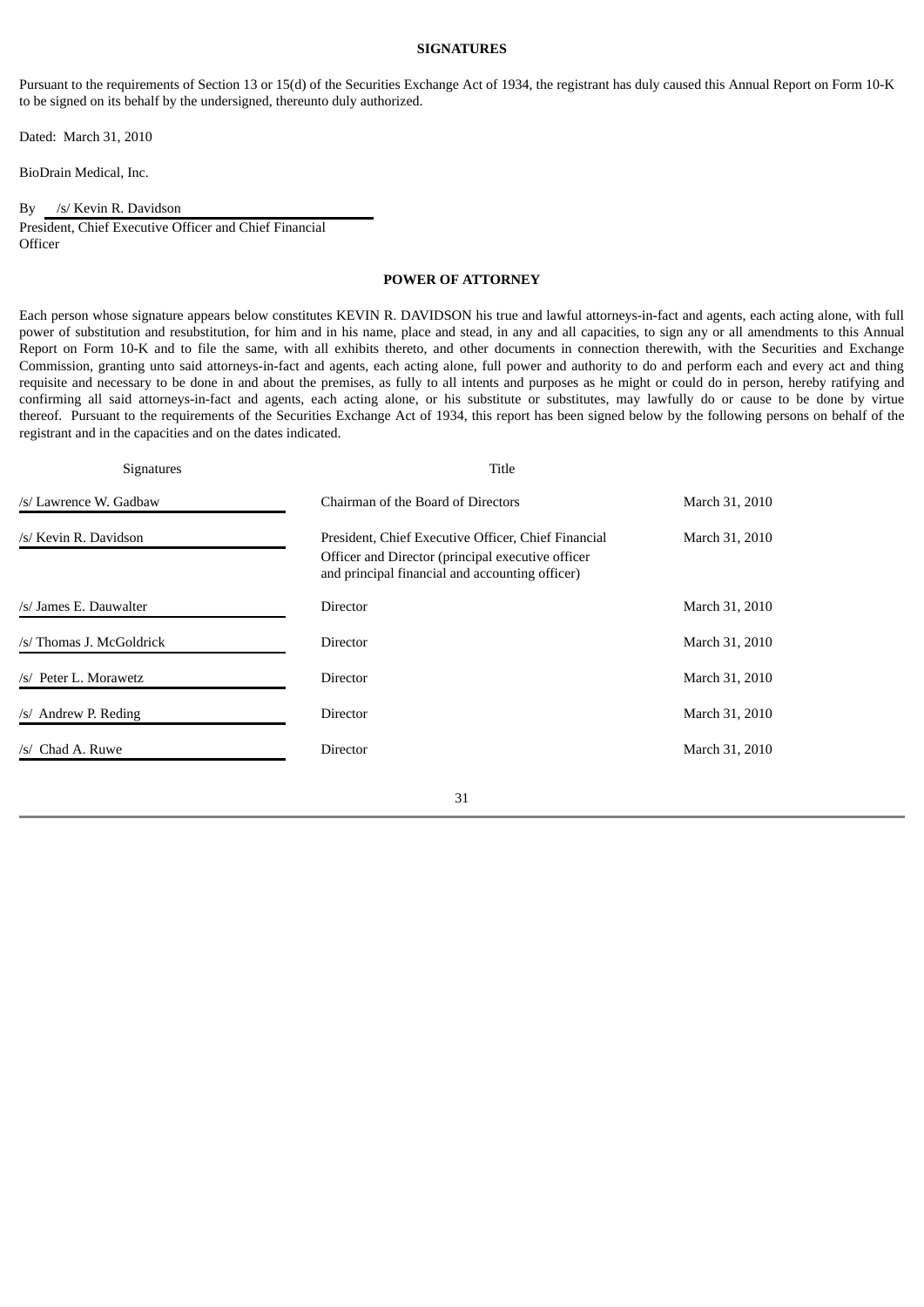Exhibit No. Description

23.1\* Consent of Olsen Thielen & Co., Ltd.<br>31.1\* Certification of principal executive of

31.1\* Certification of principal executive officer and principal financial officer required by Rule 13a-14(a).

Section 1350 Certification.

\* Filed herewith.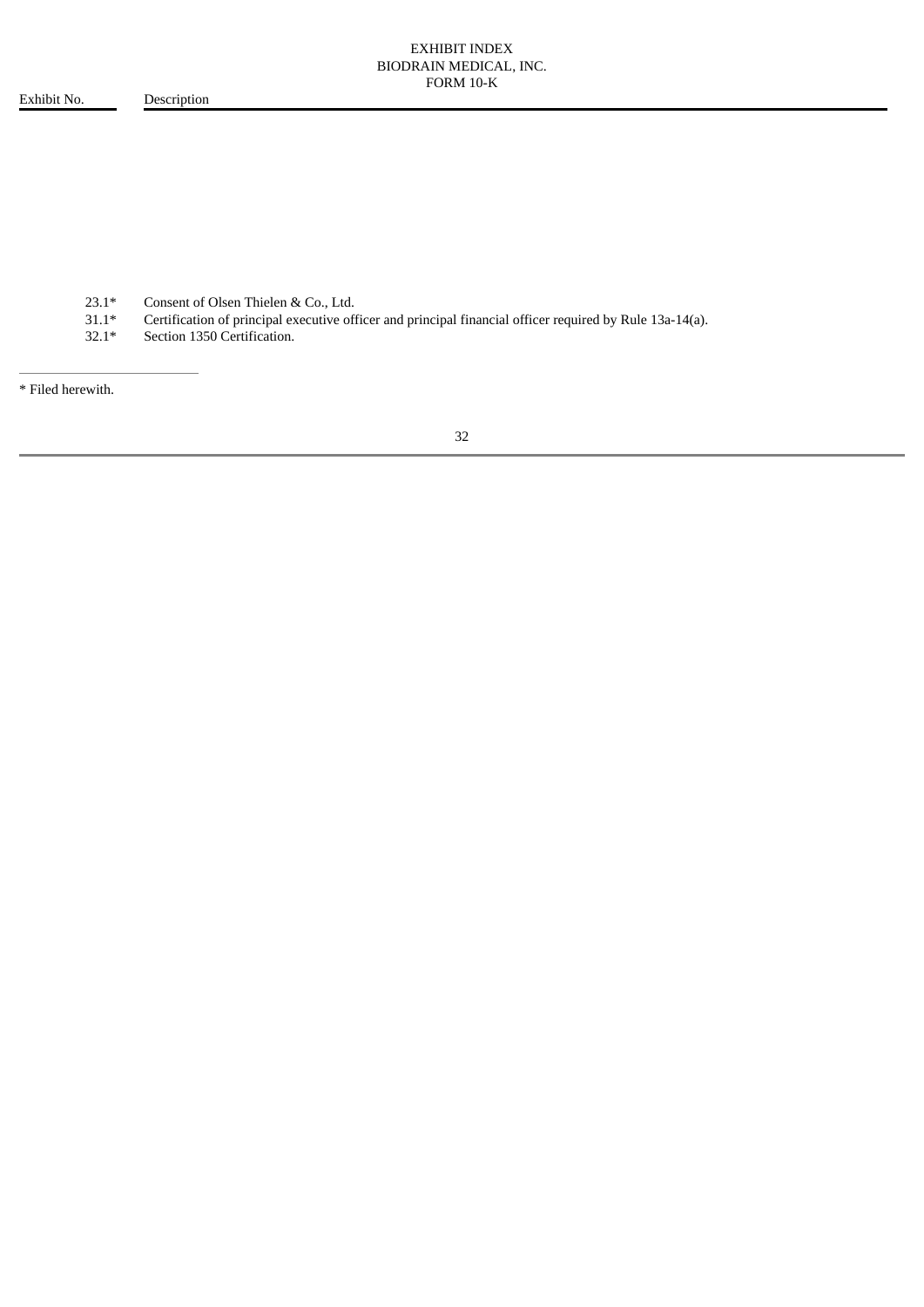The audited financial statements for the periods ended December 31, 2009, December 31, 2008 and Inception through December 31, 2009 are included on the following pages:

# **INDEX TO FINANCIAL STATEMENTS**

|                                                         | Page  |
|---------------------------------------------------------|-------|
| <b>Financial Statements:</b>                            |       |
| Report of Independent Registered Public Accounting Firm | $F-1$ |
| <b>Balance Sheets</b>                                   | $F-2$ |
| <b>Statements of Operations</b>                         | $F-3$ |
| <b>Statements of Changes in Stockholders' Deficit</b>   | $F-4$ |
| <b>Statements of Cash Flows</b>                         | $F-5$ |
| <b>Notes to Financial Statements</b>                    | $F-6$ |
|                                                         |       |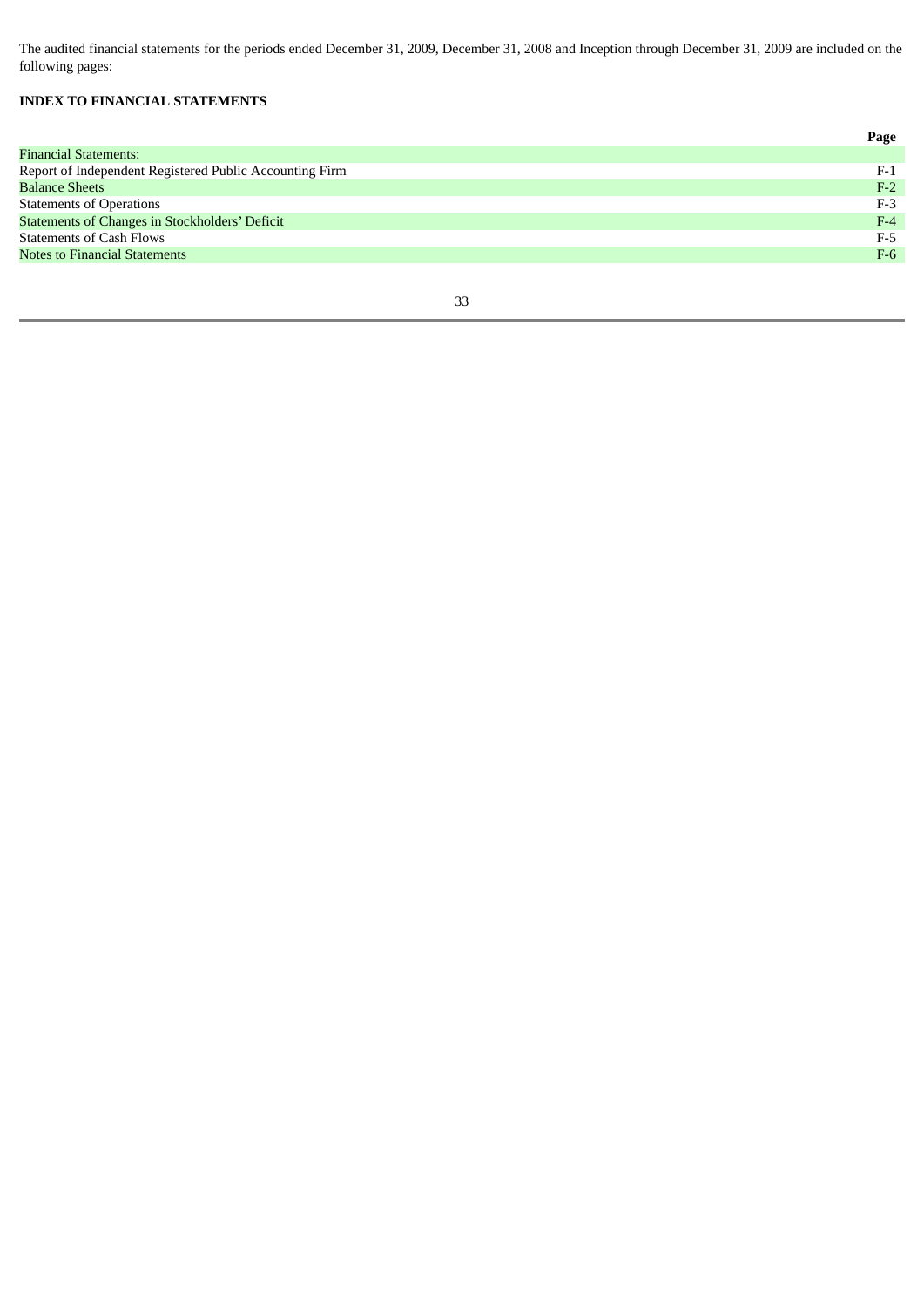# **REPORT OF INDEPENDENT REGISTERED PUBLIC ACCOUNTING FIRM**

To the Board of Directors BioDrain Medical, Inc. Mendota Heights, MN

We have audited the accompanying balance sheets of BioDrain Medical, Inc. (a development stage company) as of December 31, 2009 and 2008 and the related statements of operations, stockholders' deficit and cash flows for the years then ended and for the period from April 23, 2002 (inception), to December 31, 2009. These financial statements are the responsibility of the company's management. Our responsibility is to express an opinion on these financial statements based on our audits.

We conducted our audits in accordance with the standards of the Public Company Accounting Oversight Board (United States). Those standards require that we plan and perform the audit to obtain reasonable assurance about whether the financial statements are free of material misstatement. The company is not required to have, nor were we engaged to perform, an audit of its internal control over financial reporting. Our audits included consideration of internal control over financial reporting as a basis for designing audit procedures that are appropriate in the circumstances, but not for the purpose of expressing an opinion on the effectiveness of the Company's internal control over financial reporting. Accordingly, we express no such opinion. An audit includes examining, on a test basis, evidence supporting the amounts and disclosures in the financial statements, assessing the accounting principles used and significant estimates made by management, as well as evaluating the overall financial statement presentation. We believe that our audits provide a reasonable basis for our opinion.

In our opinion, the financial statements referred to above present fairly, in all material respects, the financial position of BioDrain Medical, Inc. (a development stage company) as of December 31, 2009 and 2008, and the results of its operations and its cash flows for the years then ended, in conformity with U.S. generally accepted accounting principles.

The accompanying financial statements have been prepared assuming that the company will continue as a going concern. As discussed in Note 1 to the financial statements, the company has incurred losses since inception, has an accumulated deficit and has not received significant revenue from sales of products and services. These factors raise substantial doubt about its ability to continue as a going concern. Managements' plan in regard to these matters are also described in Note 1. The accompanying financial statements do not include any adjustments that might result from the outcome of this uncertainty.

Olsen Thielen & Co., Ltd.

St. Paul, Minnesota March 31, 2010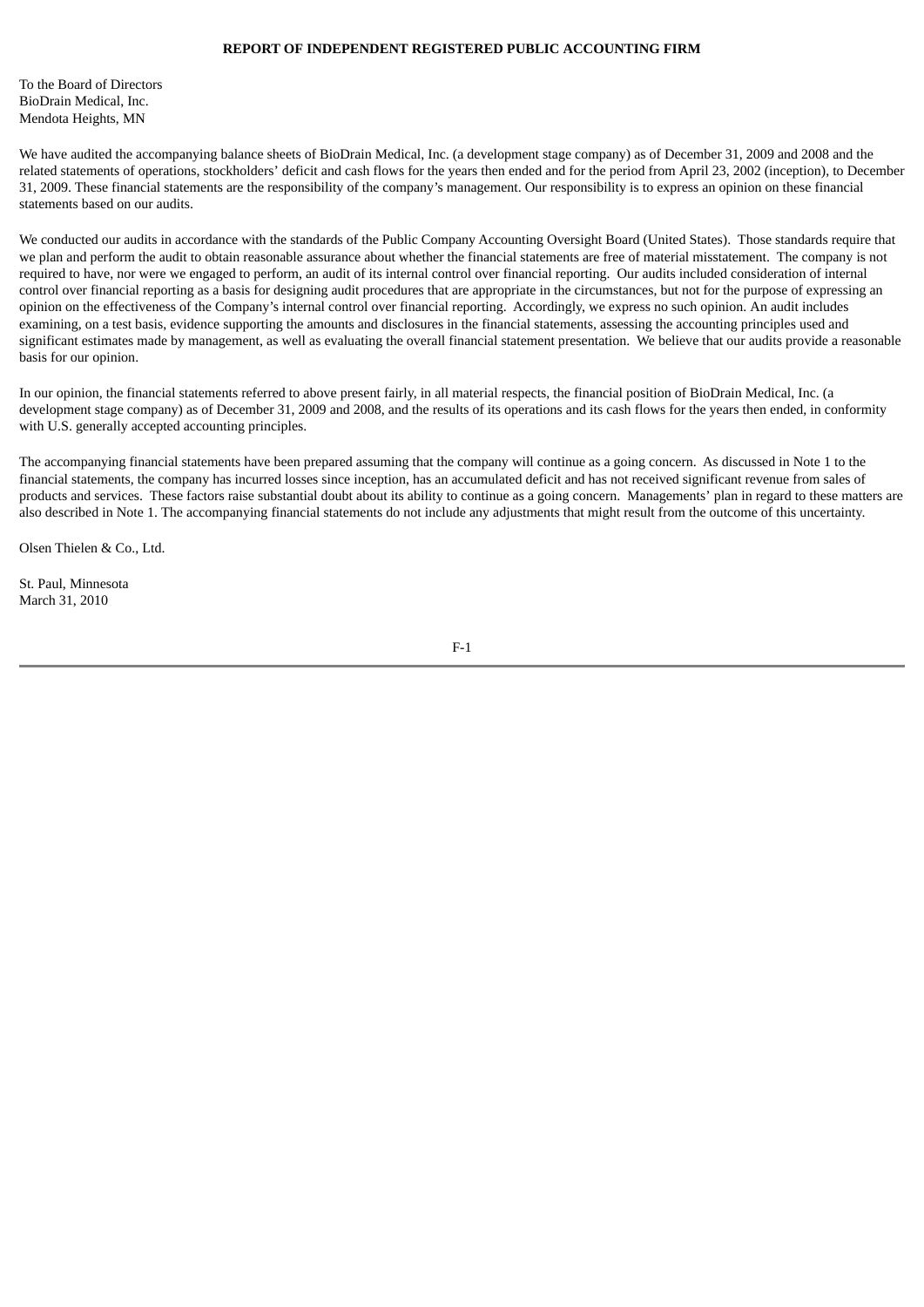### **BIODRAIN MEDICAL, INC. (A DEVELOPMENT STAGE COMPANY) BALANCE SHEETS**

|                                                                                             | December 31,<br>2009 | December 31,<br>2008 |               |
|---------------------------------------------------------------------------------------------|----------------------|----------------------|---------------|
| <b>ASSETS</b>                                                                               |                      |                      |               |
| <b>Current Assets:</b>                                                                      |                      |                      |               |
| Cash                                                                                        | \$<br>16,632         | \$                   | 463,838       |
| Accounts receivable                                                                         | 15,737               |                      |               |
| Prepaid expense and other assets                                                            | 3,801                |                      | 7,974         |
| Restricted cash in escrow (See Note 4)                                                      | 103,333              |                      | 163,333       |
| <b>Total Current Assets</b>                                                                 | 139,503              |                      | 635,145       |
| Fixed assets, net                                                                           | 9,260                |                      | 11,689        |
| Intangibles, net                                                                            | 141,532              |                      | 142,145       |
| <b>Total Assets</b>                                                                         | \$<br>290,295        | \$                   | 788,979       |
| LIABILITIES AND SHAREHOLDERS' DEFICIT                                                       |                      |                      |               |
| <b>Current Liabilities:</b>                                                                 |                      |                      |               |
| Current portion of bank debt (See Note 8)                                                   | \$<br>13,620         | \$                   | 17,620        |
| Current portion of convertible debt                                                         | 50,000               |                      | 170,000       |
| Accounts payable                                                                            | 814,137              |                      | 497,150       |
| Shares due investors under registration payment arrangement                                 | 355,124              |                      |               |
| Accrued expenses                                                                            | 201,490              |                      | 305,248       |
| Convertible debenture                                                                       | 10,000               |                      | 10,000        |
| <b>Total Current Liabilites</b>                                                             | 1,444,371            |                      | 1,000,018     |
|                                                                                             |                      |                      |               |
| Long term debt and convertible debt, net of discounts of \$44,873 and \$26,157 (See Note 8) | 116,108              |                      | 98,406        |
| Liability for equity-linked financial instruments (See Note 11)                             | 1,071,847            |                      |               |
| Shareholders' Deficit:                                                                      |                      |                      |               |
| Common stock, par value \$.01, 40,000,000 authorized, 11,383,121 and 8,130,841 outstanding  | 113,831              |                      | 81,308        |
| Additional paid-in capital                                                                  | 3,573,506            |                      | 2,753,039     |
| Deficit accumulated during development stage                                                | (6,029,368)          |                      | (3, 143, 792) |
| <b>Total Shareholder' Deficit</b>                                                           | (2,342,031)          |                      | (309, 445)    |
| Total Liabilities and Shareholders' Deficit                                                 | \$<br>290,295        | S                    | 788,979       |
| See Notes to Financial Statements                                                           |                      |                      |               |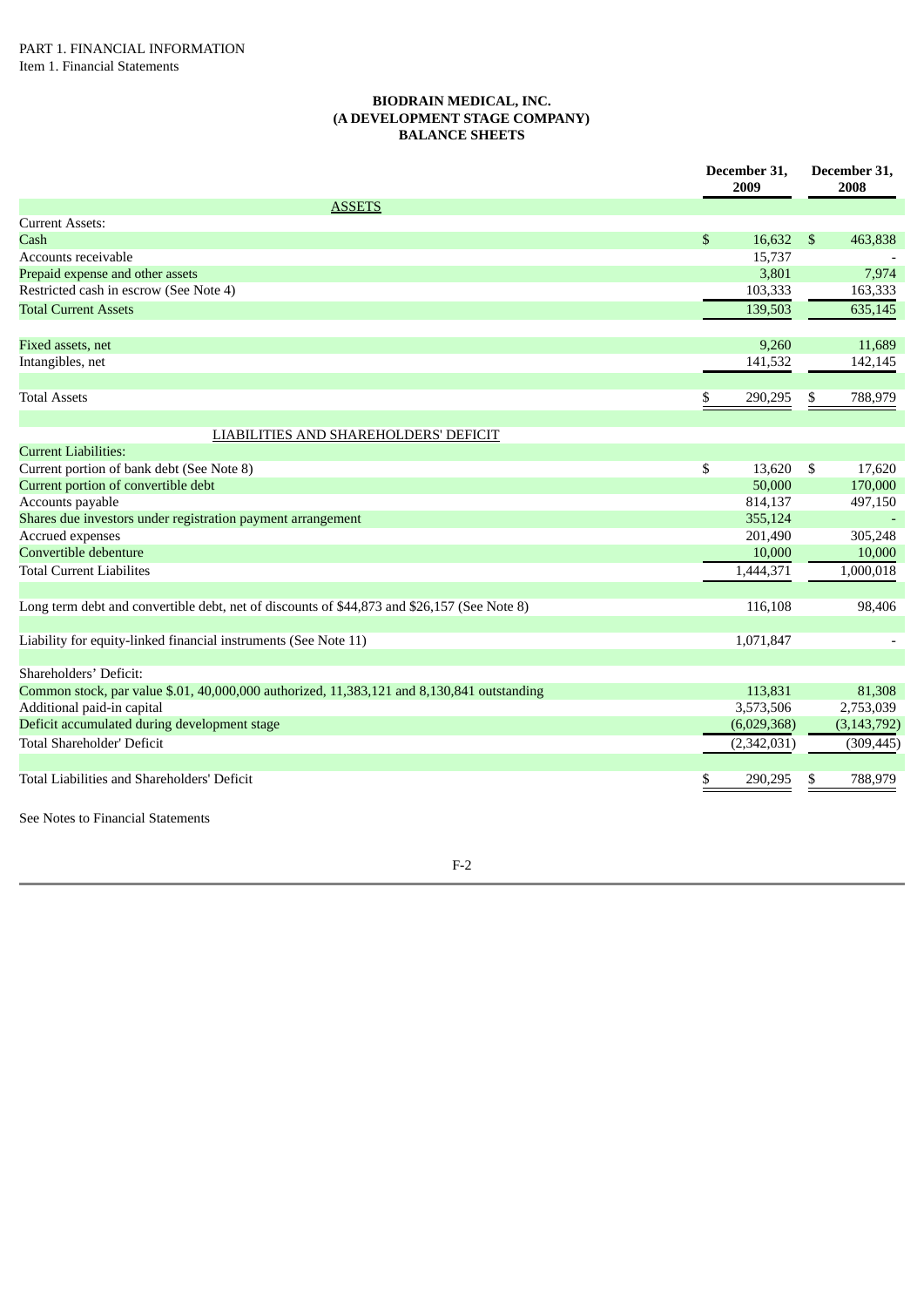# **BIODRAIN MEDICAL, INC. (A DEVELOPMENT STAGE COMPANY) STATEMENTS OF OPERATIONS**

|                                                                 |      | To December 31,<br><b>Twelve Months Ended December 31,</b> |    |           |    |           |
|-----------------------------------------------------------------|------|------------------------------------------------------------|----|-----------|----|-----------|
|                                                                 | 2009 |                                                            |    | 2008      |    | 2009      |
| Revenue                                                         | \$   | 15,737                                                     | \$ | ÷.        | \$ | 15,737    |
| Cost of goods sold                                              |      | 7,000                                                      |    |           |    | 7,000     |
| Gross margin                                                    |      | 8,737                                                      |    |           |    | 8,737     |
| General and administrative expense                              |      | 1,598,286                                                  |    | 1,316,398 |    | 4,028,427 |
| <b>Operations expense</b>                                       |      | 447,000                                                    |    | 321,205   |    | 900,874   |
| Sales and marketing expense                                     |      | 407,101                                                    |    | 35,682    |    | 456,176   |
| Interest expense                                                |      | 78,938                                                     |    | 89,343    |    | 289,640   |
| Loss (gain) on valuation of equity-linked financial instruments |      | 369,642                                                    |    |           |    | 362,988   |
| <b>Total expense</b>                                            |      | 2,900,967                                                  |    | 1,762,628 |    | 6,038,105 |
| Net loss available to common shareholders                       | \$   | 2,892,230                                                  | \$ | 1,762,628 | \$ | 6,029,368 |
| Loss per common share basic and diluted                         | \$   | 0.31                                                       | \$ | 0.41      | \$ | 2.56      |
| Weighted average shares used in computation, basic and diluted  |      | 9,475,369                                                  |    | 4,335,162 |    | 2,355,376 |
| See Notes to Financial Statements                               |      |                                                            |    |           |    |           |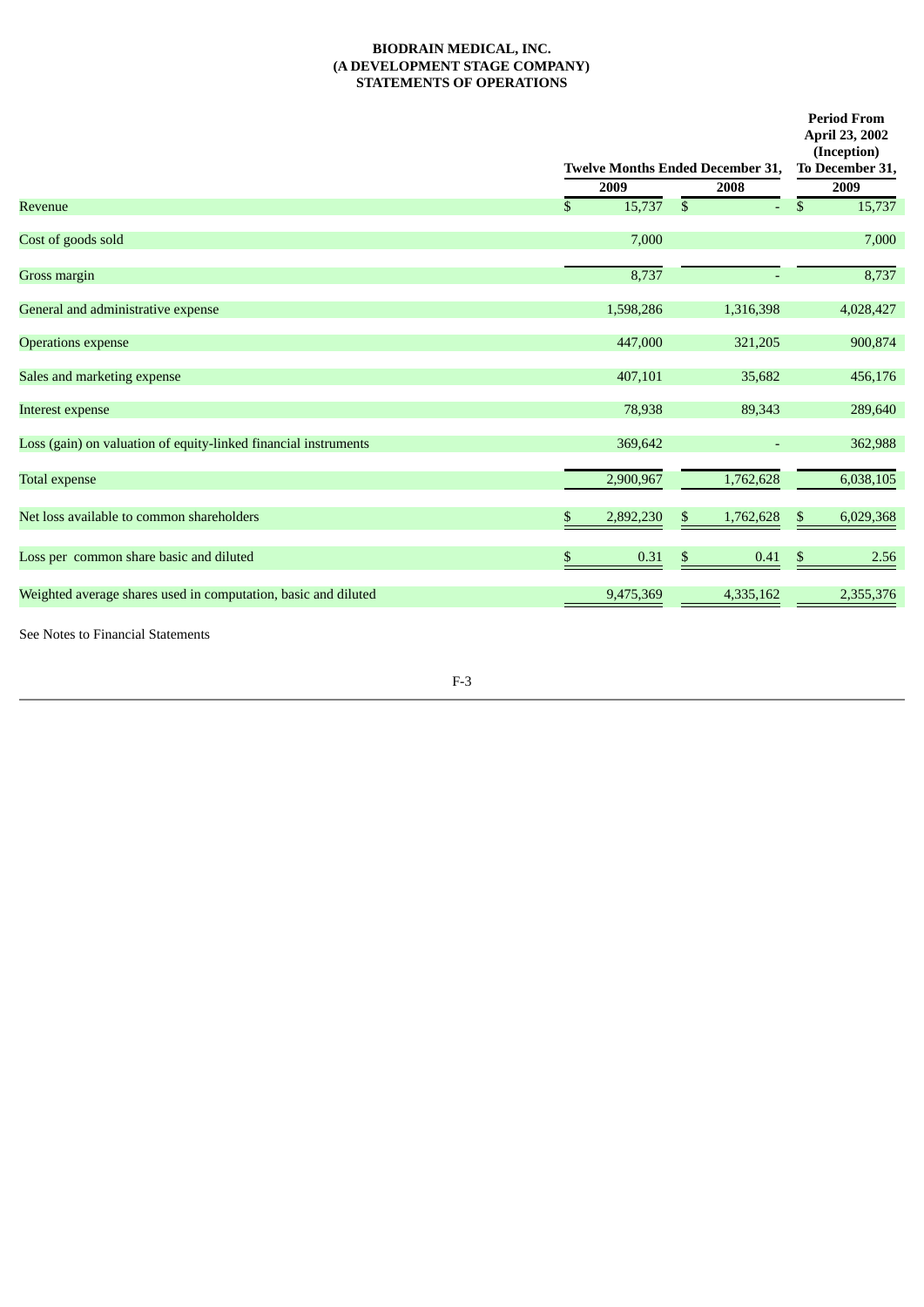### **BIODRAIN MEDICAL, INC. (A DEVELOPMENT STAGE COMPANY) STATEMENT OF STOCKHOLDERS' DEFICIT PERIOD FROM APRIL 23, 2002 (INCEPTION) TO DECEMBER 31, 2009**

|                                                                             | <b>Shares</b> |              | Amount               |              | Paid in Capital | Deficit                    | Total                       |
|-----------------------------------------------------------------------------|---------------|--------------|----------------------|--------------|-----------------|----------------------------|-----------------------------|
| Issuance of common stock 9/1/02, \$.0167 (1)                                | 598,549       | \$           | 5,985                | \$           | 4,015           | \$                         | \$<br>10,000                |
|                                                                             |               |              |                      |              |                 |                            |                             |
| Issuance of common stock 10/23/02, \$1.67/share<br>Net loss                 | 2,993         |              | 30                   |              | 4,970           | (51,057)                   | 5,000<br>(51,057)           |
| <b>Balance 12/31/02</b>                                                     | 601,542       | \$           | 6,015                | $\mathbb{S}$ | 8,985           | (51,057)<br>\$             | \$<br>(36,057)              |
|                                                                             |               |              |                      |              |                 |                            |                             |
| Issuance of common stock 2/12/03, \$.0167 (2)                               | 23,942        |              | 239                  |              | 161             |                            | 400                         |
| Issuance of common stock 6/11&12,\$1.67 (3)                                 | 21,548        |              | 216                  |              | 34,784          |                            | 35,000                      |
| Net Loss                                                                    |               |              |                      |              |                 | (90, 461)                  | (90, 461)                   |
| <b>Balance 12/31/03</b>                                                     | 647,032       | \$           | 6,470                | \$           | 43,930          | \$<br>$(141,518)$ \$       | (91, 118)                   |
|                                                                             |               |              | 66                   |              |                 |                            |                             |
| Issuance of common stock 5/25/04, \$.0167 (4)<br><b>Net Loss</b>            | 6,567         |              |                      |              | 44              | (90, 353)                  | 110<br>(90, 353)            |
| <b>Balance 12/31/04</b>                                                     | 653,599       | \$           | 6,536                | \$           | 43,974          | (231,871)<br>\$            | $\mathfrak{S}$              |
|                                                                             |               |              |                      |              |                 |                            | (181, 361)                  |
| Issuance of common stock 12/14/05, \$.0167 (5)                              | 14,964        |              | 150                  |              | 100             |                            | 250                         |
| Vested stock options and warrants                                           |               |              |                      |              | 2,793           |                            | 2,793                       |
| Net Loss                                                                    |               |              |                      |              |                 | (123, 852)                 | (123, 852)                  |
| <b>Balance 12/31/05</b>                                                     | 668,563       | $\mathbb{S}$ | 6,686                | $\mathbb{S}$ | 46,867          | $(355, 723)$ \$<br>\$      | (302, 170)                  |
|                                                                             |               |              |                      |              |                 |                            |                             |
| Issuance of common stock 5/16 & 8/8, \$.0167 (6)                            | 86,869        |              | 869                  |              | 582             |                            | 1,451                       |
| Issuance of common stock 10/19 & 23, \$.0167 (7)                            | 38,906        |              | 389                  |              | 261             |                            | 650                         |
| Issuance of common stock 12/01, \$1.67 (8)                                  | 28,739        |              | 287                  |              | 44,523          |                            | 44,810                      |
| Vested stock options and warrants                                           |               |              |                      |              | 13,644          |                            | 13,644                      |
| <b>Net Loss</b>                                                             |               |              |                      |              |                 | (273, 026)                 | (273, 026)                  |
| <b>Balance 12/31/06</b>                                                     | 823,077       | \$           | 8,231                | \$           | 105,877         | $(628,749)$ \$<br>\$       | (514, 641)                  |
| Issuance of common stock $1/30/07$ @ 1.67 (9)                               | 599           |              | 6                    |              | 994             |                            | 1,000                       |
| Value of equity instruments issued with debt                                |               |              |                      |              | 132,938         |                            | 132,938                     |
| Capital contributions resulting from waivers of debt                        |               |              |                      |              | 346,714         |                            | 346,714                     |
| Vested stock options and warrants                                           |               |              |                      |              | 73,907          |                            | 73,907                      |
| Net loss                                                                    |               |              |                      |              |                 | (752, 415)                 | (752, 415)                  |
| <b>Balance 12/31/07</b>                                                     | 823,676       | \$           | 8,237                | \$           | 660,430         | $\overline{\$(1,381,164)}$ | \$<br>(712, 497)            |
|                                                                             |               |              |                      |              |                 |                            |                             |
| Issuance of common stock 6/11 to 9/30, \$.35 (10)                           | 4,552,862     |              | 45,528               |              | 1,547,974       |                            | 1,593,502                   |
| Shares issued to finders, agents and attorneys                              | 2,012,690     |              | 20,127               |              | (20, 127)       |                            |                             |
| Shares issued to pay direct legal fees                                      | 285,714       |              | 2,857                |              | (2,857)         |                            |                             |
| Issuance of common due to antidilution provisions                           | 205,899       |              | 2,059                |              | (2,059)         |                            |                             |
| Shares issued to pay investor relations services 6/23/08, \$.35             | 250,000       |              | 2,500                |              | 85,000          |                            | 87,500                      |
| Vested stock options and warrants                                           |               |              |                      |              | 354,994         |                            | 354,994                     |
| Capital contributions resulting from conversion of accrued liabilities      |               |              |                      |              | 129,684         |                            | 129,684                     |
| Net loss                                                                    |               |              |                      |              |                 | (1,762,628)                | (1,762,628)                 |
| <b>Balance 12/31/08</b>                                                     | 8,130,841     |              | $\frac{1}{2}$ 81,308 | \$           | 2,753,039       | $\sqrt{(3,143,792)}$       | (309, 445)<br><sup>\$</sup> |
| Cumulative effect of adoption of EITF 07-5                                  |               |              |                      |              | (486, 564)      | 6,654                      | (479, 910)                  |
| Vested stock options and warrants                                           |               |              |                      |              | 111,835         |                            | 111,835                     |
| Shares issued 3/20/09 to pay for fund raising                               | 125,000       |              | 1,250                |              | (1,250)         |                            |                             |
| Shares issued under PPM in April 2009, \$.50                                | 700,000       |              | 7,000                |              | 343,000         |                            | 350,000                     |
| Shares issued under PPM in May 2009, \$.50                                  | 220,000       |              | 2,200                |              | 107,800         |                            | 110,000                     |
| Shares issued under PPM in June 2009, \$.50                                 | 50,000        |              | 500                  |              | 24,500          |                            | 25,000                      |
| Shares issued under PPM in August 2009, \$.50                               | 80,000        |              | 800                  |              | 39,200          |                            | 40,000                      |
| Shares issued under PPM in September 2009, \$.50                            | 150,000       |              | 1,500                |              | 73,500          |                            | 75,000                      |
| Shares issued to directors, management and consultant in August 2009, \$.50 | 797,810       |              | 7,978                |              | 390,927         |                            | 398,905                     |
| Shares issued to finder in September 2009, \$.50                            | 100,000       |              | 1,000                |              | 49,000          |                            | 50,000                      |
| Shares issued under PPM in November 2009, \$.50                             | 50,000        |              | 500                  |              | 24,500          |                            | 25,000                      |
| Capital contributions resulting from conversion of accrued liabilities      |               |              |                      |              | 84,600          |                            | 84,600                      |
| Value of equity-linked financial instruments issued in connection with PPMs |               |              |                      |              | (222, 296)      |                            | (222, 296)                  |
| Value of equity instruments issued with debt                                |               |              |                      |              | 30,150          |                            | 30,150                      |
| Shares issued to consultant for fund raising                                | 30,000        |              | 300                  |              | (300)           |                            |                             |
| Shares issued upon conversion of debt and interest, \$.27                   | 935,446       |              | 9,355                |              | 247,099         |                            | 256,454                     |
| Shares issued upon conversion of shareholder note, \$.35                    | 14,024        |              | 140                  |              | 4,766           |                            | 4,906                       |
| Net Loss                                                                    |               |              |                      |              |                 | \$(2,892,230)              | (2,892,230)                 |
| <b>Balance 12/31/09</b>                                                     | 11,383,121    |              | \$113,831            | \$           | 3,573,506       | \$(6,029,368)              | \$(2,342,021)               |

(1)Founders shares, 1,000,000 pre-split

(2)23,492 (40,000 pre-split) shares valued at \$.0167 per share as compensation for loan guarantees by management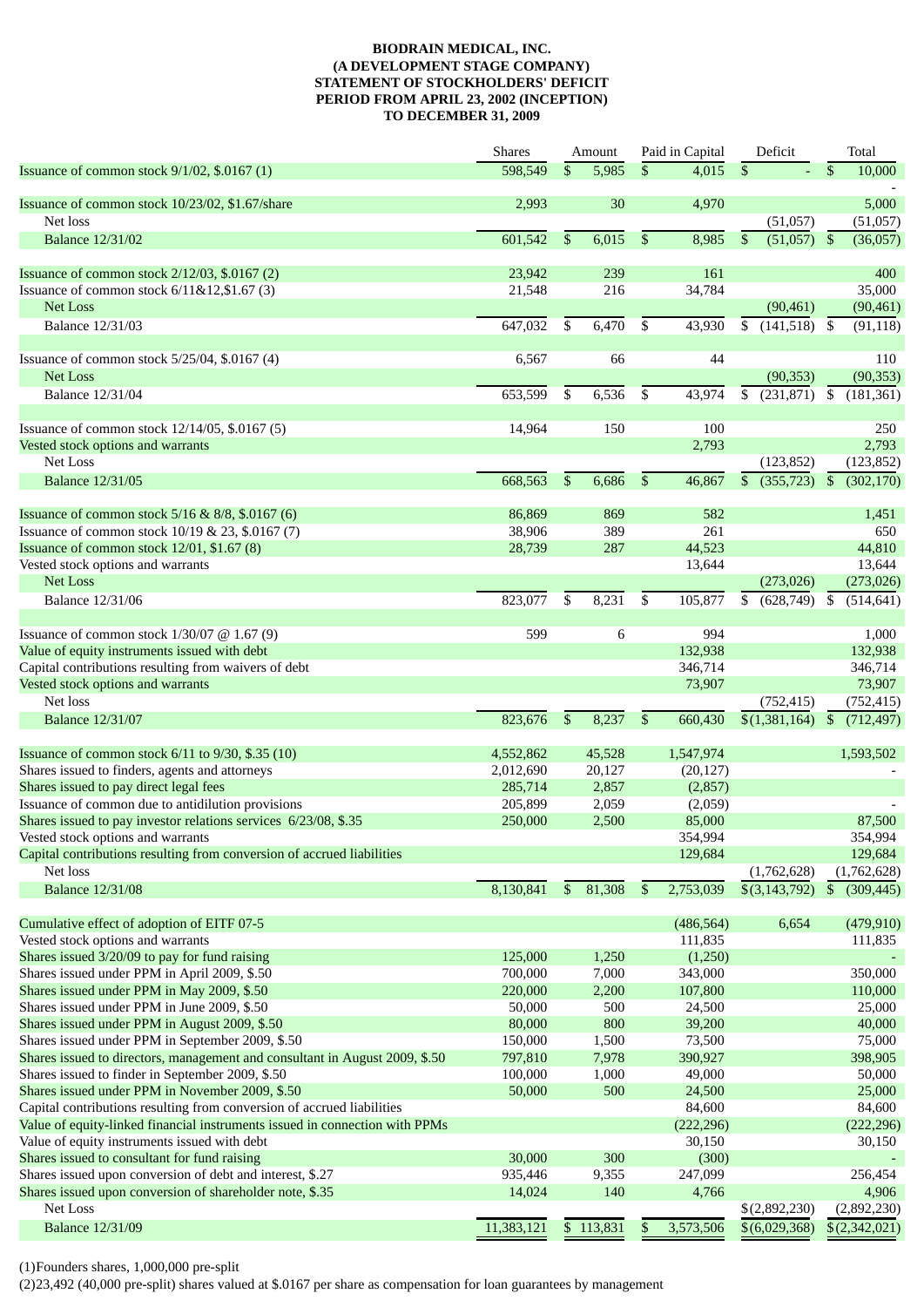(3)Investment including 670 shares issued as a 10% finders fee (4)For payment of patent legal fees (5)Compensation for loan guarantees by management (6)For vendor contractual consideration (7)Employment agreements (8)Investment (9)Conversion of convertible notes by management (10)Investment, "October 2008 financing".

See Notes to Financial Statements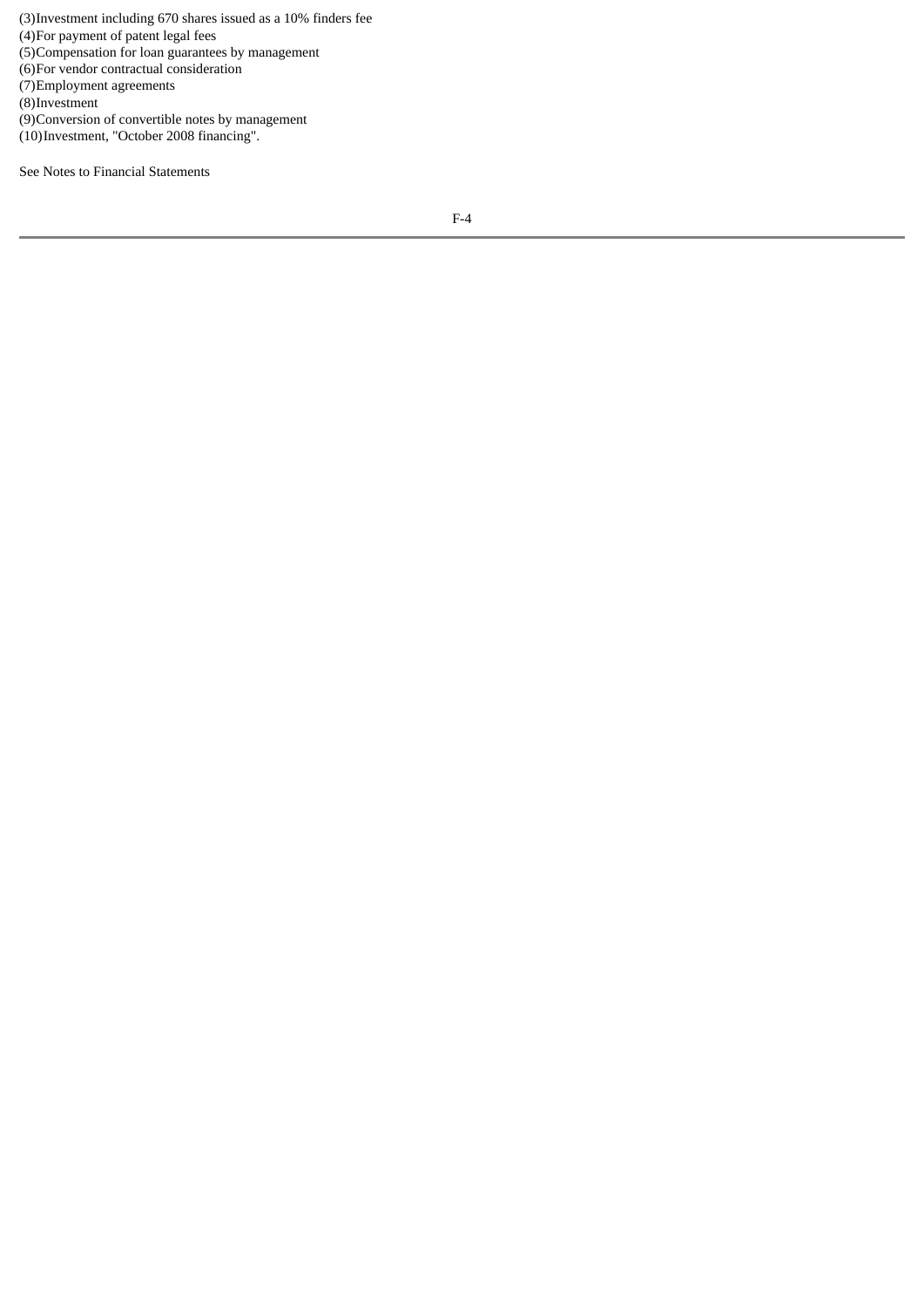# **BIODRAIN MEDICAL, INC. (A DEVELOPMENT STAGE COMPANY) STATEMENTS OF CASH FLOWS**

|                                                     |                        |                      |                  |    | April 23,<br>2002              |  |  |
|-----------------------------------------------------|------------------------|----------------------|------------------|----|--------------------------------|--|--|
|                                                     |                        | <b>Twelve Months</b> |                  |    |                                |  |  |
|                                                     | Ended December 31,     |                      |                  |    | (Inception)<br>To December 31, |  |  |
|                                                     | 2009                   | 2008                 |                  |    | 2009                           |  |  |
|                                                     |                        |                      |                  |    |                                |  |  |
| Cash flow from operating activities:                |                        |                      |                  |    |                                |  |  |
| Net loss                                            | \$<br>$(2,892,230)$ \$ |                      | $(1,762,628)$ \$ |    | (6,029,368)                    |  |  |
| Adjustments to reconcile net loss to                |                        |                      |                  |    |                                |  |  |
| net cash used in operating activities:              |                        |                      |                  |    |                                |  |  |
| Depreciation                                        | 3,042                  |                      | 569              |    | 3,961                          |  |  |
| Vested stock options and warrants                   | 111,835                |                      | 354,994          |    | 557,153                        |  |  |
| Stock issued for management and consulting services | 448,905                |                      | 87,500           |    | 536,405                        |  |  |
| Stock based registration payments                   | 355,124                |                      |                  |    | 355,124                        |  |  |
| Conversion of accrued liabilites to capital         | 84,600                 |                      | 129,684          |    | 560,998                        |  |  |
| Amortization of debt discount                       | 11,435                 |                      | 38,948           |    | 118,216                        |  |  |
| Loss on valuation of equity-linked instruments      | 369,642                |                      |                  |    | 362,988                        |  |  |
| Changes in assets and liabilities:                  |                        |                      |                  |    |                                |  |  |
| <b>Accounts receivable</b>                          | (15,737)               |                      |                  |    | (15, 737)                      |  |  |
| Prepaid expense and other                           | 4,173                  |                      | (3, 417)         |    | (3,801)                        |  |  |
| Notes payable to shareholders                       | (4,000)                |                      |                  |    | (14, 973)                      |  |  |
| Accounts payable                                    | 316,987                |                      | 290,003          |    | 814,137                        |  |  |
| <b>Accrued expenses</b>                             | (103, 761)             |                      | (36, 181)        |    | 201,491                        |  |  |
| Net cash used in operating activities:              | (1,309,985)            |                      | (900, 528)       |    | (2,553,390)                    |  |  |
| Cash flow from investing activities:                |                        |                      |                  |    |                                |  |  |
| Purchase of fixed assets                            |                        |                      | (12, 258)        |    | (12, 258)                      |  |  |
| Purchase of intangibles                             |                        |                      | (29, 599)        |    | (142, 495)                     |  |  |
| Net cash used in investing activities               |                        |                      | (41, 857)        |    | (154, 753)                     |  |  |
| Cash flow from financing activities:                |                        |                      |                  |    |                                |  |  |
| Proceeds from long term debt                        | 100,000                |                      |                  |    | 521,505                        |  |  |
| Principal payments on long term debt                | (183, 581)             |                      | (28, 125)        |    | (271, 930)                     |  |  |
| Restricted cash in escrow                           | 60,000                 |                      | (163, 333)       |    | (103, 333)                     |  |  |
| Debt converted to common stock                      | 174,000                |                      |                  |    | 174,000                        |  |  |
| Accrued interest converted to stock                 | 87,360                 |                      |                  |    | 87,360                         |  |  |
| Issuance of common stock                            | 625,000                |                      | 1,593,502        |    | 2,317,173                      |  |  |
| Net cash provided by financing activities           | 862,779                |                      | 1.402.044        |    | 2,724,775                      |  |  |
|                                                     |                        |                      |                  |    |                                |  |  |
| Net increase (decrease) in cash                     | (447, 206)             |                      | 459,659          |    | 16,632                         |  |  |
| Cash at beginning of period                         | 463,838                |                      | 4,179            |    |                                |  |  |
| Cash at end of period                               | 16,632<br>\$           | \$                   | 463,838          | \$ | 16,632                         |  |  |

F-5

See Notes to Financial Statements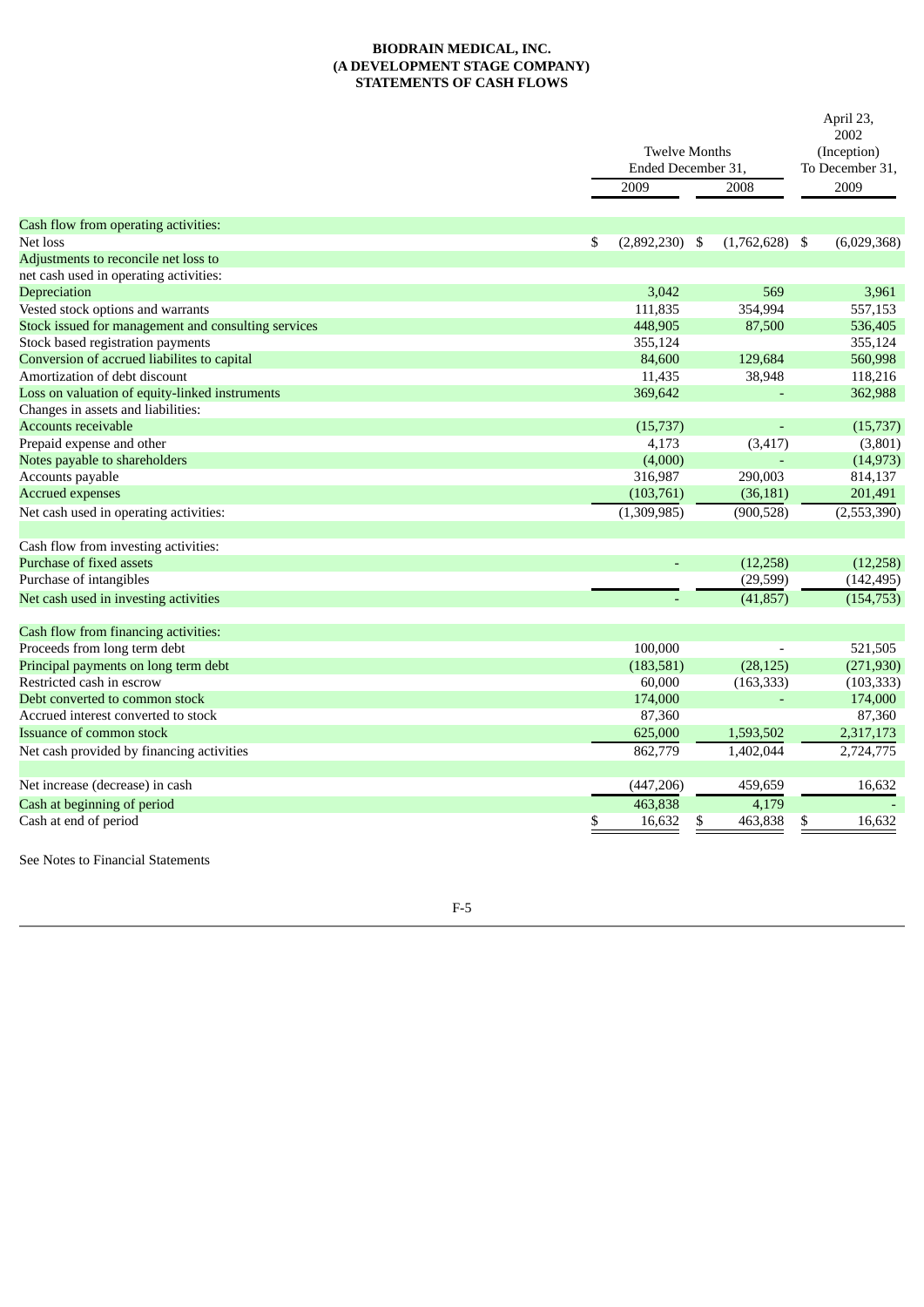# **NOTE 1 — SUMMARY OF SIGNIFICANT ACCOUNTING POLICIES**

### **Nature of Operations and Continuance of Operations**

BioDrain Medical, Inc. was incorporated under the laws of the State of Minnesota in 2002. The Company is developing an environmentally safe system for the collection and disposal of infectious fluids that result from surgical procedures and post-operative care.

The accompanying financial statements have been prepared assuming that the Company will continue as a going concern. The company has suffered recurring losses from operations and has a stockholders' deficit. These factors raise substantial doubt about its ability to continue as a going concern. The financial statements do not include any adjustments that might result from the outcome of this uncertainty.

Management hired an investment banker in January 2010 to raise an additional \$3-\$5 million in new equity with an interim closing of up to \$500,000 expected by March 31, 2010. Although our ability to raise this new capital is in substantial doubt we received \$725,000 through private placements of equity and convertible debt in 2009, and our April 1, 2009 510(k) clearance from the FDA to authorize us to market and sell our FMS products is being received very positively. If the Company is successful in raising at least \$3 million in new equity we will have sufficient capital to operate our business and execute our business plan for at least the next 12 months. If the Company raises the additional capital by issuing additional equity securities its shareholders could experience substantial dilution.

### **Recent Accounting Developments**

In June 2008, the Financial Accounting Standards Board ("FASB") ratified Emerging Issues Task Force (EITF) Issue No. 07-5, now codified under ASC 815- *Derivatives and Hedging* ("ASC 815"). ASC 815 mandates a two-step process for evaluating whether an equity-linked financial instrument or embedded feature is indexed to the entity's own stock. It is effective for fiscal years beginning after December 15, 2008 and interim periods within those fiscal years, which is our first quarter of 2009. Most of the warrants issued by the Company contain a strike price adjustment feature which, upon adoption of ASC 815, changed the classification (from equity to liability) and the related accounting for many warrants with an estimated fair value of \$479,910 as of December 31, 2008. As of January 1, 2009 the Company removed \$486,564 from paid-in-capital (representing the combined fair values of the warrants on their date of grant), recorded a positive adjustment to accumulated deficit representing the gain on the valuation of the warrants from the grant dates to January 1, 2009, and established a liability for equity-linked instruments in the net amount of \$479,910. The Company also re-computed the value of the warrants as of March 31, 2009, June 30, 2009, September 30, 2009 and December 31, 2009 and recorded a loss of \$369,642 in the 12-month period ended December 31, 2009 as a result of the increase in the valuation of the liability. See "Note 10 – Liability for Equity-Linked Financial Instrument" to the Notes to Financial Statements of this Annual Report on Form 10-K.

Issued in January 2010, ASU Update 2010-06, Fair Value Measures and Disclosures, provides amendments to Topic 820 that will provide more robust disclosures about (1) the different classes of assets and liabilities measured at fair value, (2) the valuation techniques and inputs used, (3) the activity in level 3 fair value measurements, and (4) the transfers between levels 1, 2, and 3. ASC Update 2010-06 is effective for fiscal years beginning after December 15, 2010. We do not expect adoption of ASU Update 2010-06 to have a material effect to our financial statements or our disclosures.

Issued in October 2009, ASU Update 2009-13, Revenue Recognition Topic 605 - Multiple-Deliverable Revenue Arrangements provides guidance for separating consideration in multiple-deliverable arrangements. ASC Number 2009-13 is effective for fiscal years beginning on or after June 15, 2010. We do not expect adoption of ASU Update 2009-13 to have a material effect on our financial statements.

Effective February 2010, we adopted ASU Update 2010-09, Subsequent Events,which provides amendments to Topic 855 removing the requirement for SEC filers to disclose the date through which an entity has evaluated subsequent events. The adoption of ASU Update 2010-09 did not have a significant impact on our disclosures.

Effective October 1, 2009, we adopted ASU Update 2009-05, Fair Value Measurement and Disclosures Topic 820 which provides further guidance on the fair value measurement of liabilities. The adoption of ASU 2009-05 did not have a material effect on our consolidated financial statements.

Effective September 15, 2009, we adopted ASC 105 making the FASB Accounting Standards Codification, ("Codification") the single source of authoritative nongovernmental U.S. generally accepted accounting principles. Rules and interpretive releases of the SEC under authority of federal securities laws are also sources of authoritative GAAP for SEC registrants. All other accounting literature not included in the Codification is non-authoritative.

Effective June 15, 2009, we adopted requirements within ASC 855 which establishes general standards of accounting for and disclosure of events that occur after the balance sheet date, but before financial statements are issued or are available to be issued. ASC 855 sets forth (1) the period after the balance sheet date during which management of a reporting entity should evaluate events or transactions that may occur for potential recognition or disclosure in the financial statements, (2) the circumstances under which an entity should recognize events or transactions occurring after the balance sheet date in its financial statements, and (3) the disclosures that an entity should make about events or transactions that occurred after the balance sheet date. The adoption of the requirements within ASC 855 did not have a material effect on our consolidated financial statements. Subsequent events have been evaluated through the filing date of this Annual Report on Form 10-K.

### **Accounting Policies and Estimates**

The presentation of financial statements in conformity with accounting principles generally accepted in the United States of America requires management to make estimates and assumptions that affect the reported amounts of assets and liabilities and disclosure of contingent assets and liabilities at the date of the financial statements and the reported amounts of revenues and expenses during the reporting period. Actual results could differ from those estimates.

### **Presentation of Taxes Collected from Customers**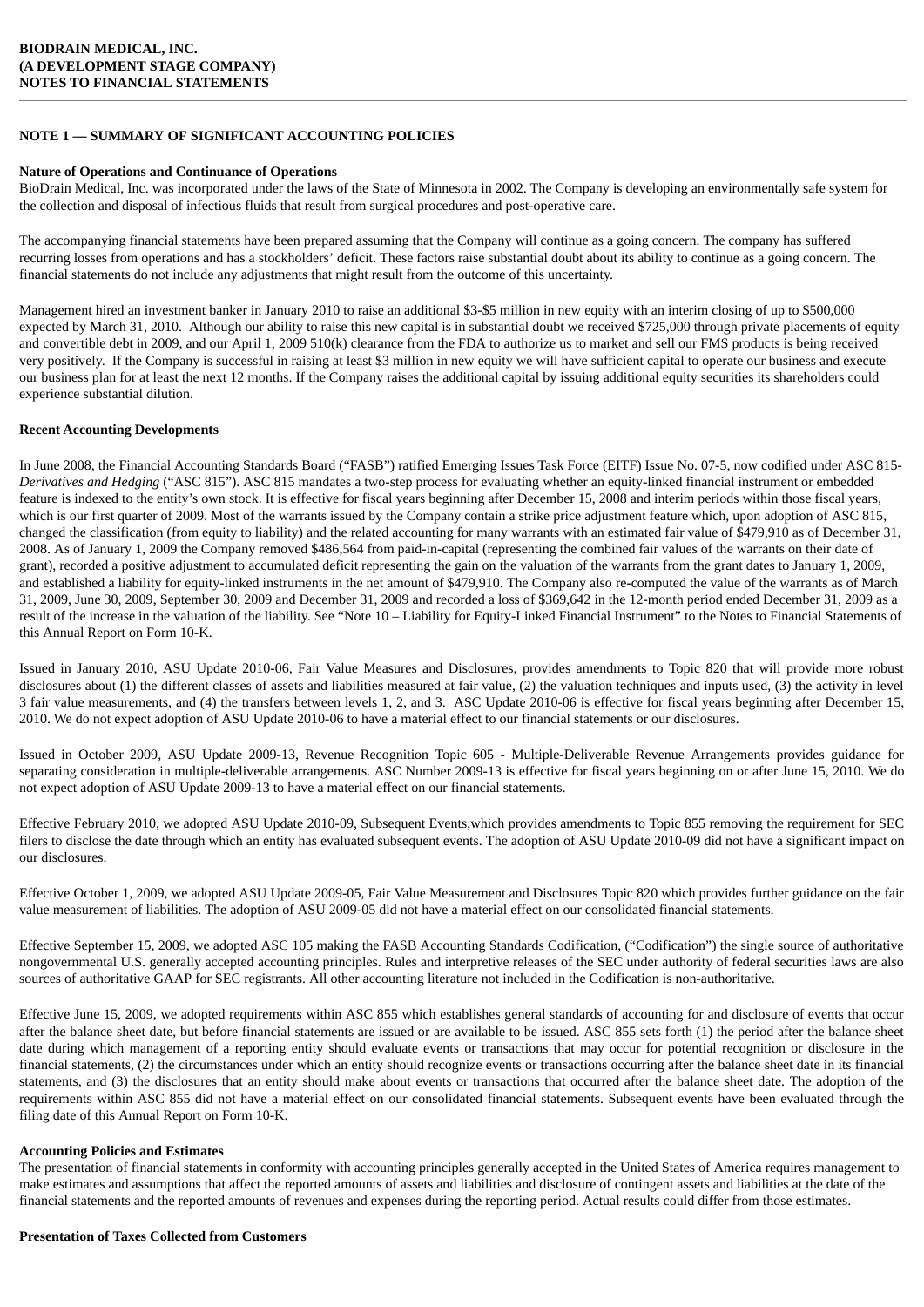Sales taxes are imposed on the Company's sales to nonexempt customers. The Company collects the taxes from customers and remits the entire amounts to the governmental authorities. The Company's accounting policy is to exclude the taxes collected and remitted from revenues and expenses.

# **Shipping and Handling**

Shipping and handling charges billed to customers are recorded as revenue. Shipping and handling costs are recorded within cost of goods sold on the statement of operations.

### **Advertising**

Advertising costs are expensed as incurred. Total advertising expenses were approximately \$1,600 for 2009 and none in 2008.

### **Research and Development**

Research and development costs are charged to operations as incurred. Research and development costs were approximately \$71,000 and \$183,000 in 2009 and 2008, respectively.

**Revenue Recognition** We recognize revenue in accordance with the SEC's Staff Accounting Bulletin No. 101, *Revenue Recognition in Financial Statements* , as amended by Staff Accounting Bulletin No. 104 (together, SAB 101), and ASC 605 *Revenue Recognition.*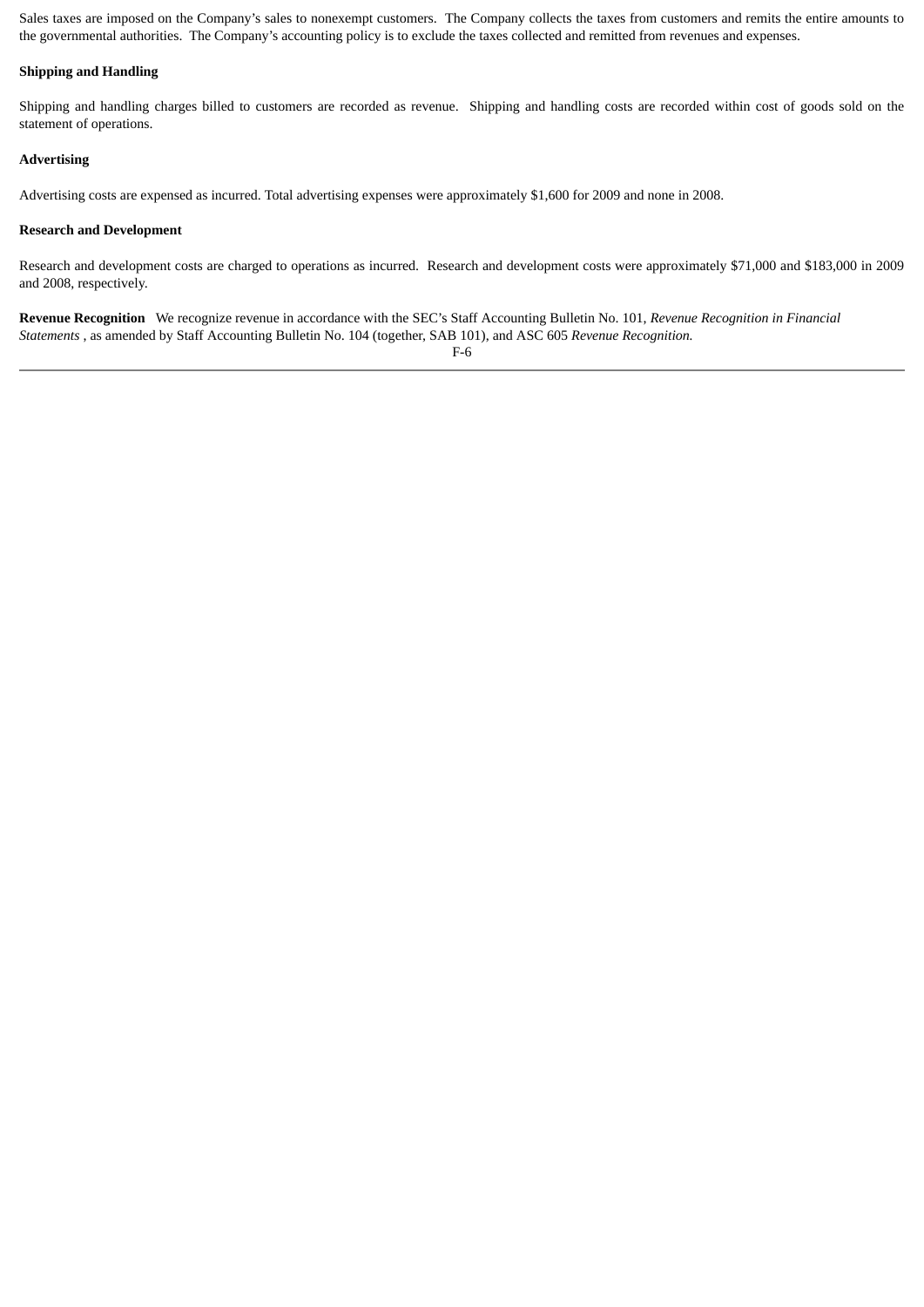Revenue is recognized when persuasive evidence of an arrangement exists, delivery has occurred, the fee is fixed and determinable and collectability is probable. Delivery is considered to have occurred upon either shipment of the product or arrival at its destination based on the shipping terms of the transaction. Our standard terms specify that shipment is FOB BioDrain and we will, therefore recognize revenue upon shipment in most cases. This revenue recognition policy applies to shipments of our FMS units as well as shipments of cleaning solution kits. When these conditions are satisfied, we recognize gross product revenue, which is the price we charge generally to our customers for a particular product. Under our standard terms and conditions there is no provision for installation or acceptance of the product to take place prior to the obligation of the customer. The Customer's right of return is limited only to our standard warranty whereby we replace or repair, at our option, and it would be very rare that the unit or significant quantities of cleaning solution kits may be returned. Additionally, since we buy both the FMS units and cleaning solution kits from "turnkey" suppliers we would have the right to replacements from the suppliers if this situation should occur.

### **Receivables**

Receivables are reported at the amount the Company expects to collect on balances outstanding at year end. The Company has concluded there will be no losses on balances outstanding at year end.

### **Property and Equipment**

Property and equipment are stated at cost less accumulated depreciation and amortization. Depreciation of property and equipment is computed using the straight-line method over the estimated useful lives of the respective assets. Estimated useful asset life by classification is as follows:

|                                | Years |
|--------------------------------|-------|
| Computers and office equipment |       |
| Furniture and fixtures         |       |

Upon retirement or sale, the cost and related accumulated depreciation are removed from the balance sheet and the resulting gain or loss is reflected in operations. Maintenance and repairs are charged to operations as incurred.

#### **Intangible Assets**

Intangible assets consist of patent costs. These assets are not subject to amortization until the property patented is in production. The assets are reviewed for impairment annually, and impairment losses, if any, are charged to operations when identified. No impairment losses have been identified by management.

#### **Income Taxes**

The Company accounts for income taxes in accordance with ASC 740-*Income Taxes("ASC 740")*. Under ASC 740, deferred tax assets and liabilities are determined based on the differences between the financial reporting and tax bases of assets and liabilities and net operating loss and credit carry forwards using enacted tax rates in effect for the year in which the differences are expected to impact taxable income. Valuation allowances are established when necessary to reduce deferred tax assets to the amounts expected to be realized. In June 2006, the FASB issued Interpretation 48, "Accounting for Uncertainty in Income Taxes" ("FIN 48"), which became effective for the Company beginning January 1, 2007. FIN 48, now included within ASC 740, addresses how tax benefits claimed or expected to be claimed on a tax return should be recorded in the financial statements. Under ASC 740, the tax benefit from an uncertain tax position can be recognized only if it is more likely than not that the tax position will be sustained on examination by the taxing authorities, based on the technical merits of the position. The tax benefits recognized in the financial statements from such a position are measured based on the largest benefit that has a greater than fifty percent likelihood of being realized upon ultimate resolution. The Company has identified no income tax uncertainties.

#### **Patents and Intellectual Property**

The Company, in June 2008, completed and executed an agreement to secure exclusive ownership of the patent- from an inventor, Marshall Ryan. Mr. Ryan received a combination of cash and warrants, and he will receive a 4% royalty on FMS (the Product) sales for the life of the patent. At the signing of the agreement, Mr. Ryan received \$75,000 in exchange for the exclusive assignment of the patent. In addition, on June 30, 2009, Mr. Ryan, through his Mid-State Stainless, Inc. entity, was entitled to receive \$100,000 as payment (currently recorded as an account payable with the Company) for past research and development activities. Should Mr. Ryan be utilized in the future for additional product development activities, he will be compensated at a rate of ninety five dollars (\$95.00) per hour.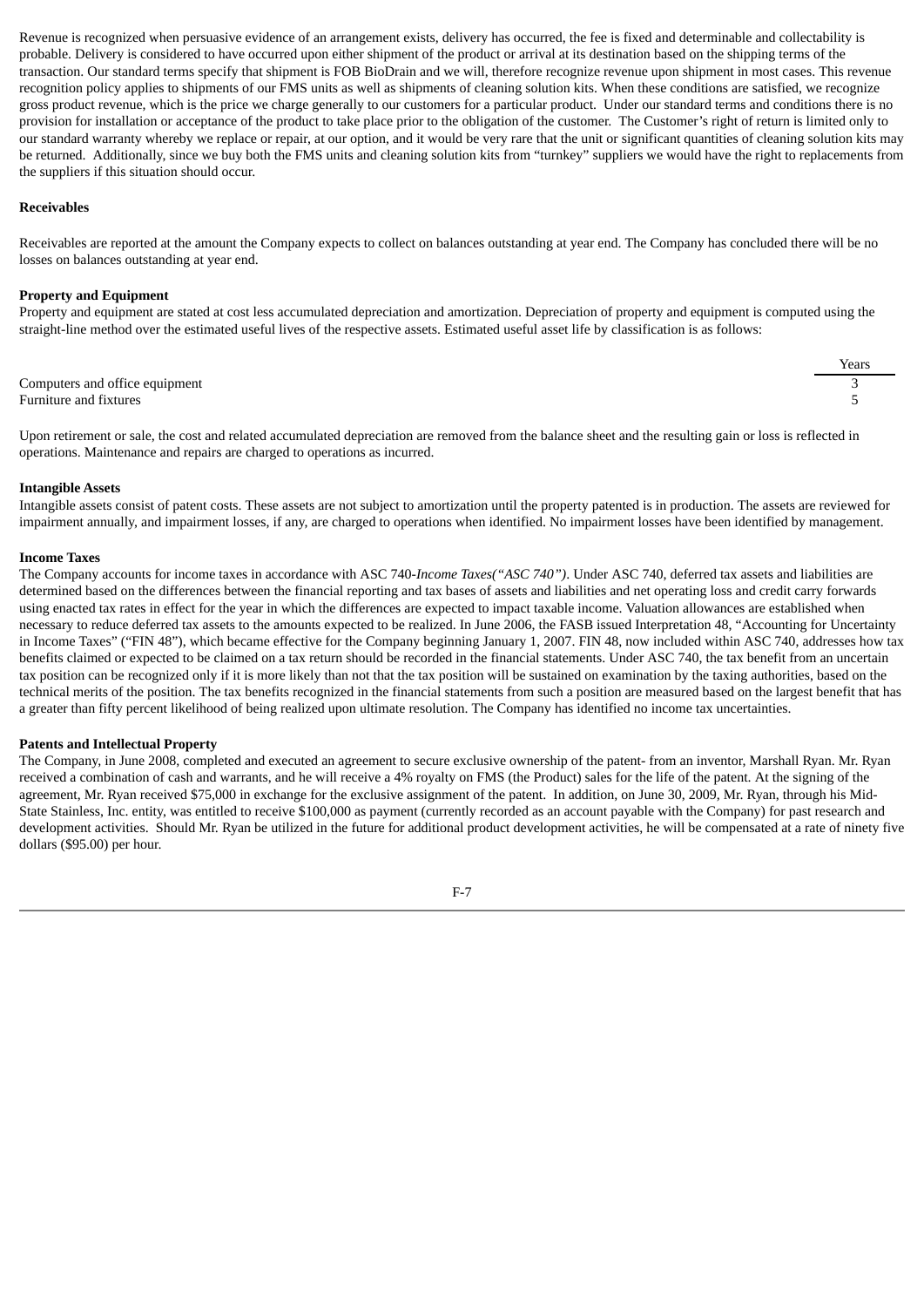Mr. Ryan also received a warrant, with immediate vesting, to purchase 150,000 shares of our common stock at a price of \$.35 per share. The warrant has a term of five years, ending on June 30, 2013 and is assigned a value of \$28,060 using a Black-Scholes formula and this amount was expensed as consulting expense in 2008 using a 5 year expected life, a 3.73% risk free interest rate, an expected 59% volatility and a zero dividend rate. Should there be a change in control of the Company (defined as greater than 50% of the Company's outstanding stock or substantially all of its assets being transferred to one independent person or entity), Mr. Ryan will be owed a total of \$2 million to be paid out over the life of the patent if the change in control occurs within 12 months of the first sale of the Product; or \$1 million to be paid out over the life of the patent if the change in control occurs between 12 and 24 months of the first sale of the Product; or \$500,000 to be paid out over the life of the patent if the change in control occurs between 24 and 36 months of the first sale of the Product. There will be no additional payment if a change in control occurs more than 36 months after the first sale of the Product.

# **Subsequent Events**

In May 2009, Financial Accounting Standards Board issued ASC 855 *Subsequent Events*. This standard is intended to establish general standards of accounting for and disclosure of events that occur after the balance sheet date but before financial statements are issued or are available to be issued. ASC 855 is effective for interim and annual periods ended after June 15, 2009. The Company adopted this standard effective June 15, 2009.

The Company has evaluated any subsequent events through the date of this filing. The Company does not believe there are subsequent events that require disclosure.

### **NOTE 2 – DEVELOPMENT STAGE OPERATIONS**

The Company was formed April 23, 2002. Since inception to December 31, 2009, 11,383,121 shares have been issued between par value and \$1.67. Operations since incorporation have been devoted to raising capital, obtaining financing, development of the Company's product, and administrative services.

### **NOTE 3 – STOCKHOLDERS' DEFICIT, STOCK OPTIONS AND WARRANTS**

In connection with the financing completed in October 2008, the Company has effected two reverse stock splits, one on June 6, 2008 and another on October 20, 2008. In accordance with SAB Topic 4C, all stock options and warrants and their related exercise prices are stated at their post-reverse stock split values.

The Company has an equity incentive plan, which allows issuance of incentive and non-qualified stock options to employees, directors and consultants of the Company, where permitted under the plan. The exercise price for each stock option is determined by the board of directors. Vesting requirements are determined by the board of directors when granted and currently range from immediate to three years. Options under this plan have terms ranging from three to ten years.

#### *Accounting for share-based payment*

Effective January 1, 2006, we adopted SFAS No. 123 (revised 2004), *Share-Based Payment* (SFAS 123(R)) which replaced SFAS No. 123, *Accounting for Stock-Based Compensation* (SFAS 123) and superseded Accounting Principles Board (APB) Opinion No. 25, *Accounting for Stock Issued to Employees* (APB 25), all now codified under ASC 718-*Compensation-Stock Compensation* ("ASC 718). Under ASC 718 stock-based employee compensation cost is recognized using the fair value based method for all new awards granted after January 1, 2006 and unvested awards outstanding at January 1, 2006. Compensation costs for unvested stock options and non-vested awards that were outstanding at January 1, 2006, are being recognized over the requisite service period based on the grant-date fair value of those options and awards as previously calculated under SFAS 123 for pro forma disclosures, using a straight-line method. We elected the modified-prospective method in under which prior periods are not retroactively restated.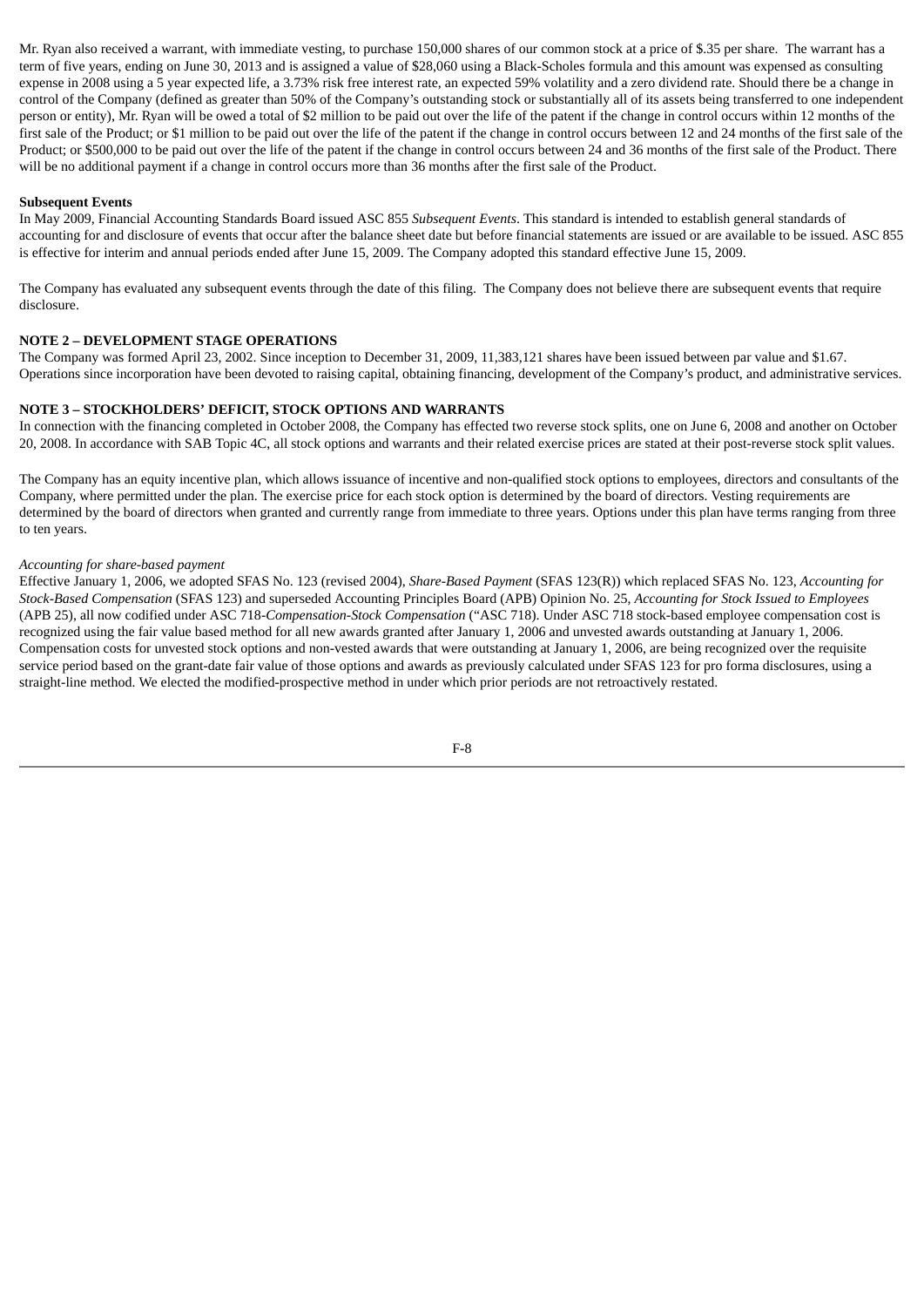ASC 718 requires companies to estimate the fair value of stock-based payment awards on the date of grant using an option-pricing model or other acceptable means. We use the Black-Scholes option valuation model which requires the input of significant assumptions including an estimate of the average period of time employees will retain vested stock options before exercising them, the estimated volatility of our common stock price over the expected term, the number of options that will ultimately be forfeited before completing vesting requirements, the expected dividend rate and the risk-free interest rate. Changes in the assumptions can materially affect the estimate of fair value of stock-based compensation and, consequently, the related expense recognized. The assumptions we use in calculating the fair value of stock-based payment awards represent our best estimates, which involve inherent uncertainties and the application of management's judgment. As a result, if factors change and we use different assumptions, our equity-based compensation expense could be materially different in the future.

Since our company stock has no public trading history, and we have experienced no option exercises in our history, we were required to take an alternative approach to estimating future volatility and estimated life and the future results could vary significantly from our estimates. We compiled historical volatilities over a period of 2-7 years of 15 small-cap medical companies traded on major exchanges and 10 medical companies in the middle of the size range on the OTC Bulletin Board and combined the results using a weighted average approach. In the case of ordinary options to employees we determined the expected life to be the midpoint between the vesting term and the legal term. In the case of options or warrants granted to non-employees we estimated the life to be the legal term unless there was a compelling reason to make it shorter.

When an option or warrant is granted in place of cash compensation for services we deem the value of the service rendered to be the value of the option or warrant. In most cases, however, an option or warrant is granted in addition to other forms of compensation and its separate value is difficult to determine without utilizing an option pricing model. For that reason we also use the Black-Scholes-Merton option-pricing model to value options and warrants granted to non-employees, which requires the input of significant assumptions including an estimate of the average period the investors or consultants will retain vested stock options and warrants before exercising them, the estimated volatility of our common stock price over the expected term, the number of options and warrants that will ultimately be forfeited before completing vesting requirements, the expected dividend rate and the risk-free interest rate. Changes in the assumptions can materially affect the estimate of fair value of stock-based consulting and/or compensation and, consequently, the related expense recognized.

Since we have no trading history in our stock and no first-hand experience with how these investors and consultants have acted in similar circumstances, the assumptions we use in calculating the fair value of stock-based payment awards represent our best estimates, which involve inherent uncertainties and the application of management's judgment. As a result, if factors change and we use different assumptions, our equity-based consulting and interest expense could be materially different in the future.

#### *Valuation and accounting for options and warrants*

The Company determines the grant date fair value of options and warrants using a Black-Scholes-Merton option valuation model based upon assumptions regarding risk-free interest rate, expected dividend rate, volatility and estimated term. For grants during 2008 we used a 2.0 to 4.5% risk-free interest rate, 0% dividend rate, 53-66% volatility and estimated term of 2.5 to 7.5 years. Values computed using these assumptions ranged from \$.102 per share to \$.336 per share. Warrants or options awarded for services rendered are expensed over the period of service (normally the vesting period) as compensation expense for employees or an appropriate consulting expense category for awards to consultants and directors. Warrants granted in connection with a common equity financing are included in stockholders' equity, provided that there is no re-pricing provision that requires they be treated as a liability (See Note 11) and warrants granted in connections with a debt financing are treated as a debt discount and amortized using the interest method as interest expense over the term of the debt. Warrants issued in connection with the \$100,000 convertible debt, closed March 1, 2007, created a debt discount of \$40,242 that is being amortized as additional interest over its 5 year term. Warrants issued in connection with the \$170,000 in convertible "bridge" debt, closed in July 2007, created a calculated debt discount of \$92,700 that was fully expensed over its loan term that matured April 30, 2008. The Company issued \$100,000 in convertible debt in October 2009 and issued a warrant, in connection with the debt, for 200,000 shares at \$.65 per share. The Company determined that the warrant had an initial value of \$30,150 that is treated as a debt discount and amortized as additional interest expense over the 24 month term of the note. The value was determined using the Black-Scholes-Merton option valuation model with a 3 year expected life, a 54% expected volatility, a zero dividend rate and a 2.53% risk free interest rate.

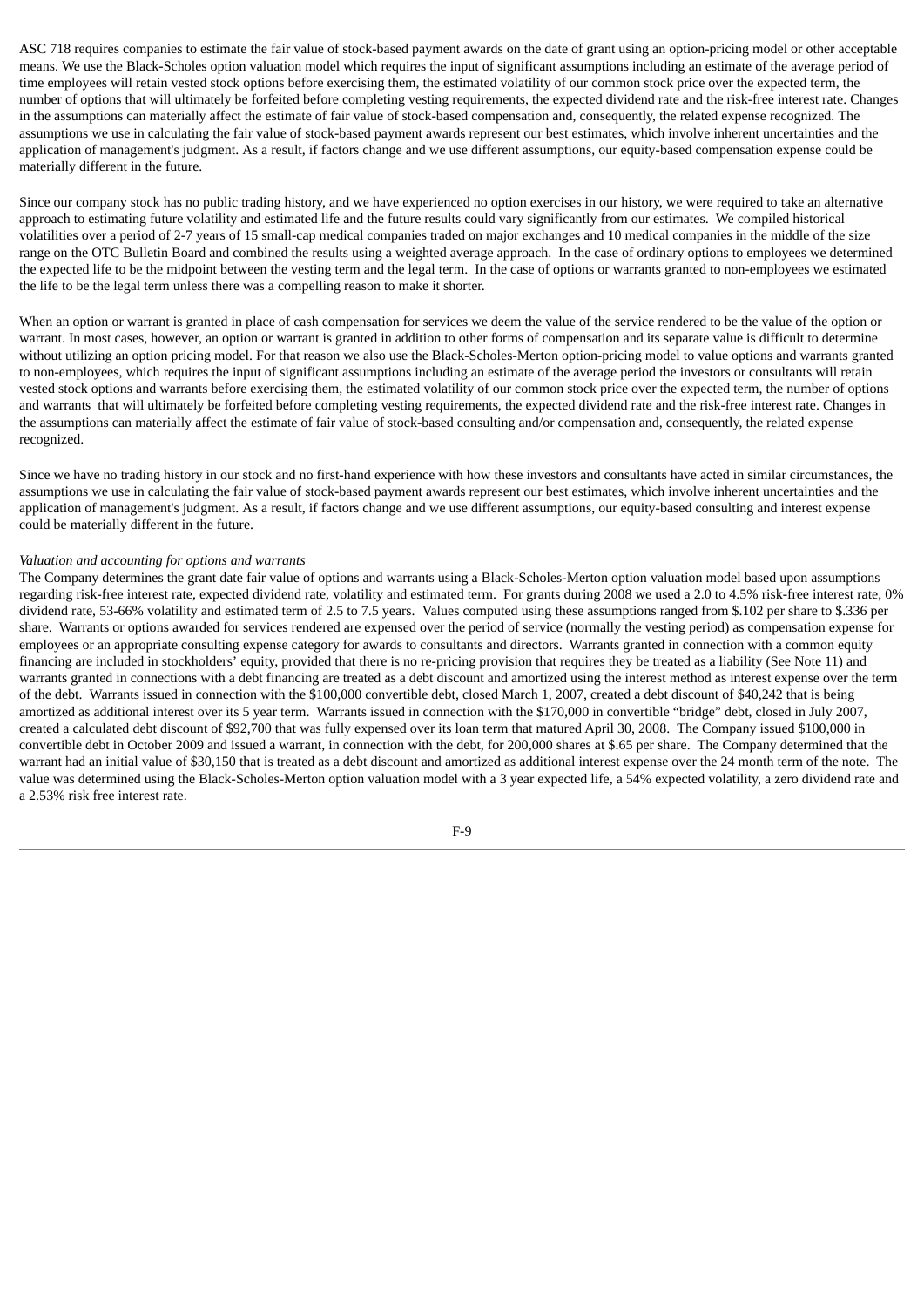The following summarizes transactions for stock options and warrants for the periods indicated:

|                                  |                            | <b>Stock Options (1)</b> |                                     |                            | Warrants (1)   |                                     |  |  |
|----------------------------------|----------------------------|--------------------------|-------------------------------------|----------------------------|----------------|-------------------------------------|--|--|
|                                  | Number of<br><b>Shares</b> |                          | Average<br><b>Exercise</b><br>Price | Number of<br><b>Shares</b> |                | Average<br><b>Exercise</b><br>Price |  |  |
| Outstanding at December 31, 2005 | 17,956                     | \$                       | 1.67                                | 20,950                     | <sup>\$</sup>  | 2.62                                |  |  |
| <b>Issued</b>                    | 23,942                     |                          | 1.67                                | 71,826                     |                | 0.85                                |  |  |
| Outstanding at December 31, 2006 | 41,898                     | \$                       | 1.67                                | 92,776                     | $\mathfrak{S}$ | 1.25                                |  |  |
| <b>Issued</b>                    | 5,984                      |                          | 1.67                                | 28,502                     |                | 0.35                                |  |  |
| Outstanding at December 31, 2007 | 47,882                     | \$                       | 1.67                                | 121,278                    | $\mathfrak{S}$ | 1.04                                |  |  |
| Issued<br>Expired                | 1,243,292                  |                          | 0.20                                | 5,075,204<br>(11, 971)     |                | 0.45<br>3.76                        |  |  |
| Outstanding at December 31, 2008 | 1,291,174                  | $\mathbb{S}$             | 0.26                                | 5,184,511                  |                | 0.45                                |  |  |
| Issued                           | 205,000                    |                          | 0.37                                | 2,188,302                  |                | 0.65                                |  |  |
| Outstanding at December 31, 2009 | 1,496,174                  |                          | 0.27                                | 7,372,813                  |                | 0.49                                |  |  |

(1) Adjusted for the reverse stock splits in total at June 6, 2008 and October 20, 2008. There were no options or warrants exercised in the periods.

The weighted average grant date fair value of stock options granted through December 31, 2009 and the fair value of shares vesting in each year are as follows:

| Year  | Options   | Fair Value |       | Fair value vested |         |
|-------|-----------|------------|-------|-------------------|---------|
| 2005  | 17,956    |            | 0.671 | <sup>\$</sup>     | 1,673   |
| 2006  | 23,942    |            | 0.682 |                   | 12,919  |
| 2007  | 5,984     |            | 0.687 |                   | 71,038  |
| 2008  | 1,243,292 |            | 0.232 |                   | 220,287 |
| 2009  | 205,000   |            | 0.243 |                   | 52,272  |
| Total | 1,496,174 |            | 0.207 |                   | 358,189 |

At December 31, 2009, 1,496,174 stock options are fully vested and currently exercisable with a weighted average exercise price of \$.27 and a weighted average remaining term of 6.7 years. There are 7,372,813 warrants that are fully vested and exercisable. Stock based compensation recognized in the year ended December 31, 2008 was \$220,287 the year ended December 31, 2009 was \$111,835.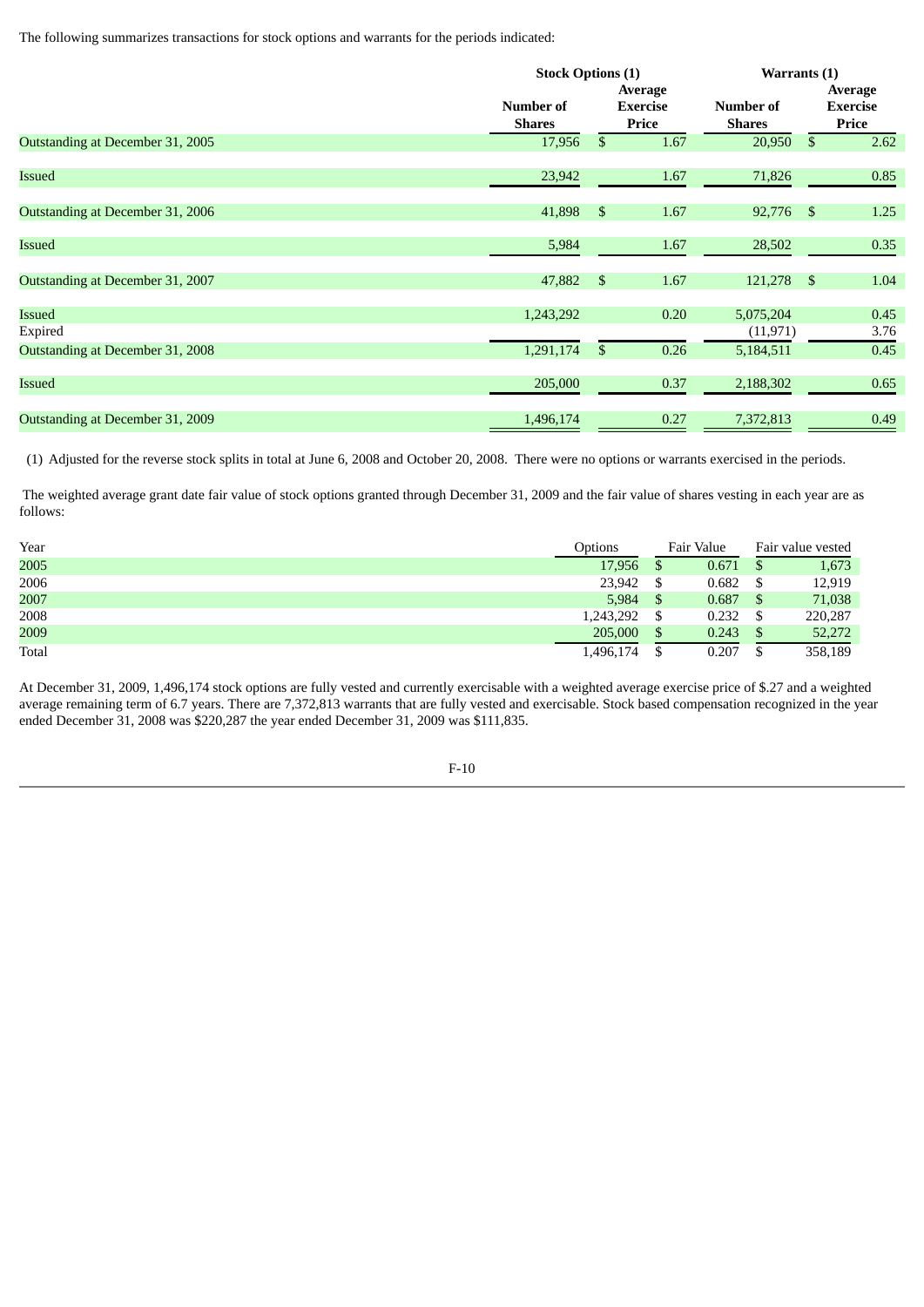The following summarizes the status of options and warrants outstanding at December 31, 2009:

|          | <b>Range of Exercise Prices</b> | <b>Shares</b> | Weighted<br>Average<br><b>Remaining</b><br>Life |
|----------|---------------------------------|---------------|-------------------------------------------------|
| Options  |                                 |               |                                                 |
| \$0.01   |                                 | \$<br>543,292 | \$<br>8.43                                      |
| \$0.35   |                                 | 875,000       | 3.61                                            |
| \$0.50   |                                 | 30,000        | 2.87                                            |
| \$1.67   |                                 | 47,882        | 1.50                                            |
| Total    |                                 | 1,496,174     |                                                 |
|          |                                 |               |                                                 |
| Warrants |                                 |               |                                                 |
| \$0.02   |                                 | 71,826        | 4.45                                            |
| \$0.35   |                                 | 798,597       | 2.40                                            |
| \$0.46   |                                 | 4,972,498     | 1.62                                            |
| \$0.65   |                                 | 1,485,000     | 2.48                                            |
| \$1.67   |                                 | 44,892        | 1.69                                            |
| Total    |                                 | 7,372,813     |                                                 |

Stock options and warrants expire on various dates from August 2010 to June 2018.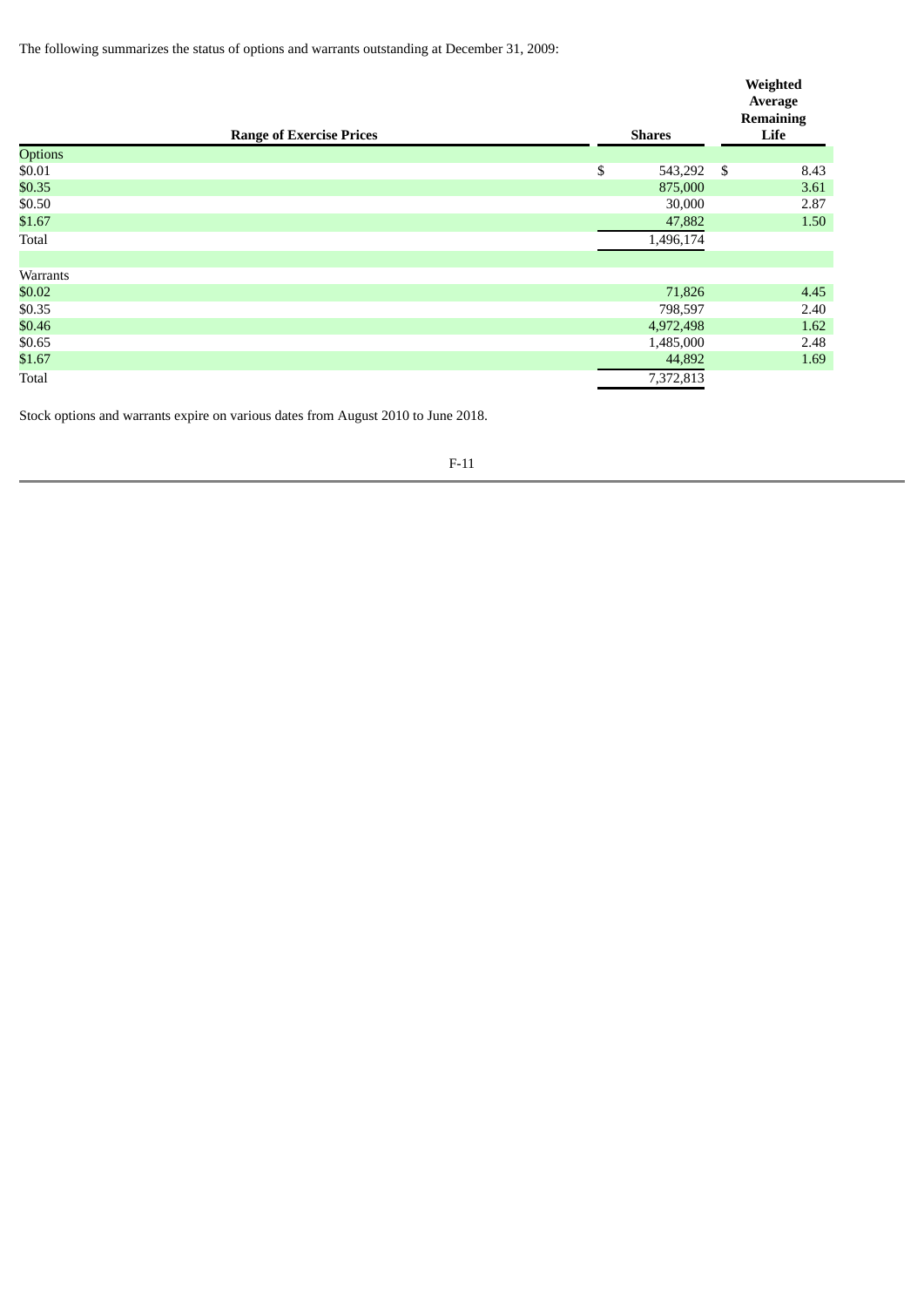Under terms of our agreement with investors in the October 2008 financing 1,920,000 shares of common stock were the maximum number of shares allocated to our existing shareholders at the time of the offering (also referred to as the original shareholders or the Founders). Since the total of our fully-diluted shares of common stock was greater than 1,920,000, in order for us to proceed with the offering, our board of directors approved a reverse stock split of 1-for-1.2545. After this split was approved, additional options and warrants were identified, requiring a second reverse stock split in order to reach the 1,920,000. The second reverse stock split on the reduced 1-for-1.2545 balance was determined to be 1-for-1.33176963. Taken together, if only one reverse stock were performed, the number would have been a reverse stock split of 1-for 1.670705.

On June 6, 2008, the Board of Directors approved the first reverse stock split. The authorized number of common stock of 20,000,000 was proportionately divided by 1.2545 to 15,942,607.

On October 20, 2008, the Board of Directors (i) approved the second reverse stock split pursuant to which the authorized number of shares of common stock of 15,942,607 was proportionately divided by 1.33177 to 11,970,994 and (ii) approved a resolution to increase the number of authorized shares of our common stock from 11,970,994 to 40,000,000, which was approved by the Company's shareholders holding a majority of the shares entitled to vote thereon at a special meeting of shareholders held on December 3, 2008.

### **Stock, Stock Options and Warrants Granted by the Company**

The following table is the listing of stock options and warrants as of December 31, 2009 by year of grant: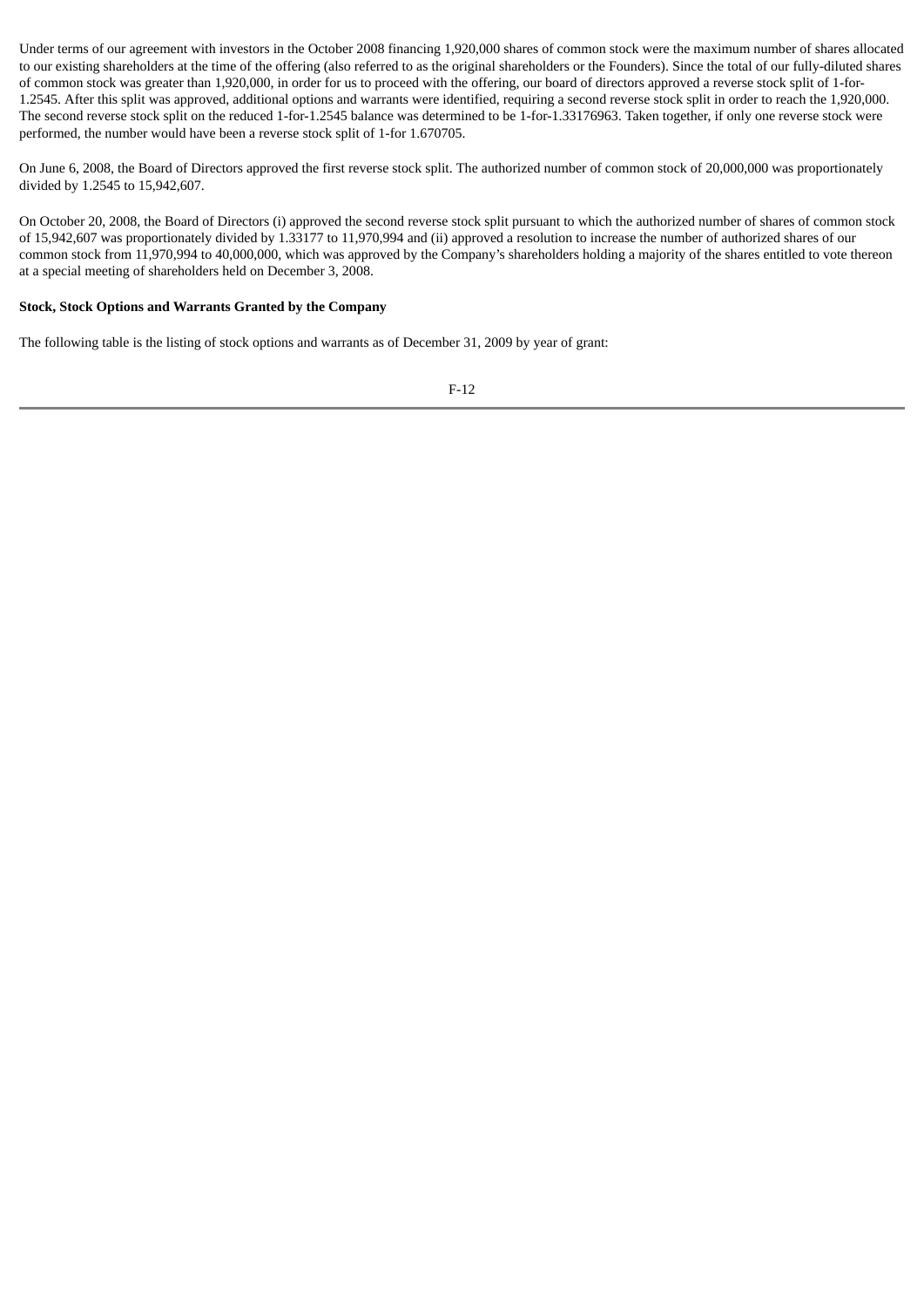| <b>Stock Options:</b> |               |      |               |
|-----------------------|---------------|------|---------------|
| Year                  | <b>Shares</b> |      | Price         |
| 2005                  | 17,956        | - \$ | 1.67          |
| 2006                  | 23,942        |      | 1.67          |
| 2007                  | 5,984         |      | $.35 - 1.67$  |
| 2008                  | 1,243,292     |      | $.01 - .35$   |
| 2009                  | 205,000       |      | $.35 - .50$   |
| Total                 | 1,496,174     |      | $.01 - $1.67$ |

Warrants:

| Year  | <b>Shares</b> | Price         |
|-------|---------------|---------------|
| 2005  | 8,979         | 1.67          |
| 2006  | 71,826        | $.02 - 1.67$  |
| 2007  | 28,502        | .35           |
| 2008  | 5,075,204     | $.02 - .46$   |
| 2009  | 2,188,302     | $.35 - .65$   |
| Total | 7,372,813     | $.02 - $1.67$ |

# **NOTE 4- RESTRICTED CASH IN ESCROW**

Under terms of the escrow agreement established in connection with the October 2008 financing, certain amounts were to be withheld to pay legal, accounting and placement agent fees as well as to pay for investor relations activities that commenced upon receiving an effective registration of the Company's stock and an initial listing with the OTC Bulletin Board. All amounts related to legal, accounting and placement agent fees have been disbursed and the current balance is solely being held to fund investor relations activities.

During the fourth quarter of 2009 \$60,000 was released to pay for investor relations activities. The balance in this escrow account will be released to the Company if we should withdraw our public company registration or otherwise by mutual agreement of the investors who established the escrow as a condition of the October 2008 financing.

# **NOTE 5 - LOSS PER SHARE**

The following table presents the shares used in the basic and diluted loss per common share computations:

$$
F-13
$$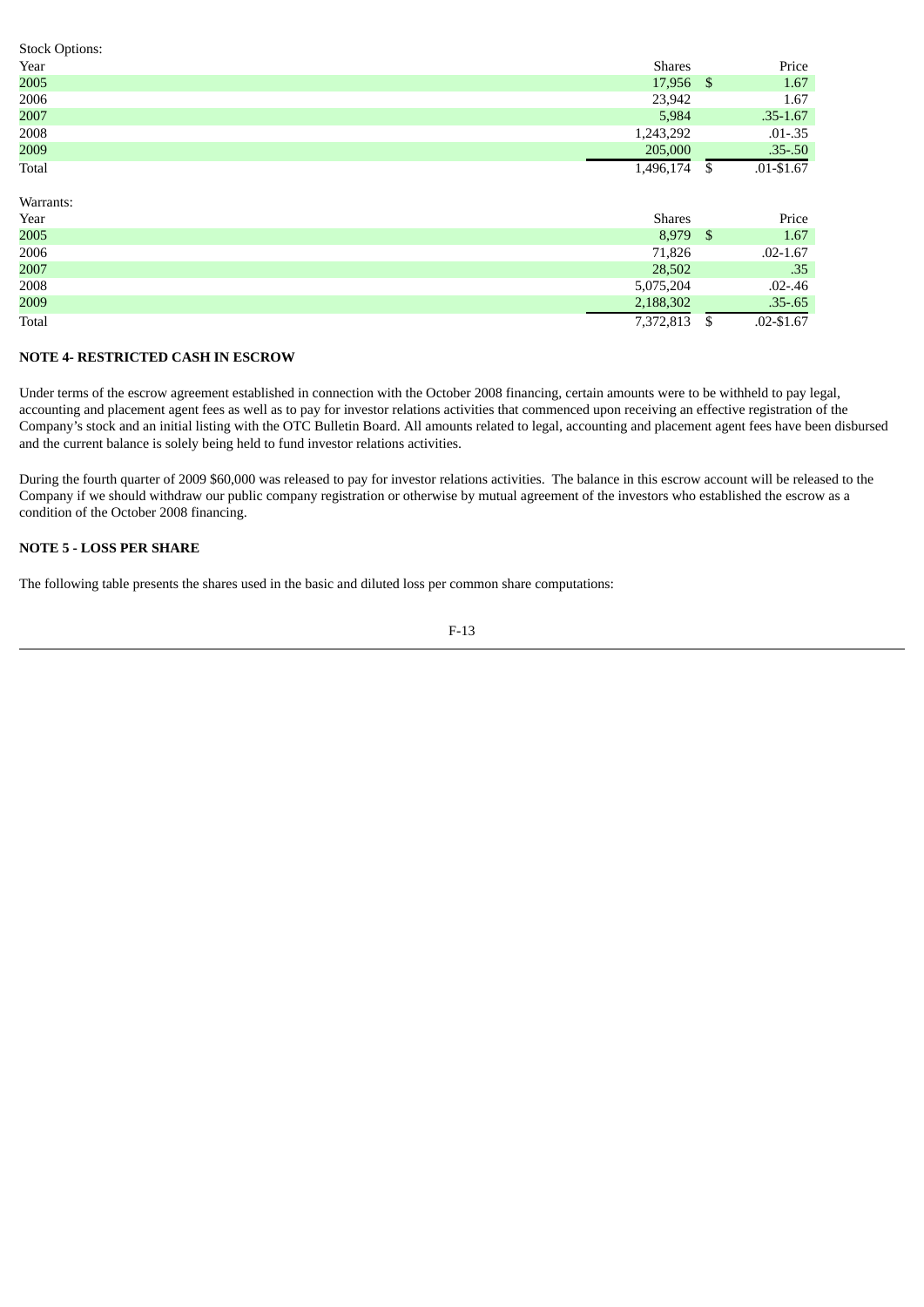|                                                     | <b>Twelve Months Ended</b><br>December 31, |           |    | <b>From</b><br>April 23, 2002<br>(Inception) To<br><b>December 31, 2009</b> |    |           |
|-----------------------------------------------------|--------------------------------------------|-----------|----|-----------------------------------------------------------------------------|----|-----------|
|                                                     |                                            | 2009      |    | 2008                                                                        |    |           |
| Numerator                                           |                                            |           |    |                                                                             |    |           |
| Net Loss available in basic and diluted calculation | \$                                         | 2,892,230 | \$ | 1,762,628                                                                   | S. | 6,029,368 |
|                                                     |                                            |           |    |                                                                             |    |           |
| Denominator                                         |                                            |           |    |                                                                             |    |           |
| Weighted average common shares oustanding-basic     |                                            | 9,475,369 |    | 4,335,162                                                                   |    | 2,355,376 |
|                                                     |                                            |           |    |                                                                             |    |           |
| Effect of dilutive stock options and warrants (1)   |                                            |           |    |                                                                             |    |           |
|                                                     |                                            |           |    |                                                                             |    |           |
| Weighted average common shares outstanding-diluted  |                                            | 9,475,369 |    | 4,335,162                                                                   |    | 2,355,376 |
|                                                     |                                            |           |    |                                                                             |    |           |
| Loss per common share-basic and diluted             |                                            | 0.31      |    | 0.41                                                                        |    | 2.56      |
|                                                     |                                            |           |    |                                                                             |    |           |

(1) The number of options and warrants outstanding as of December 31, 2009 and December 31, 2008 are 8,868,987 and 6,475,685 respectively. The effect of the shares that would be issued upon exercise has been excluded from the calculation of diluted loss per share because those shares are anti-dilutive.

# **NOTE 6 – INCOME TAXES**

The provision for income taxes consists of an amount for taxes currently payable and a provision for tax consequences deferred to future periods. Deferred income taxes are recognized for the future tax consequences attributable to differences between the financial statement carrying amounts of existing assets and liabilities and their respective tax bases. Deferred income tax assets and liabilities are measured using enacted tax rates expected to apply to taxable income in the years in which those temporary differences are expected to be recovered or settled.

There is no income tax provision in the accompanying statement of operations due to the cumulative operating losses that indicate a 100% valuation allowance for the deferred tax assets and state income taxes is appropriate.

Federal and state income tax return operating loss carryovers as of December 31, 2009, were approximately \$5,415,000 and will begin to expire between 2017 and 2019.

The valuation allowance has been recorded due to the uncertainty of realization of the benefits associated with the net operating losses. Future events and changes in circumstances could cause this valuation allowance to change. Tax returns subsequent to 2005 are open for examination.

The components of deferred income taxes at December, 2009 and December 31, 2008 are as follows:

|                                 | December 31,<br>2009     |      | December 31.<br>2008 |
|---------------------------------|--------------------------|------|----------------------|
| Deferred Tax Asset:             |                          |      |                      |
| Net Operating Loss              | \$<br>1,278,000          | - \$ | 747,000              |
| <b>Total Deferred Tax Asset</b> | 1,278,000                |      | 747,000              |
| <b>Less Valuation Allowance</b> | 1,278,000                |      | 747,000              |
| Net Deferred Income Taxes       | $\overline{\phantom{0}}$ |      |                      |

### **NOTE 7 –NOTES PAYABLE**

The Company has a convertible debenture with Andcor Companies, Inc. ("Andcor") of \$10,000 with interest at 10.25% that matured in 2007. The debenture is convertible to the Company's common stock at the lower of \$0.90 per share or the price per share at which the next equity financing agreement is completed, and is now re-set to \$.35 per share. The convertible debenture has not yet been paid, and it is currently in default. While Andcor could demand payment on this note at any time, they have verbally expressed an interest in working with us to wait until additional funds are secured by the Company. Further, Andcor has left open the possibility of converting the note into shares of the Company's common stock, which would require no cash outlay by the Company.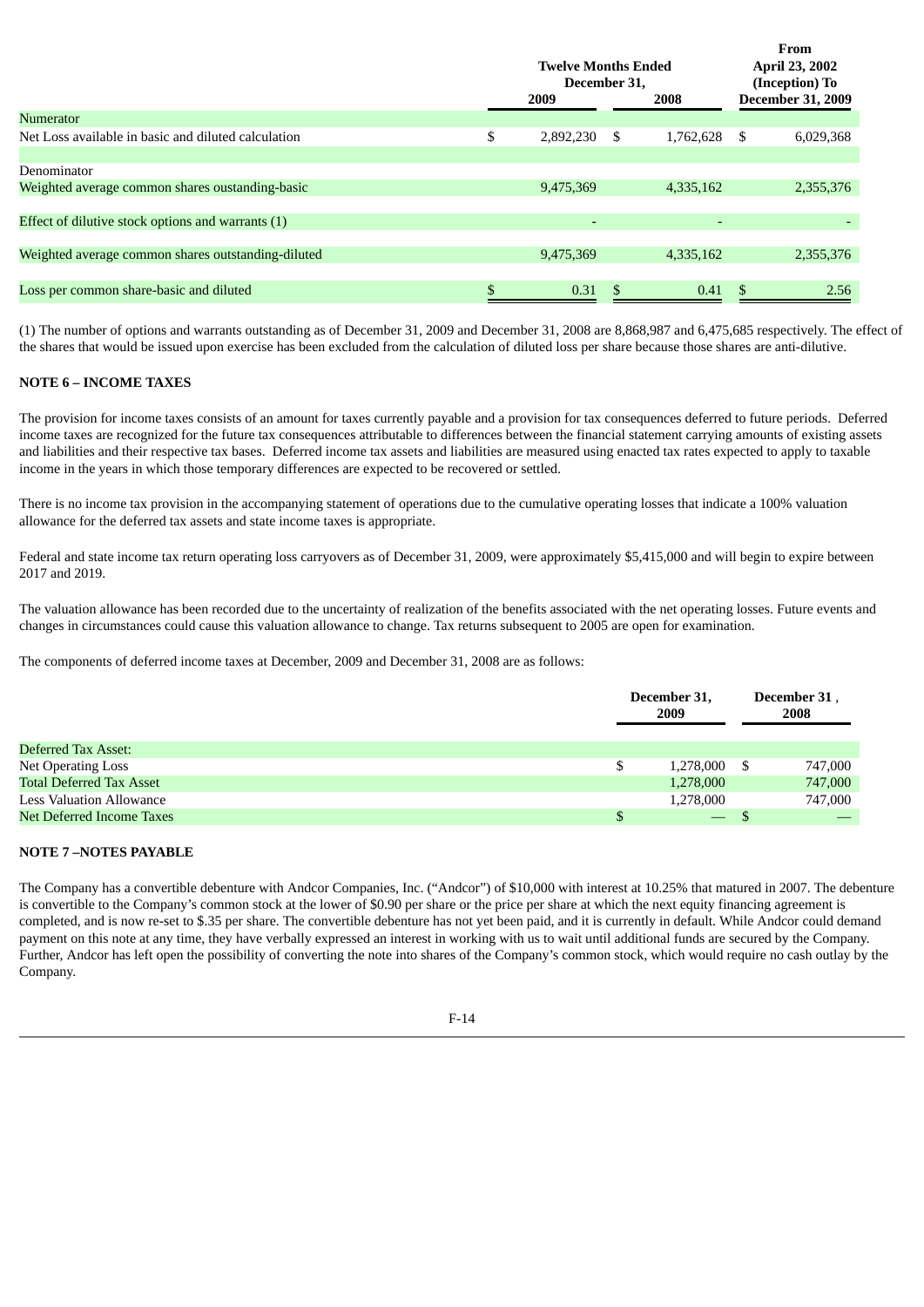# **NOTE 8 – LONG-TERM DEBT**

Long-term debt is as follows:

|                                                                                                                                                                                                                                                                                           | December 31,<br>2009 |                | December 31,<br>2008 |
|-------------------------------------------------------------------------------------------------------------------------------------------------------------------------------------------------------------------------------------------------------------------------------------------|----------------------|----------------|----------------------|
| Notes payable to seven individuals due April 2008 including 8% fixed interest. The notes were convertible                                                                                                                                                                                 |                      |                |                      |
| into 620,095 shares of the Company's common stock and automatically converted as of October 19, 2009, the<br>effective date of the Company's registration statement.                                                                                                                      | S                    | 0 <sup>5</sup> | 170,000              |
| Note payable to bank in monthly installments of \$1,275/including variable interest at 2% above the prevailing<br>prime rate (3.25% at December 31, 2008) to August 2011 when the remaining balance is payable. The note is<br>personally guaranteed by former executives of the Company. | 24,601               |                | 38,183               |
| Notes payable to two individuals, net of discounts of \$17,438 and \$25,487 with interest only payments at 12%                                                                                                                                                                            |                      |                |                      |
| to March 2012 when the remaining balance is payable. The notes are convertible into 285,715 shares of stock                                                                                                                                                                               |                      |                |                      |
| in the Company at \$.35 per share.                                                                                                                                                                                                                                                        | 82,562               |                | 73,843               |
| Note payable issued on October 26, 2009 to the parents of one our officers, net of a \$27,435 discount, with                                                                                                                                                                              |                      |                |                      |
| interest at 8% to October 26, 2011 and convertible into 200,000 shares of common stock at \$.50 per share.                                                                                                                                                                                | 72,565               |                |                      |
| Notes payable to four shareholders of the Company that are overdue. The notes converted into 11,432 shares                                                                                                                                                                                |                      |                |                      |
| of stock in the Company at \$.35 per share on October 31, 2009.                                                                                                                                                                                                                           |                      |                | 4,000                |
| Total                                                                                                                                                                                                                                                                                     | 179,728              |                | 286,026              |
| Less amount due within one year                                                                                                                                                                                                                                                           | 63,620               |                | 187,620              |
| Long-Term Debt                                                                                                                                                                                                                                                                            | 116,108              |                | 98,406               |

Cash payments for interest were \$5,175 for the year ended December 31, 2008 and \$1,718 for the year ended December 31, 2009. The convertible debenture of \$10,000 (discussed in Note 7), is delinquent and could be called by the holders, putting additional strains on our liquidity. The note for \$170,000 contained provisions for a one-time penalty of \$25,000 if this registration statement is not filed within 120 days of August 31, 2008 and \$5,000 per 30 day period, after February 27, 2009, until the registration statement is declared effective by the SEC. The total accrued interest and penalty in the amount of \$86,454 was converted into 315,351 shares of stock and the \$170,000 principal balance was converted into 620,095 shares of common stock as of October 19, 2009. In addition, beginning March 2009 the Company was obligated to issue additional shares to the investors who purchased units in October 2008 financing equal to 2% of the units sold for each month until the registration is declared effective. The Company is obligated to issue 710,248 shares as a result of an effective registration on October 19, 2009.

Principal payments required during the years 2010 to 2014 are:

| $2010 -$ |   | 73,620  |
|----------|---|---------|
| $2011 -$ | Œ | 60,981  |
| $2012 -$ | ъ | 100,000 |
| $2013 -$ |   | 0       |
| 2014     |   | 0       |
|          |   |         |

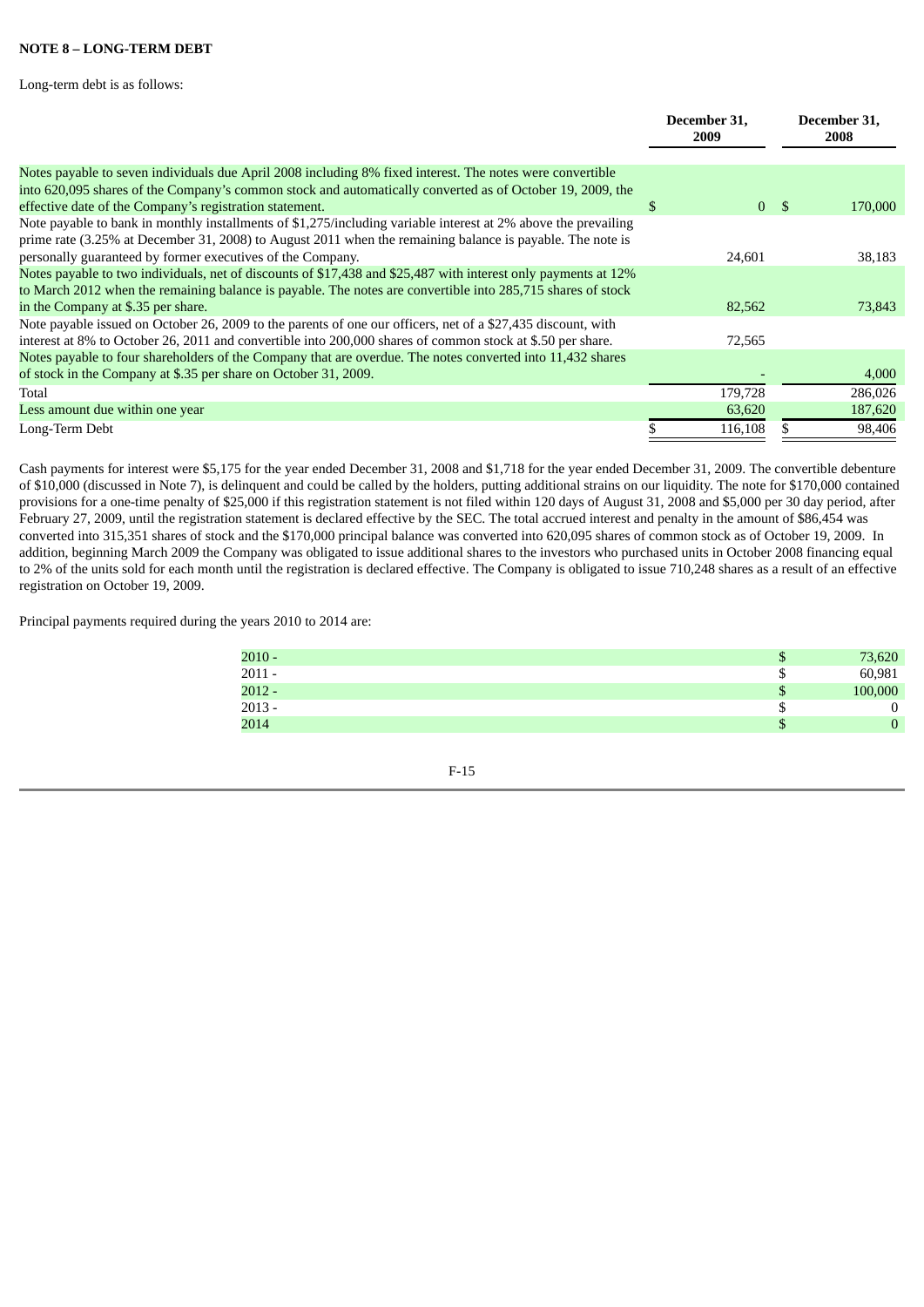# **NOTE 9 – RENT OBLIGATION**

The Company leases it principal office under a non-cancelable lease that extends 5 years. In addition to rent the Company also pays real estate taxes, repairs and maintenance on the leased property. Rent expense was \$38,035 and \$13,219 for 2009 and 2008, respectively.

The Company's rent obligation for the years 2010 to 2014 is as follows:

| 2010 | 29,000         |
|------|----------------|
| 2011 | 30,000         |
| 2012 | 30,000         |
| 2013 | 26,000         |
| 2014 | $\overline{0}$ |

#### **NOTE 10 – LIABILITY FOR EQUITY-LINKED FINANCIAL INSTRUMENTS**

The Company adopted ASC 815-*Derivatives and Hedging* ("ASC 815") on January 1, 2009. ASC 815 mandates a two-step process for evaluating whether an equity-linked financial instrument or embedded feature is indexed to the entity's own stock. It is effective for fiscal years beginning after December 15, 2008, and interim periods within those fiscal years, which was our first quarter of 2009. Most of the warrants issued by the Company contain a strike price adjustment feature, which upon adoption of ASC 815, changed the classification (from equity to liability) and the related accounting for warrants with a \$479,910 estimated fair value of as of January 1, 2009. An adjustment was made to remove \$486,564 from paid-in capital (the cumulative values of the warrants on their grant dates), a positive adjustment of \$6,654 was made to accumulated deficit, representing the gain on valuation from the grant date to January 1, 2009, and booked \$479,910 as a liability.

The January 1, 2009 valuation was computed using the Black-Scholes valuation model based upon a 2.5 year expected term, an expected volatility of 63%, an exercise price of \$.46 per share, a stock price of \$.35, a zero dividend rate and a 1.37% risk free interest rate. Subsequent to January 1, 2009 these warrants were revalued at the end of each quarter and a gain or loss was recorded based upon their increase or decrease in value during the quarter. Likewise, new warrants that were issued during 2009 were valued, using the Black-Scholes valuation model on their date of grant and an entry was made to reduce paid-in capital and increase the liability for equity-linked financial instruments. These warrants were also re-valued at the end of each quarter based upon their expected life, the stock price, the exercise price, assumed dividend rate, expected volatility and risk free interest rate.

The inputs to the Black-Scholes model during 2009 were as follows:

| <b>Stock price</b>         | \$.35 to \$.50     |  |
|----------------------------|--------------------|--|
| Exercise price             | \$.46 to \$.65     |  |
| Expected life              | 2.00 to 3.00 years |  |
| <b>Expected volatility</b> | 63% to 66%         |  |
| Assumed dividend rate      | $-9/2$             |  |
| Risk free interest rate    | .895% to 1.375%    |  |

The original valuations, annual gain/(loss) and end of year valuations are shown below:

|                                           |          | Initial       | Annual          | Value at   |
|-------------------------------------------|----------|---------------|-----------------|------------|
|                                           |          | Value         | Gain (Loss)     | 12/31/2009 |
| January 1, 2009 Adoption                  |          | \$<br>479.910 | $(390, 368)$ \$ | 870,278    |
| Warrants issued in quarter ended 6/30/09  |          | 169.854       | 20.847          | 149,007    |
| Warrants issued in quarter ended 9/30/09  |          | 39,743        | (738)           | 40,481     |
| Warrants issued in quarter ended 12/31/09 |          | 12.698        | 617             | 12.081     |
|                                           | Total \$ | 702.205       | $(369, 642)$ \$ | 1,071,847  |

# **NOTE 11 - RELATED PARTY**

The Company entered into agreements, in 2008, with our Chairman of the Board Lawrence Gadbaw, and in 2009 with board member, Peter Morawetz, to pay Mr. Gadbaw \$25,000 and Mr. Morawetz \$30,000 upon the Company raising \$3 million in new equity. Mr. Gadbaw will also be paid the balance, if any, due under his separation agreement from 2008. This amount was \$46,000 upon signing the agreement in 2008, is payable at \$2,000 per month, and \$16,000 remains in accounts payable as of December 31, 2009. Mr. Morawetz will also receive a stock option for 75,000 shares at \$.35 per share and Mr. Gadbaw will receive a stock option for 160,000 shares at \$.35 per share upon the Company raising \$3 million.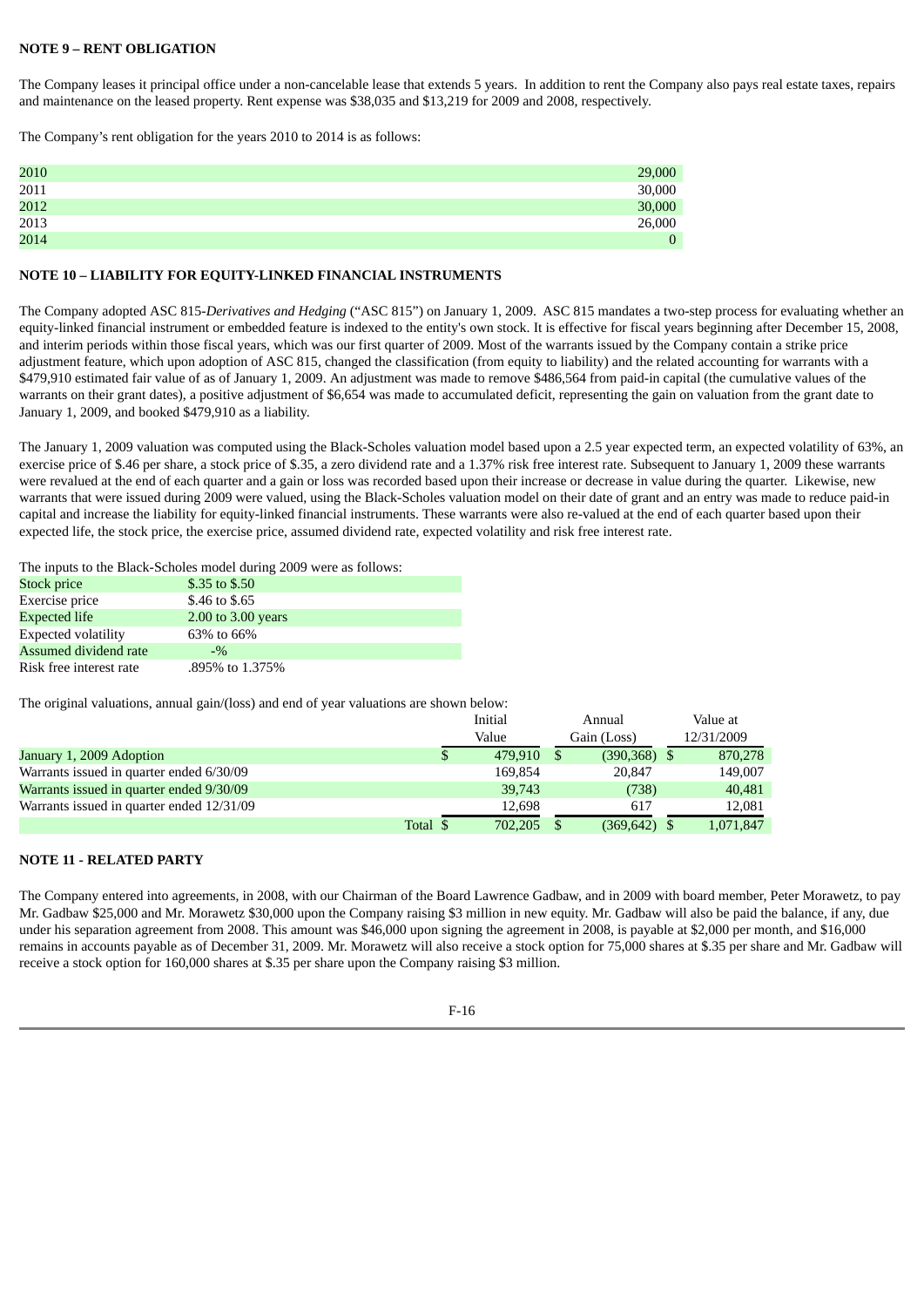**Schedule II**

# **Valuation and Qualifying Accounts**

(None)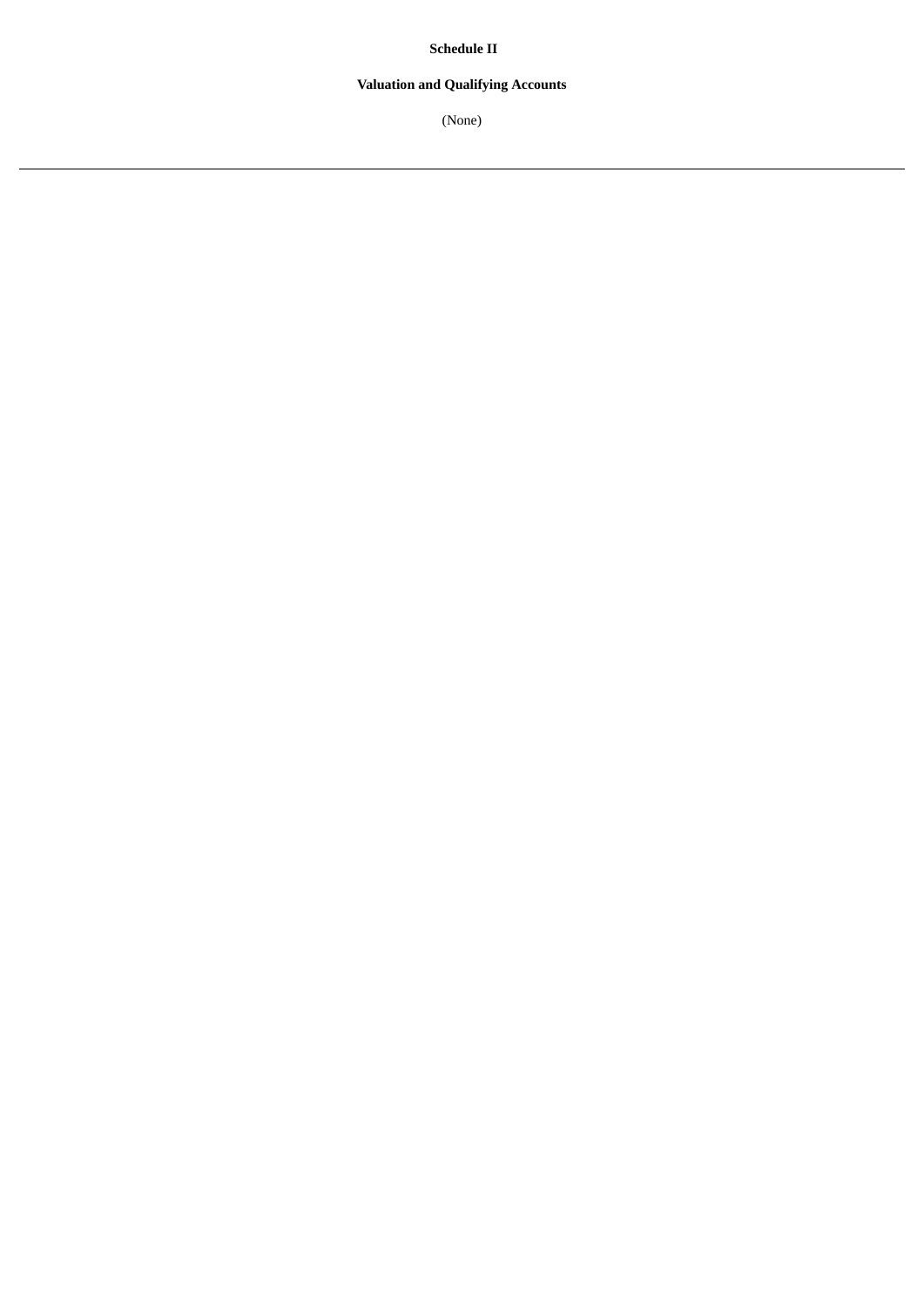# **CONSENT OF INDEPENDENT REGISTERED PUBLIC ACCOUNTING FIRM**

We consent to the incorporation by reference in Registration Statement No. 333-155299 of BioDrain Medical, Inc. (the Company) on Form S-1/A of our report, dated March 31, 2010, which expresses an unqualified opinion and includes an explanatory paragraph relating to the Company's ability to continue as a going concern, appearing in this Annual Report on Form 10-K of BioDrain Medical, Inc. for the year ended December 31, 2009.

Olsen Thielen & Co., Ltd.

St. Paul, Minnesota March 31, 2010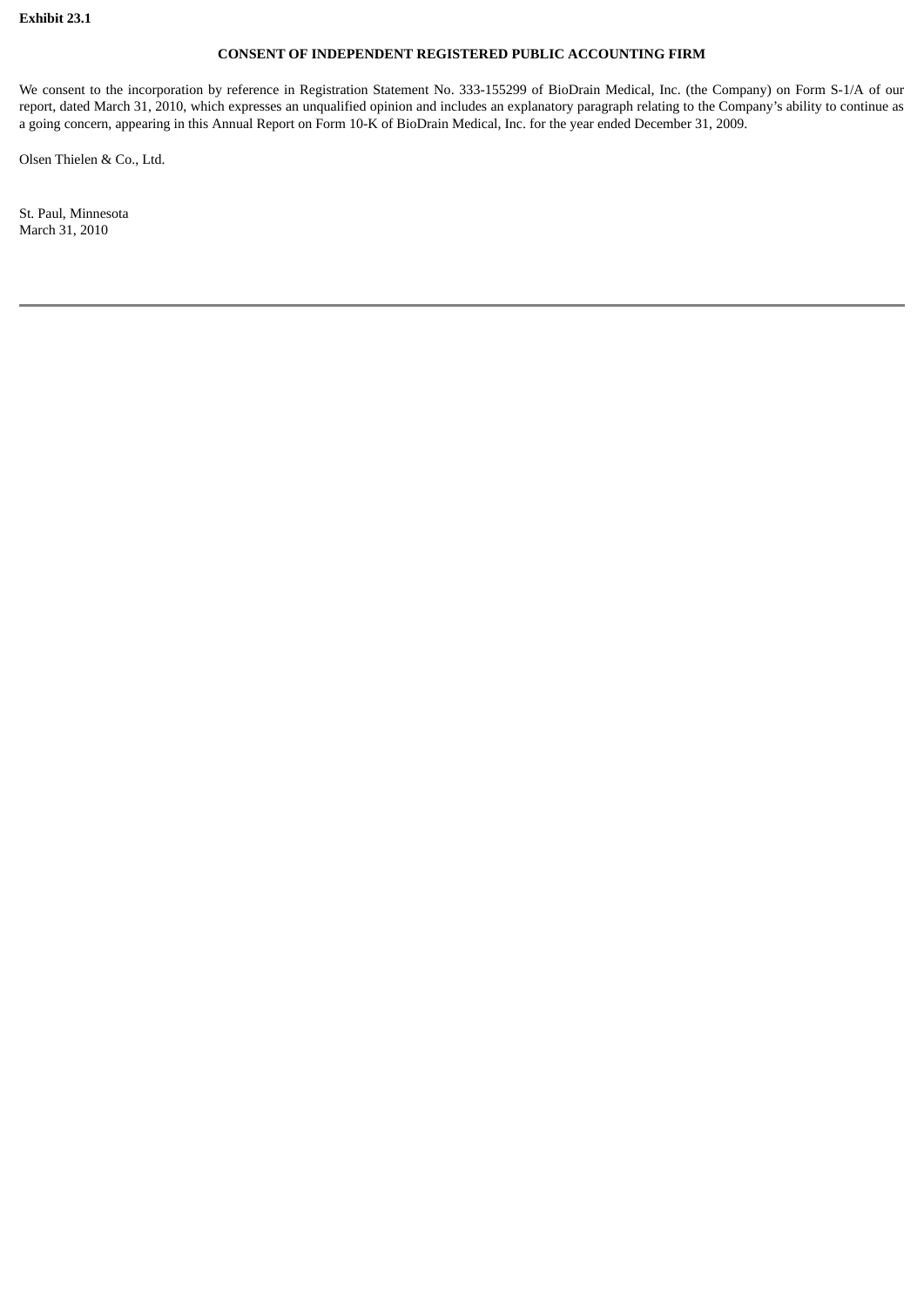# CERTIFICATION OF PRINCIPAL EXECUTIVE OFFICER AND PRINCIPAL FINANCIAL OFFICER PURSUANT TO SECTION 302 OF THE SARBANES-OXLEY ACT OF 2002

I, Kevin R. Davidson, certify that:

1. I have reviewed this Annual Report on Form 10-K for the year ending December 31, 2009 of BioDrain Medical, Inc.;

2. Based on my knowledge, this report does not contain any untrue statement of a material fact or omit to state a material fact necessary to make the statements made, in light of the circumstances under which such statements were made, not misleading with respect to the period covered by this report;

3. Based on my knowledge, the financial statements and other financial information included in this report, fairly present in all material respects the financial condition, results of operations and cash flows of the registrant as of, and for, the periods presented in this report;

4. Acting as both the Principal Executive Officer and the Principal Financial Officer, I am responsible for establishing and maintaining disclosure controls and procedures (as defined in Exchange Act Rules 13a-15(e) and 15d-15(e)) for the registrant. This quarterly report does not include a report of management's assessment regarding internal control over financial reporting or an attestation report of the Company's registered public accounting firm due to a transition period established by rules of the Securities and Exchange Commission for newly public companies. I have;

(a) Designed such disclosure controls and procedures, or caused such disclosure controls and procedures to be designed under my supervision, to ensure that material information relating to the small business issuer is made known to me by others within this entity, particularly during the period in which this report is being prepared;

(b) Evaluated the effectiveness of the registrant's disclosure controls and procedures and presented in this report our conclusions about the effectiveness of the disclosure controls and procedures, as of the end of the period covered by this report based on such evaluation; and

(c) Disclosed in this report any change in the small business issuer's internal control over financial reporting that occurred during the small business issuer's most recent fiscal quarter (the small business issuer's fourth fiscal quarter in the case of an annual report) that has materially affected, or is reasonably likely to materially affect, the small business issuer's internal control over financial reporting;

5. I have disclosed, based on our most recent evaluation of internal control over financial reporting, to the small business issuer's auditors and the audit committee of small business issuer's board of directors (or persons performing the equivalent functions):

(a) All significant deficiencies and material weaknesses in the design or operation of internal control over financial reporting which are reasonably likely to adversely affect the small business issuer's ability to record, process, summarize and report financial information; and

(b) Any fraud, whether or not material, that involves management or other employees who have a significant role in the small business issuer's internal control over financial reporting.

Date: March 31, 2010

/s/ Kevin R. Davidson Kevin R. Davidson Chief Executive Officer (Principal Executive Officer and Principal Financial Officer)